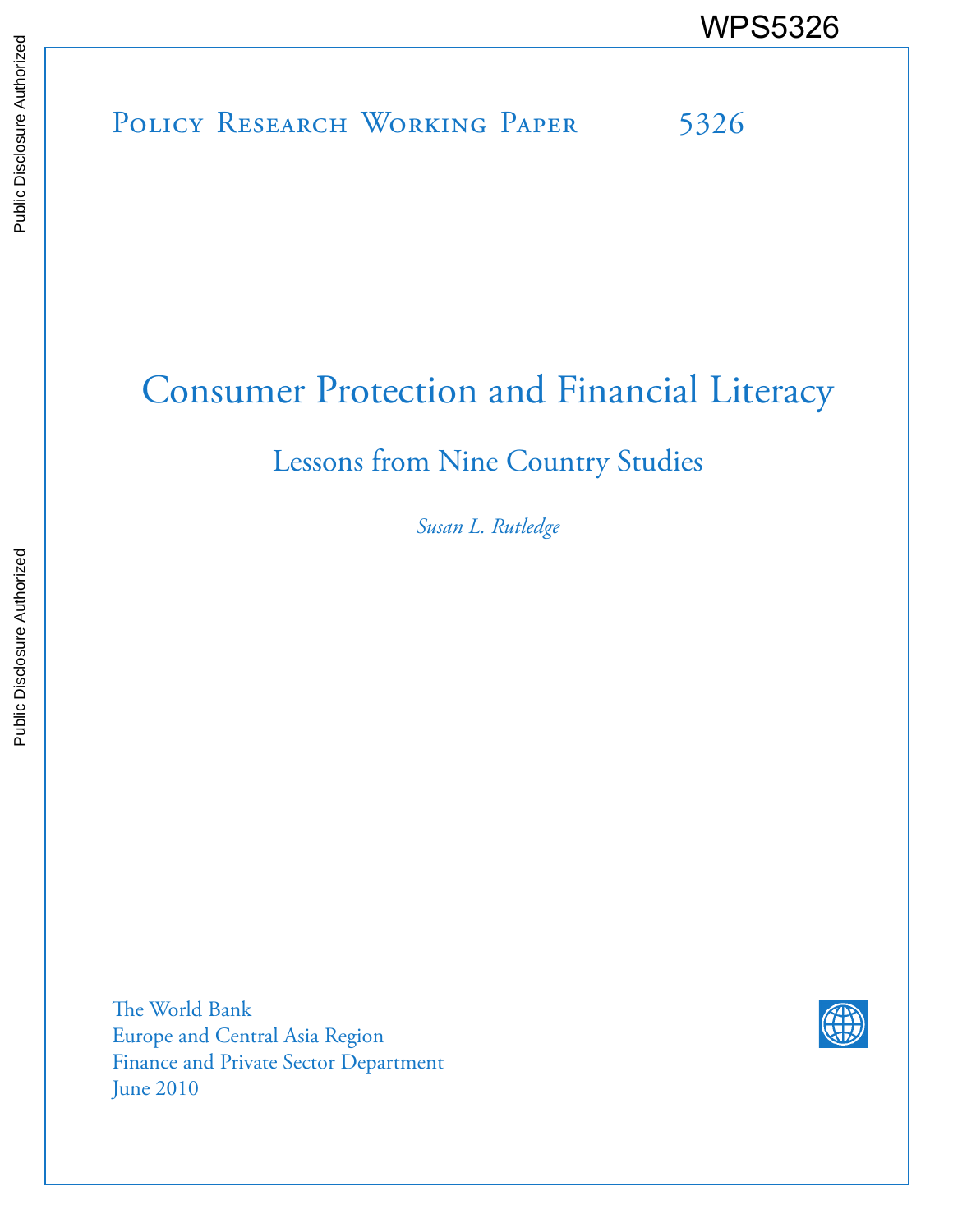# **Abstract**

The recent turmoil in financial markets worldwide has emphasized the need for adequate consumer protection and financial literacy for long-term stability of the financial sector. This Working Paper aims to summarize key lessons from reviews of consumer protection and financial literacy in nine middle-income countries of Europe and Central Asia (Azerbaijan, Bulgaria, Croatia, the Czech Republic, Latvia, Lithuania, Romania, the Russian Federation and Slovakia). All the country assessments used a systematic common approach, based on a set of Good Practices for Consumer Protection and Financial Literacy developed by the World Bank's Europe and Central Asia Region. The objective of the Working Paper is to contribute to the international dialog on strengthening financial consumer protection and financial literacy in emerging markets.

A financial consumer protection regime should

meet three objectives. First, consumers should receive accurate, simple, comparable information of a financial service or product, before and after buying it. Second, consumers should have access to expedient, inexpensive and efficient mechanisms for dispute resolution with financial institutions. Third, consumers should be able to receive financial education when and how they want it. A common challenge among the nine countries is the need of an adequate institutional structure for financial consumer protection. However independent of the specific institutional structures, financial consumers should have one single agency where to submit complaints and inquiries. Financial institutions should be required to apply fair, non-coercive and reasonable practices when selling and advertising financial products and services to consumers. Personal data should also be carefully protected.

This paper—a product of the 5193—is part of a larger effort in the department to enhance the quality of its financial sector development work, and its contributions to the international financial regulatory dialogue. Policy Research Working Papers are also posted on the Web at http://econ.worldbank.org. The author may be contacted at srutledge@worldbank.org.

*The Policy Research Working Paper Series disseminates the findings of work in progress to encourage the exchange of ideas about development*  issues. An objective of the series is to get the findings out quickly, even if the presentations are less than fully polished. The papers carry the *names of the authors and should be cited accordingly. The findings, interpretations, and conclusions expressed in this paper are entirely those of the authors. They do not necessarily represent the views of the International Bank for Reconstruction and Development/World Bank and its affiliated organizations, or those of the Executive Directors of the World Bank or the governments they represent.*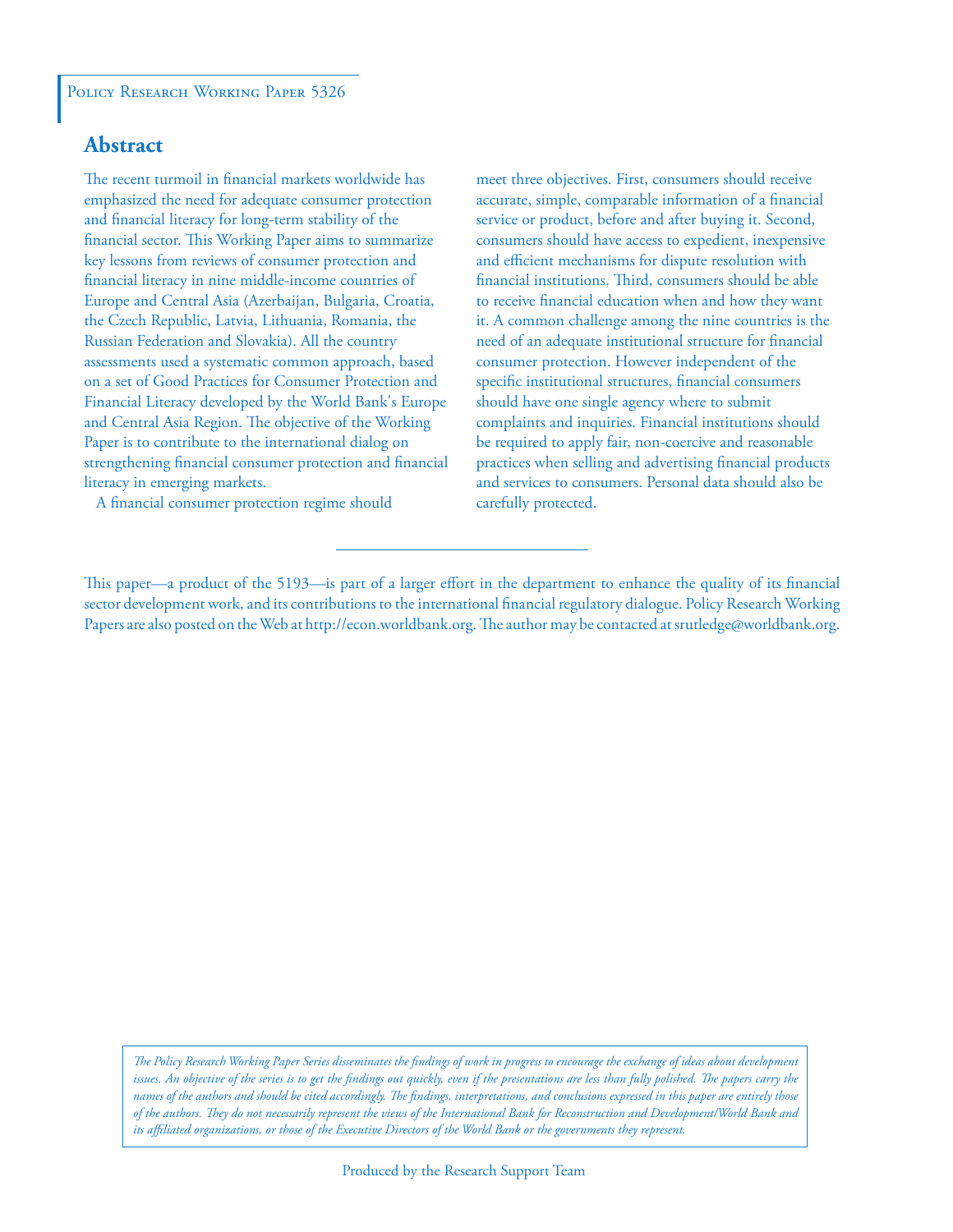# Consumer Protection and Financial Literacy

Lessons from Nine Country Studies

*Susan L. Rutledge*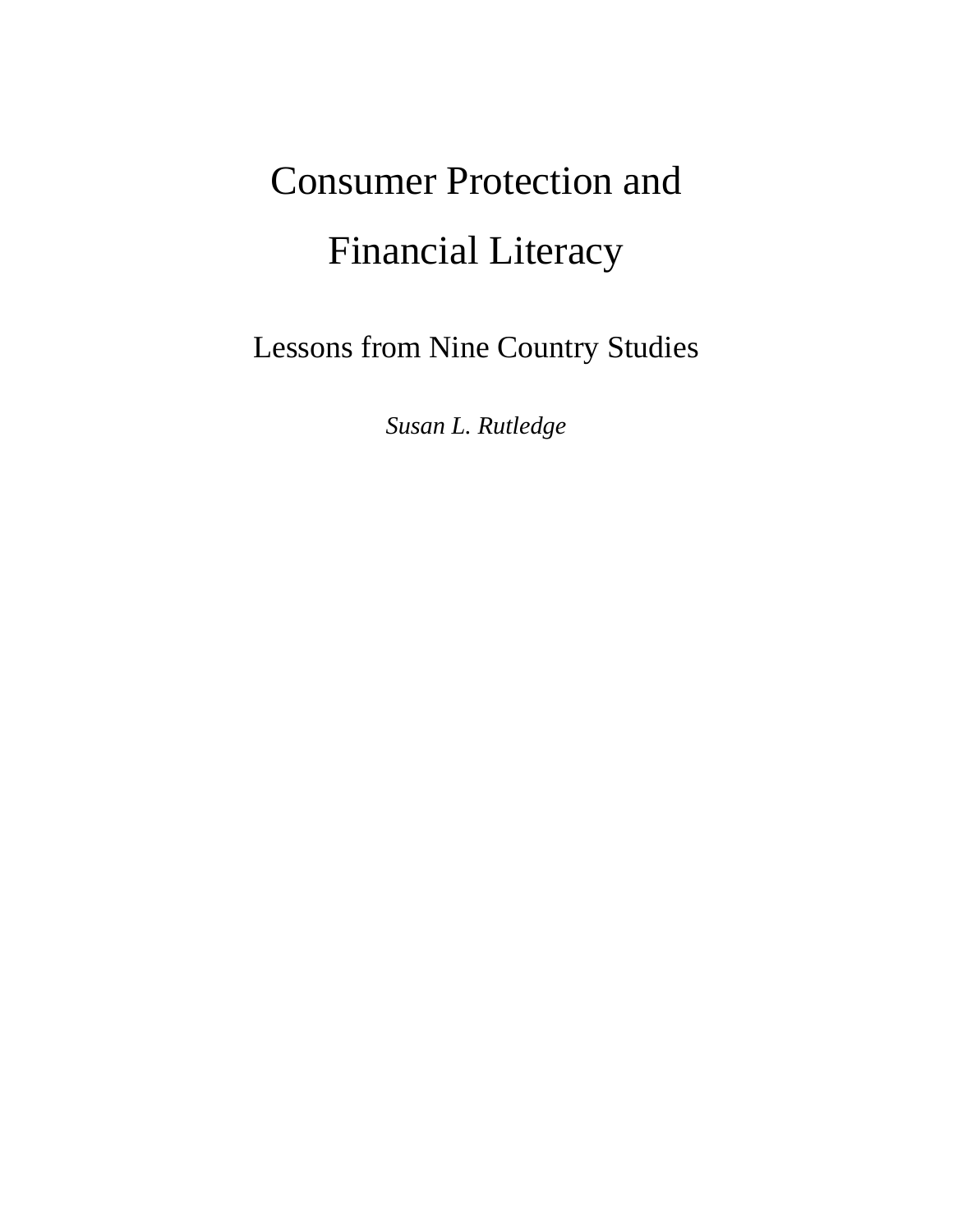# **Foreword**

*Until the global financial crisis of 2007-09, the global economy was adding an estimated 150 million new consumers of financial services each year. Rates of increase have since slowed but growth continues apace. Most new consumers are in developing countries, where consumer protection and financial literacy are still in their infancy. Particularly in countries that have moved from central planning to market economies, empowering consumers has become a prerequisite for efficient and transparent financial markets and a necessary base to ensure that new consumers have the requisite confidence in the formal financial system. In addition, technological innovation and increased competition for financial services worldwide have created a wide array of financial services available to consumers—all with new risks and rewards. Particularly over the last year, the global financial crisis has highlighted the need for strong consumer protection and financial literacy. As a result, government authorities worldwide are looking at practical and effective ways of improving consumer protection in financial services and promoting financial literacy.* 

*Consumer protection ensures that consumers receive information ex ante that will allow them to make informed decisions, are not subject to unfair and deceptive practices, have access to recourse mechanisms to resolve disputes when transactions go awry, and are able to maintain privacy of their personal information. Financial literacy initiatives give consumers the knowledge, skills and confidence to understand the information they receive and evaluate the risks and rewards inherent in each type of financial service and product.* 

*We are pleased to provide this Working Paper on Consumer Protection and Financial Literacy: Lessons from Nine Country Studies. This Working Paper is being published by the Finance and Private Sector Department of the Europe and Central Asia Region of the World Bank in order to stimulate discussion on what needs to be done to improve consumer protection and financial literacy worldwide. Comments and feedback would be appreciated and should be sent to Sue Rutledge (srutledge@worldbank.org).*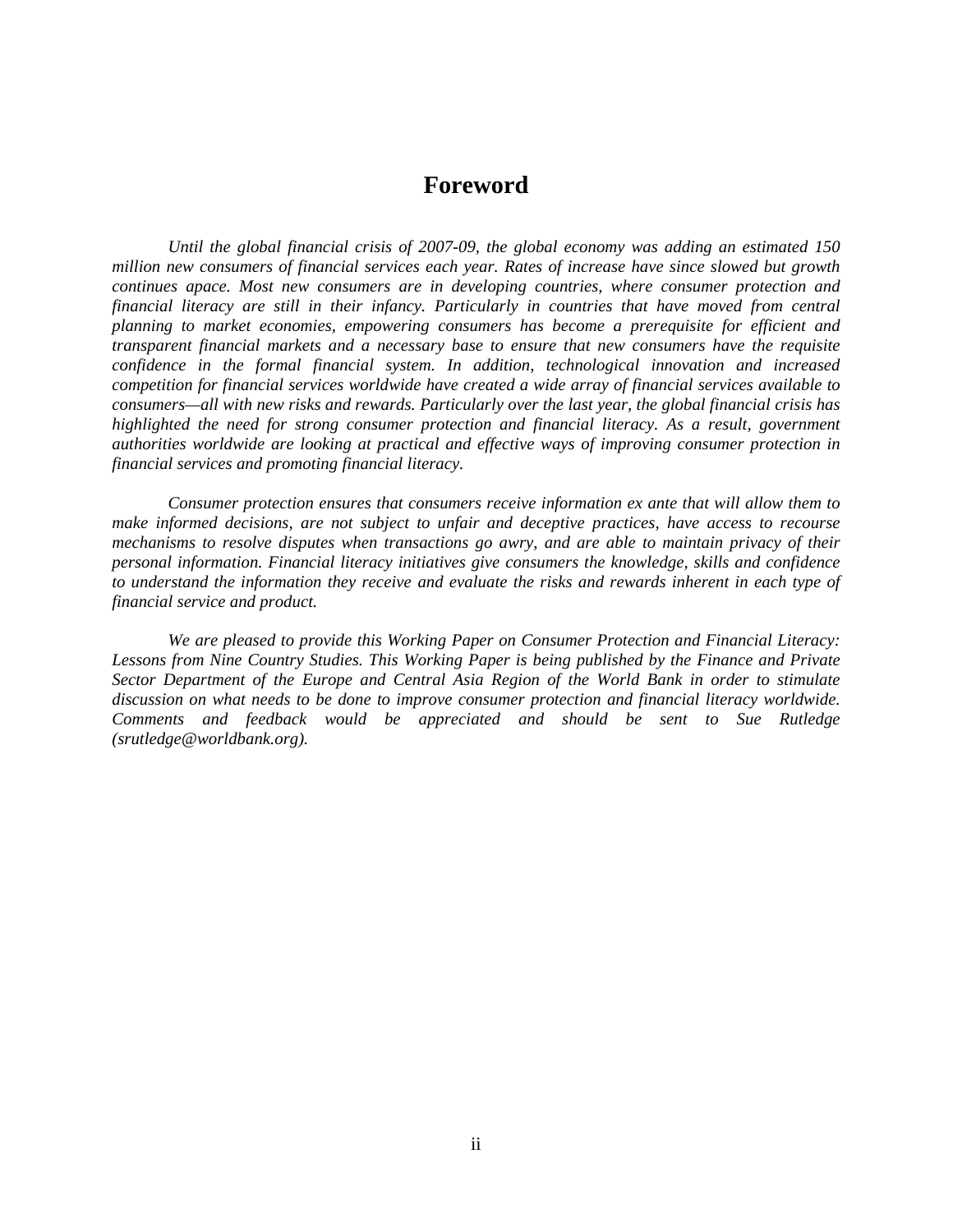# **Abbreviations & Acronyms**

| <b>APR</b>      | Annual percentage rate of change                                            |  |  |  |  |
|-----------------|-----------------------------------------------------------------------------|--|--|--|--|
| <b>ATM</b>      | <b>Automatic Teller Machine</b>                                             |  |  |  |  |
| <b>AZN</b>      | Azerbaijani Manat                                                           |  |  |  |  |
| B <sub>2C</sub> | Business to consumer                                                        |  |  |  |  |
| <b>BGN</b>      | <b>Bulgarian</b> Leva                                                       |  |  |  |  |
| <b>CGAP</b>     | Consultative Group to Assist the Poor                                       |  |  |  |  |
| <b>CPSS</b>     | Committee on Payment and Settlement Systems                                 |  |  |  |  |
| <b>DFID</b>     | Department for International Development                                    |  |  |  |  |
| <b>ECA</b>      | Europe and Central Asia                                                     |  |  |  |  |
| <b>ECSPF</b>    | Finance and Private Sector Department of the Europe and Central Asia Region |  |  |  |  |
| EU              | European Union                                                              |  |  |  |  |
| <b>FCAC</b>     | Financial Consumer Agency of Canada                                         |  |  |  |  |
| FinCoNet        | <b>International Financial Consumer Protection Network</b>                  |  |  |  |  |
| <b>FSAP</b>     | <b>Financial Sector Assessment Program</b>                                  |  |  |  |  |
| <b>GDP</b>      | <b>Gross Domestic Product</b>                                               |  |  |  |  |
| <b>GNI</b>      | <b>Gross National Income</b>                                                |  |  |  |  |
| <b>HRK</b>      | Croatian Kuna                                                               |  |  |  |  |
| <b>IAIS</b>     | <b>International Association of Insurance Supervisors</b>                   |  |  |  |  |
| IMF             | <b>International Monetary Fund</b>                                          |  |  |  |  |
| <b>IOSCO</b>    | International Organization of Securities Commissions                        |  |  |  |  |
| <b>LIBOR</b>    | London Inter-bank Offered Rate                                              |  |  |  |  |
| <b>LVL</b>      | Latvian Lat                                                                 |  |  |  |  |
| <b>MTPL</b>     | Motor Third Party Liability (Insurance)                                     |  |  |  |  |
| <b>NGO</b>      | Non-government Organization                                                 |  |  |  |  |
| <b>OECD</b>     | Organisation for Economic Co-operation and Development                      |  |  |  |  |
| <b>PIN</b>      | <b>Personal Identification Number</b>                                       |  |  |  |  |
| <b>RUB</b>      | <b>Russian Ruble</b>                                                        |  |  |  |  |
| <b>SECO</b>     | <b>State Secretariat for Economic Affairs</b>                               |  |  |  |  |
| <b>SRO</b>      | Self-regulatory organization                                                |  |  |  |  |
| UK              | <b>United Kingdom</b>                                                       |  |  |  |  |
| US              | <b>United States of America</b>                                             |  |  |  |  |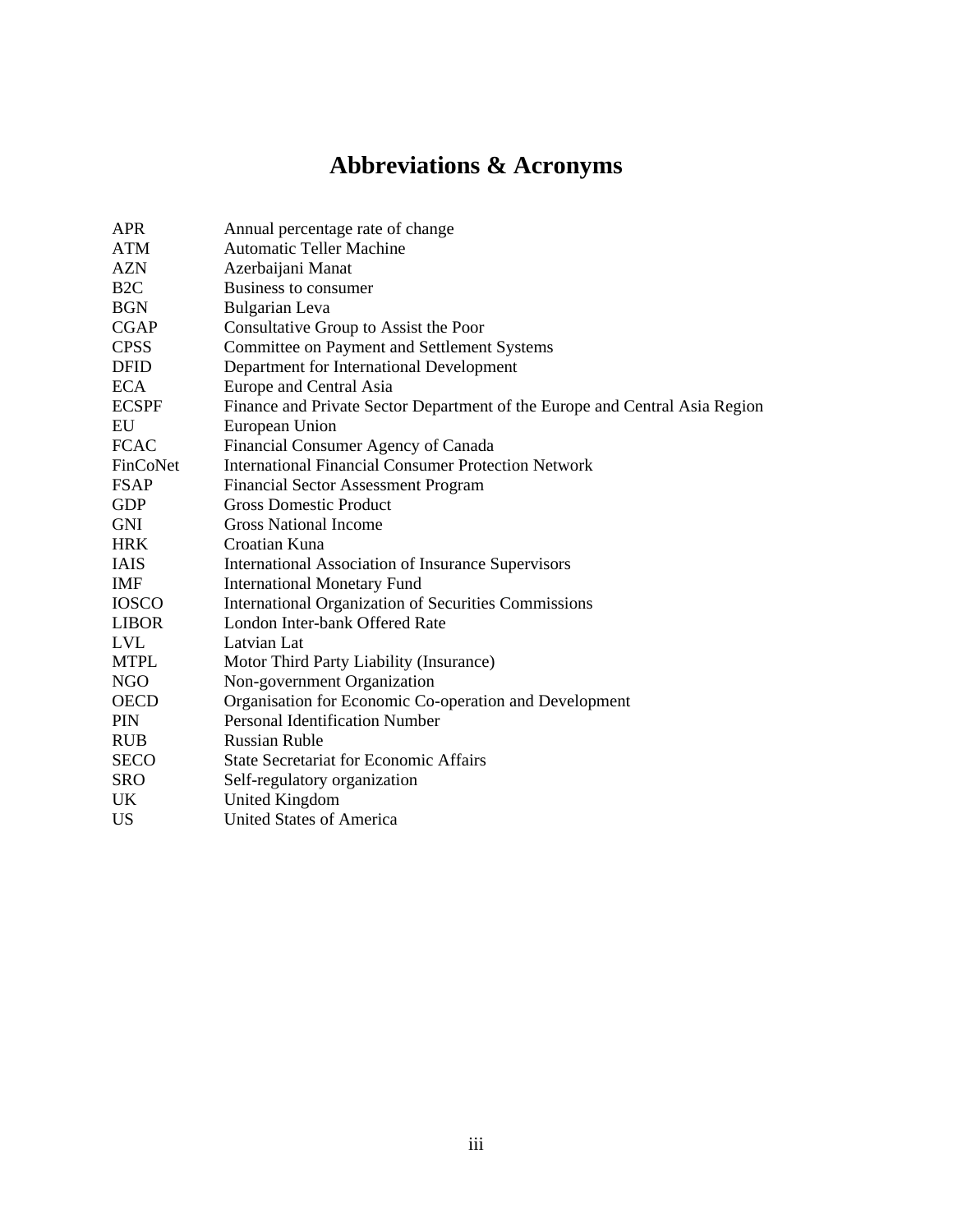# **Acknowledgments**

*Working Paper on Consumer Protection and Financial Literacy: Lessons from Nine Country Studies* is based on four years of work by a team led by Sue Rutledge, Senior Private Sector Development Specialist and Regional Consumer Protection Coordinator of the Europe and Central Asia Region of the World Bank. The core project team, which developed a set of Good Practices for Consumer Protection and Financial Literacy and conducted the initial country reviews, consisted of Nagavalli Annamalai (Lead Counsel), Rodney Lester (former Senior Advisor), and Richard Symonds (former Senior Counsel). They were joined by Gregory Brunner (former Senior Consultant), Eric Haythorne (former Lead Counsel), Juan Carlos Izaguirre Araujo (Consultant), and Antony Randle (Senior Consultant), all from the World Bank. Contributions on the country reviews were also provided by Arabela Sena Aprahamian, Brett Coleman, Martin Melecky, Simon Walley and Rodolfo Wehrhahn, all from the World Bank. Also joining the team were Nicola Jentzsch, Senior Research Fellow at the Technical University of Berlin, John Pyne of the Financial Regulator of Ireland, and Patrick McAllister then of Cauris Consult, in Seattle Washington. Peer review comments on the Working Paper were received from Ian Tower (IMF), Orsalia Kalantzopoulos, Penny Williams (World Bank) and William Knight (Chairman of the International Financial Consumer Protection Network and former Chairman of the Financial Consumer Agency of Canada). The work was prepared under the supervision of Fernando Montes-Negret, Sector Director of the Finance and Private Sector Department of the Europe and Central Asia Region of the World Bank.

The team also thanks Michael Edwards, Daniela Gressani, Richard Paul Hinz, Robert Holzmann, Leora Klapper, Katharine McKee, Andrei Markov, Marsha Olive, Lalit Raina, Klaus Rohland, Sophie Sirtaine, and Vijay Tata (all World Bank Group). Special thanks are due to Tomáš Prouza, former Deputy Minister of the Czech Republic, Professor Lewis Mandell, Professor of Finance and Business Economics at the University of Washington and Senior Fellow at the Aspen Institute's Initiative on Financial Security, and Shaun Mundy, former Head of Financial Capability Department, United Kingdom's Financial Services Authority. Thanks also to Sarah Lynch, European Commission, and Martin J. Gruenberg, US Federal Deposit Insurance Corporation, for comments on the Good Practices.

In addition, the team would like to thank the United Kingdom's Department for International Development (DFID) for partially funding preparation of the Diagnostic Review for the Russian Federation and Switzerland's State Secretariat for Economic Affairs (SECO) for funding development of an action plan for consumer protection and financial literacy for Azerbaijan.

Above all, the project team is grateful to the government authorities and members of civil society of Azerbaijan, Bulgaria, Croatia, the Czech Republic, Latvia, Lithuania, Romania, the Russian Federation, and Slovakia for their valuable collaboration and assistance. They have generously supported preparation of Diagnostic Reviews of Consumer Protection and Financial Literacy for their countries, offered detailed written comments on the draft reports, co-hosted dissemination workshops, and worked to develop action plans to implement the recommendations.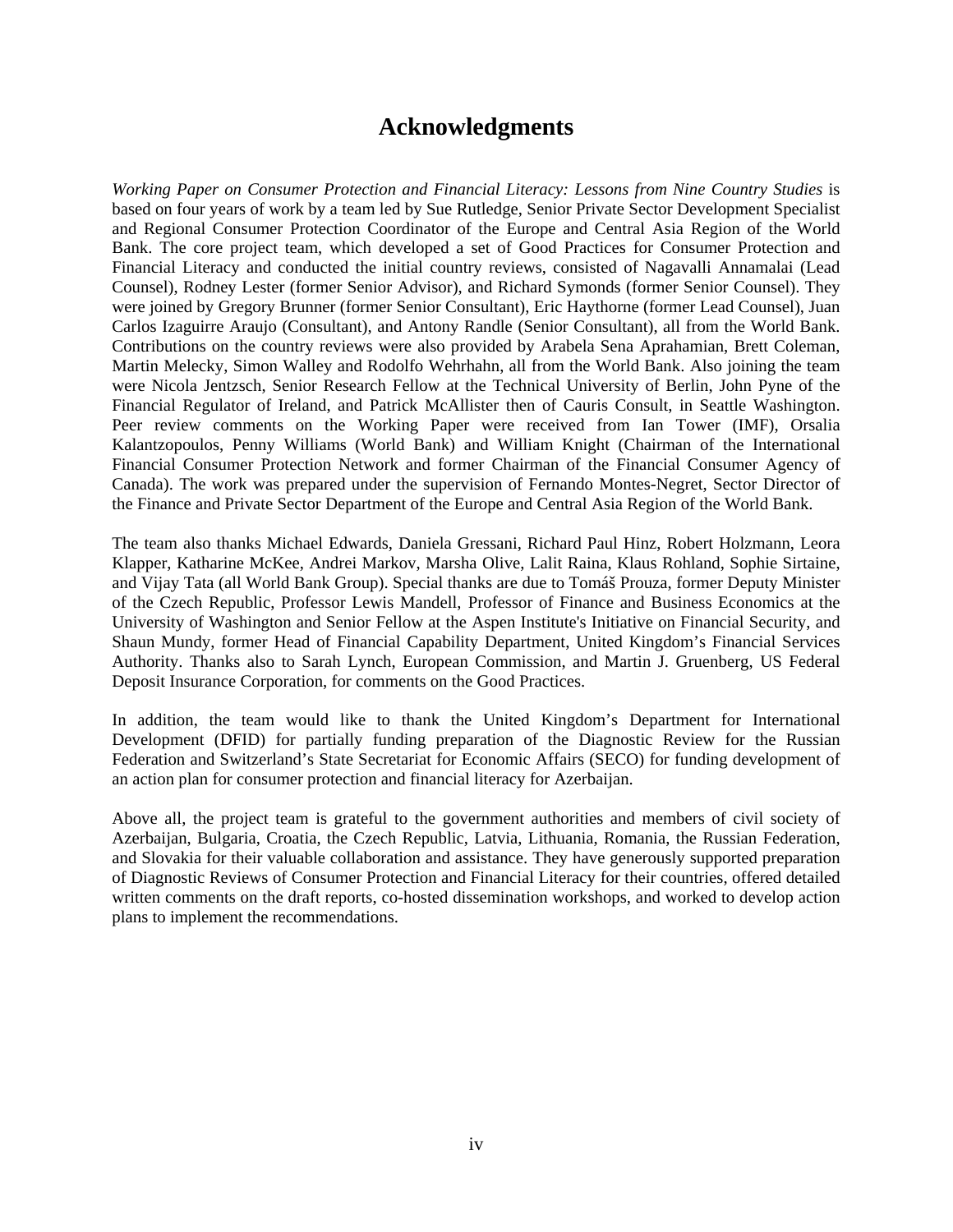# **Table of Contents**

| International Benchmarks for Consumer Protection and Financial Literacy 14 |  |
|----------------------------------------------------------------------------|--|
|                                                                            |  |
|                                                                            |  |
|                                                                            |  |
|                                                                            |  |
|                                                                            |  |
|                                                                            |  |
| <b>Future Work</b>                                                         |  |
|                                                                            |  |
|                                                                            |  |
|                                                                            |  |
|                                                                            |  |
|                                                                            |  |
|                                                                            |  |
|                                                                            |  |

# **Tables**

| Table 1: Areas of Major Consumer Protection Concern by Level of Financial Sector Development  14 |  |
|--------------------------------------------------------------------------------------------------|--|
|                                                                                                  |  |
|                                                                                                  |  |
|                                                                                                  |  |
|                                                                                                  |  |
|                                                                                                  |  |
|                                                                                                  |  |
|                                                                                                  |  |
|                                                                                                  |  |
|                                                                                                  |  |
|                                                                                                  |  |
|                                                                                                  |  |

# **Figures**

# **Boxes**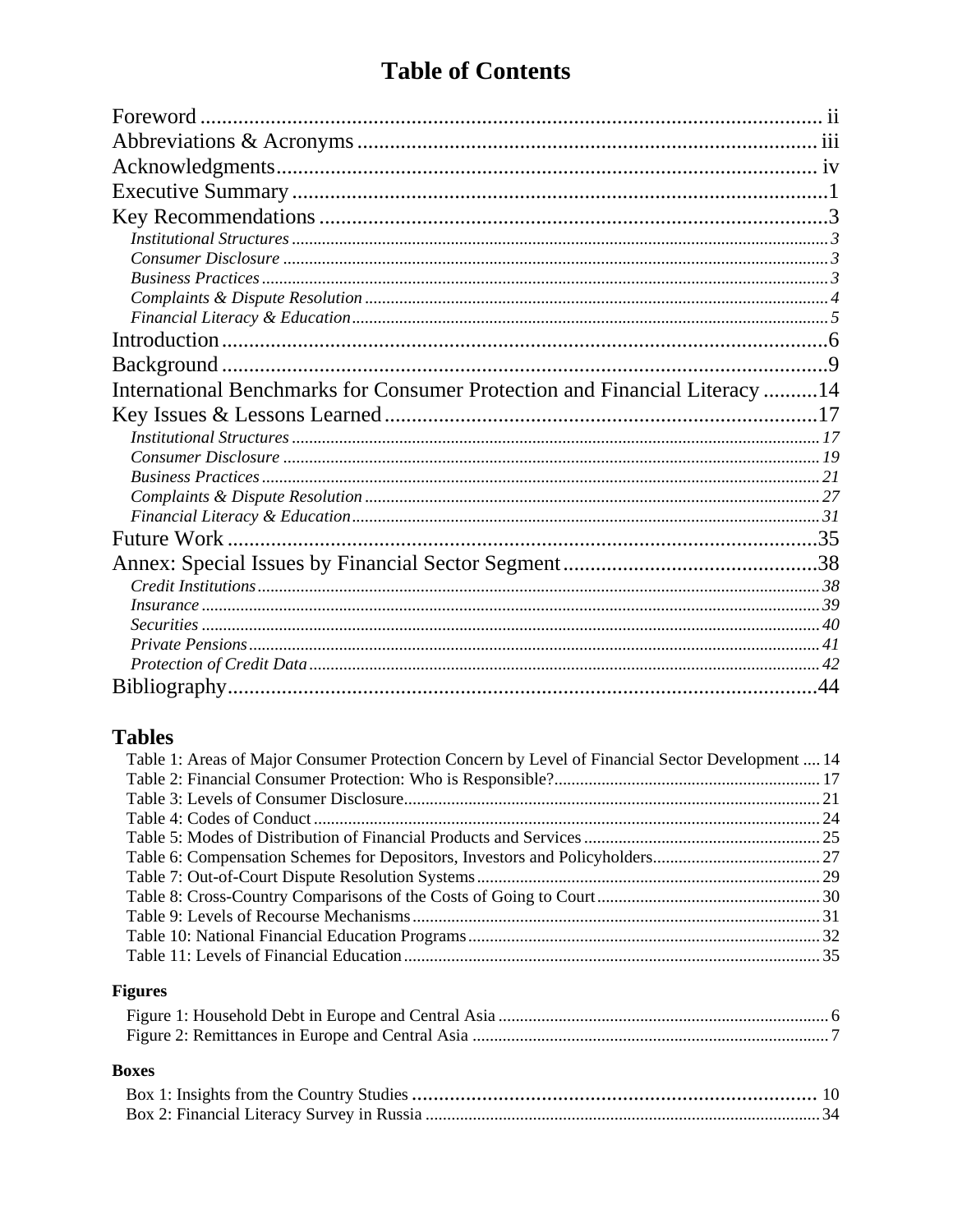# **Executive Summary**

**Until the financial crisis of 2007-09, the global economy was adding an estimated 150 million new consumers of financial services each year.** Rates of increase have since slowed but growth continues apace. Most new consumers are in developing countries, where consumer protection and financial literacy are still in their infancy. Particularly in countries that have moved from central planning to market economies, protecting consumers has become a prerequisite for sound, stable and competitive financial markets—and protection is needed to give new consumers confidence in the formal financial system. It is also in the interest of financial institutions to have an informed and confident clientele.

**Households worldwide have taken on debt to buy housing, repair cars, educate their children and just pay the bills**. Bank loans to households have dramatically risen in many countries. For example in Russia, household lending has increased from negligible levels to 20 percent of total bank assets in just over five years. Yet many still lie outside the formal financial sector. More than 40 percent of the Russian population still lacks access to any form of financial services, even a basic current bank account. In most developing countries, less than one percent of the population invests in securities, investment funds or insurance. Households are also heavy users of payment services and remittances.

**Despite the increase in retail financial services, consumer protection and financial literacy remain weak in developed and developing countries alike.** For many in the emerging markets, financial service contracts are difficult to understand. It may be the first time that someone among their friends or extended family has signed a long-term financial contract and none has sufficient financial literacy to negotiate with a financial institution. In addition the services, or the consumer disclosure for the services, may be difficult to comprehend—and impossible to compare among service providers. If a consumer has a complaint about a financial service, no agency is clearly responsible for addressing the problems: the consumer is left to fight in a court system that may be slow and inefficient at best and subject to undue influences and additional costs at worst.

**The global financial crisis has highlighted the importance of consumer protection and financial literacy for stability of the financial sector.** In the US, the rapid growth of complex residential mortgage products (for example, interest-only mortgages), combined with securitization of debt into instruments (such as collateralized debt obligations) which were sold to poorly informed parties, has caused much turmoil. Financial institutions worldwide have been obliged to write off trillions of dollars of assets. In Central and Eastern Europe, the damage to the financial sector was also serious. It is not clear how many borrowers understood the risks inherent in taking long-term debt in foreign currencies and at variable interest rates. Strong financial consumer protection is needed for public confidence in the financial system worldwide.

**The objective of this Working Paper is to take the lessons from the nine country studies and to lay out a broad framework for reviewing consumer protection and financial literacy in emerging markets.** Starting in 2005, the Europe and Central Asia Region of the World Bank initiated a pilot program, conducting country reviews in Azerbaijan, Bulgaria, Croatia, the Czech Republic, Latvia, Lithuania, Romania, the Russian Federation and Slovakia. All are considered to be "middle-income" countries and six are members of the European Union. For each, a detailed analysis was provided of financial consumer protection in banking, non-bank credit institutions, insurance, securities, private pensions and for selected Diagnostic Reviews, also microfinance institutions and credit reporting systems. In addition, the World Bank developed a set of Good Practices in Consumer Protection and Financial Literacy based on successful international practices in improving consumer protection and financial literacy. While this Working Paper summarizes key lessons from reviews in middle-income countries, the findings may also be useful for low-income countries.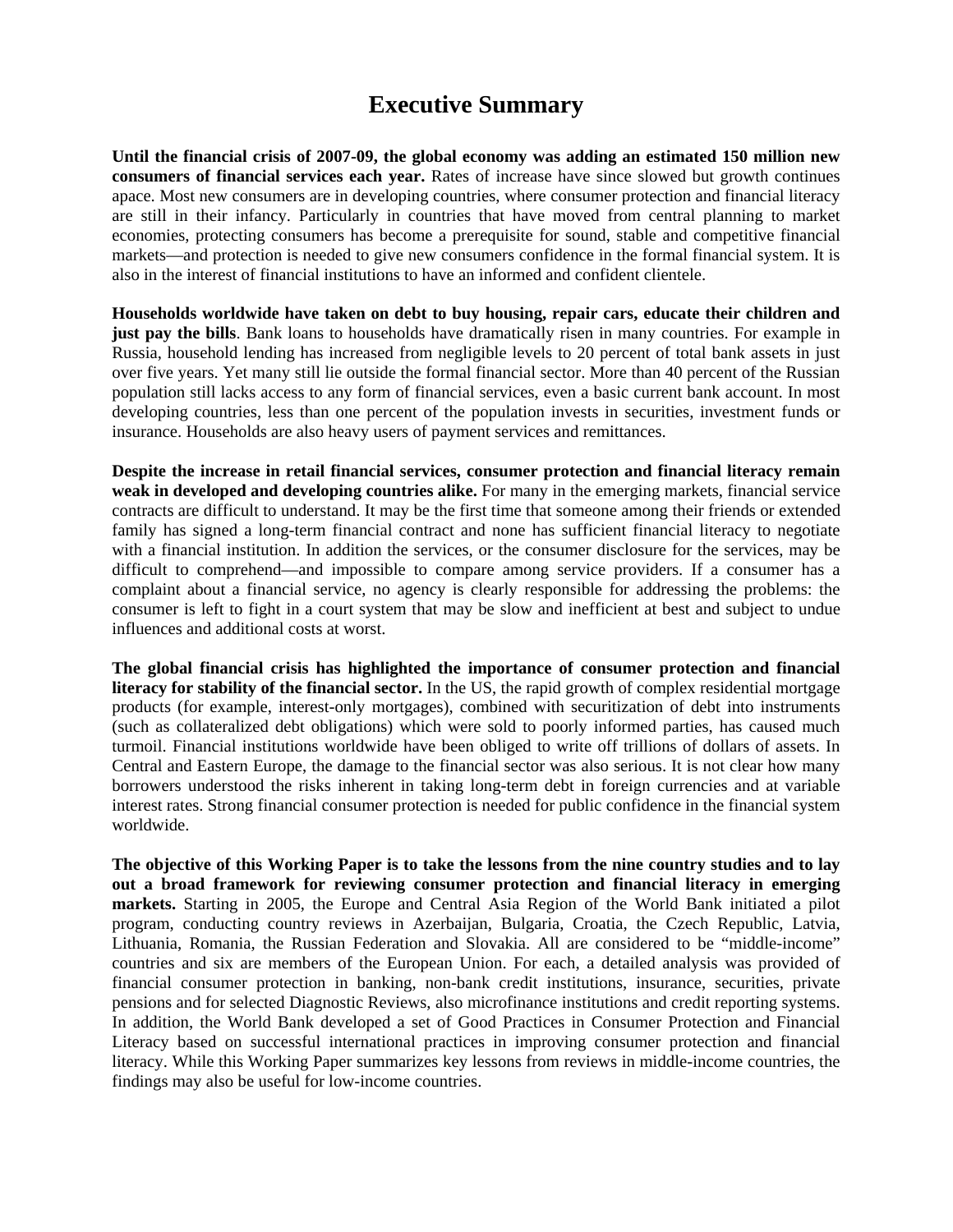**In the country reviews, the most difficult issue is the institutional structure for financial consumer protection.** In some countries, the financial supervisory agencies view consumer protection as part of their mandate for financial stability. In others, it is a general consumer protection agency that takes on the responsibility of dealing with financial services. This Working Paper suggests that whatever institutional structure is chosen, financial consumers should have just one agency for complaints and inquiries.

**Several institutional models are available to achieve the desired outcomes**. As one option, financial supervisory agencies may adopt consumer protection as part of their mandate (preferably as part of legislation). However in this case, they need to address the inevitable conflicts of interest that arise between prudential and business conduct supervision—and ensure that consumer protection receives sufficient focus. As a second option, economy-wide consumer protection agencies may take on financial services. However the agencies need to find a way to build the expertise—and confidence—to handle the complex technical issues related to financial services. In the US, the current administration has proposed a third approach, creating a special purpose Consumer Financial Protection Agency, such as that established in Canada. Whatever structure is chosen, financial consumer protection authorities could benefit from participation in an international network, such as FinCoNet, that promotes the exchange of information on supervisory and regulatory issues as well as market developments.

**Simple and easy-to-understand consumer disclosure lies at the heart of robust consumer protection.**  One way of achieving such disclosure is through the use of a Key Facts Statement, providing all key terms and conditions in simple and plain language, for all retail financial products and services. Standard contracts for retail financial services—or at least standard basic contract provisions—would also help consumers understand their legal obligations.

**At the same time, abusive business practices should be prohibited.** All financial institutions that deal with the public should be registered with a financial supervisory agency. All who solicit funds from the public for investment (or speculative) purposes should be licensed—and those who engage in pyramid schemes and financial fraud should be prosecuted by experts in financial services. All sellers of retail financial services should be qualified and certified to ensure that they understand the products and services that they sell to the public. Ex-ante review by regulators of all financial products sold to the public could be required, similar to the Federal Drug Administration's approvals for all medications sold in the US. Unfair or deceptive practices should be explicitly prohibited. Personal data should be carefully protected so that consumers are aware when their personal data has been shared with outside institutions.

**Special attention should be paid to consumer complaints.** Where complaints are not addressed effectively, consumers will become cynical and shy away from using financial services. Each financial institution should have a customer complaint department. Complaints about financial services should be consolidated in one location and statistics published about the number and type of complaints. The analysis of complaints should differentiate between inquiries (for which consumers should receive financial education) and disputes (for which a court process, mediation or arbitration is needed to resolve the issue at hand.) A fast and inexpensive out-of-court mechanism—such as a financial ombudsman—is needed to resolve legal disputes about consumer financial services.

**Financial education can potentially be an effective form of consumer protection (but cannot substitute for regulation).** Building financial literacy is a long-term investment, whose effectiveness should be carefully measured and evaluated. Focus should be placed on "teachable moments" such as the first time a consumer takes a mortgage or starts to plan for retirement. Children should be taught that financial health is important to their long-term well-being. Interactive stock market computer games and investment clubs are also effective in teaching high-school students about financial investments.

**Middle- and high-income countries should develop national strategies for financial education, starting with national financial literacy surveys.** The surveys should review not just the ability of consumers to evaluate different financial products but also how consumers spend their paychecks (or set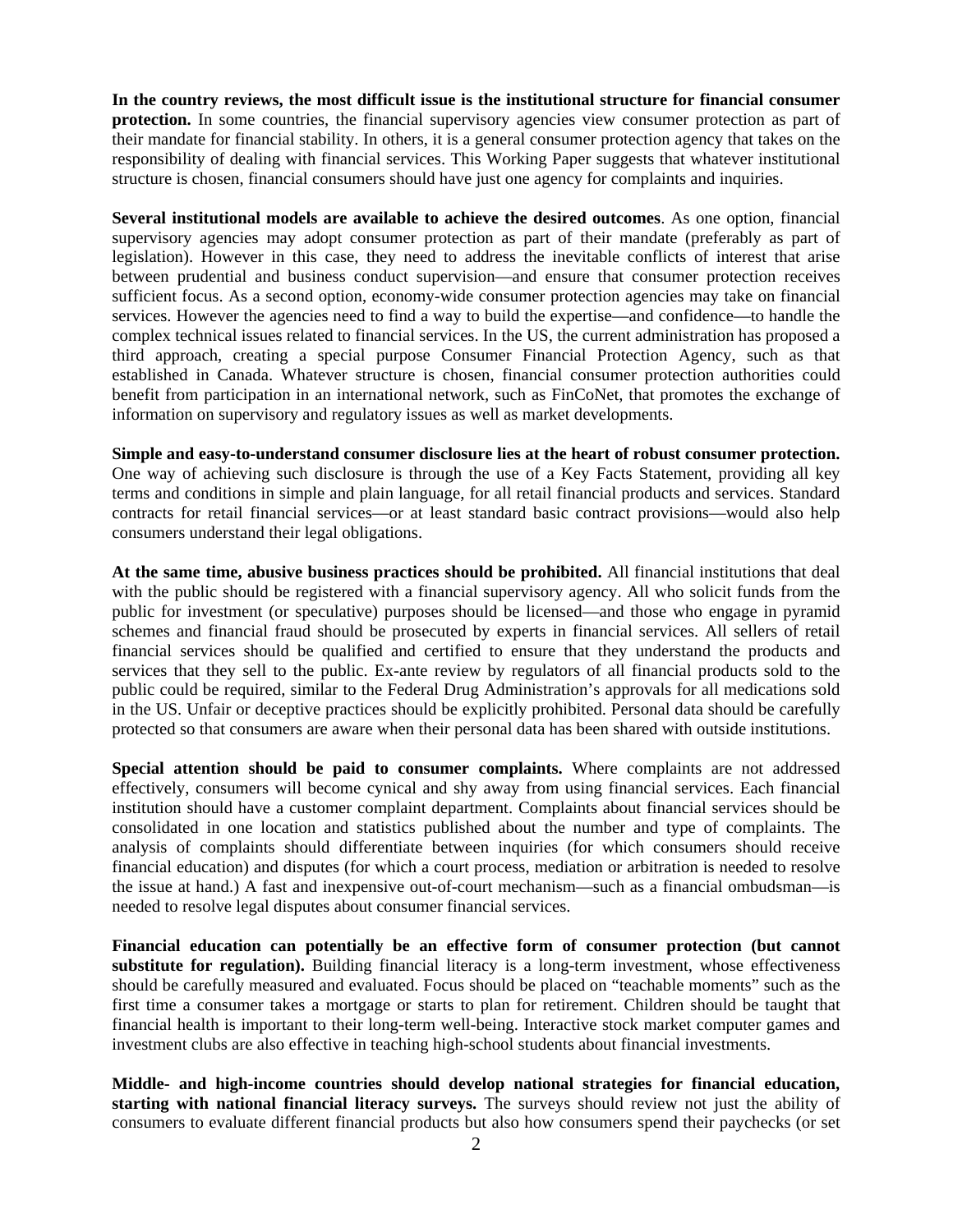aside savings) and how much confidence they have that disputes with financial institutions will be resolved quickly and efficiently. The surveys should be broken down by age, gender, geographic area, socio-economic levels and years of formal schooling. Updated surveys can later determine if the financial education program has been effective and what additional consumer protection measures may be needed.

**Future work should include further analysis and financing of programs.** Global surveys of consumer protection and financial literacy would be helpful as would diagnostic reviews of countries in other regions, such as Latin America and Asia. Detailed analysis of specific issues would also be useful. Consideration should also be given to ways in which international financial institutions could finance development—and execution—of national programs of consumer protection and financial literacy.

# **Key Recommendations**

# **Institutional Structures**

- It would be best if consumers could go to a single agency to obtain help related to financial services.
- If a consumer protection agency is responsible for financial services, a specialized department for financial services should be created with adequate resources and expertise in financial sector issues.
- If a consumer protection agency is responsible for consumer protection in basic financial services such as consumer credits, the agency should become responsible for all retail financial services.
- Creating a financial consumer protection agency could also be an alternative.
- Financial consumer protection authorities should participate in international networks such as FinCoNet.

# **Consumer Disclosure**

- Simple and standard consumer disclosure would help consumers with complex financial products—and allow them to compare offers by different providers.
- Key Facts Statements should be prepared in order to give consumers a simple summary of the important terms and conditions of the financial contract. For each generic product class, it is best to use a standardized format written in plain language in a page or two.
- The Key Facts Statements should be developed by the professional associations, which should recommend their use by member financial institutions.
- Consumers have almost no ability to amend a financial institution's contract. For high-volume core retail financial products, the use of standard provisions in retail financial contracts (developed by the professional associations) is desirable.

# **Business Practices**

 All financial institutions dealing with the public should be registered with a financial supervisory agency.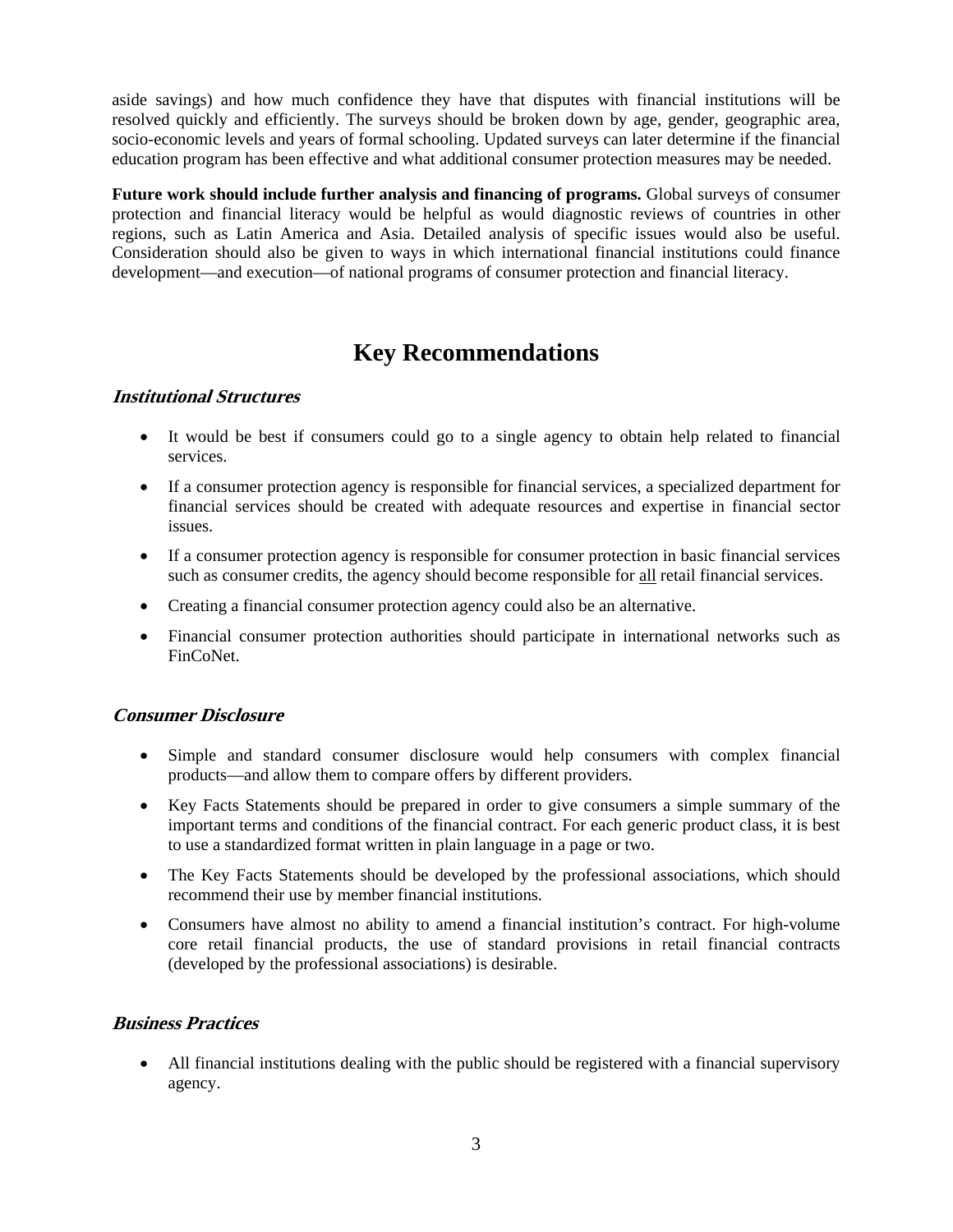- Those who sell financial services and products should be qualified and certified. The level of training and qualification required will depend on the nature of the services or products being sold.
- Unfair or deceptive practices should be explicitly prohibited and sanctioned.
- Financial institutions should be obliged to ensure that they (and their registered agents) provide accurate and complete information and are held accountable for the information they provide to consumers.
- Financial products offered under high-pressure sales tactics, and those with long-term savings components, should be subject to a cooling-off period where the consumer can cancel, without penalty, any signed contract for 14 days following receipt of the contract.
- Consumers should be allowed to choose the provider of any financial product supplementing or complementing a primary financial product.
- Credit institutions should be required to file annual audited financial statements. The supervisory agency should verify that the significant owners (and those who control ownership), as well as the senior managers, satisfy fit and proper requirements, including no history of bankruptcy or criminal conviction.
- Anyone who solicits funds from the public for the purpose of investment or speculation should be required to obtain a license from the securities supervisory agency, or the insurance supervisor as appropriate.
- The securities supervisory agency should have broad powers to investigate Ponzi and other pyramid schemes and then assist the criminal authorities in prosecution.
- The law should identify a multi-level sales scheme as a pyramid scheme if: (1) the scheme requires a payment for the right to receive compensation for recruiting new salespersons into the plan; (2) there is inventory loading, that is, new salespersons must purchase an unreasonable quantity of a product or service; and (3) purchases of services are required as a condition of entry into the scheme.
- Personal data should be protected. Contracts with financial institutions signed by consumers should have a separate form that requires consumers' signed approval for personal data to be shared by the financial institution with other institutions, including any credit register (using an "opt in" approach).
- Consumers need an easy and inexpensive way to verify their own personal information in the credit register and correct any errors that may arise.
- Responsible finance should be encouraged. Codes of conduct help to improve business practices of financial institutions but the codes need to be adequately disclosed, known and enforced.

# **Complaints & Dispute Resolution**

- Financial consumers should have access to a redress mechanism that is fast, inexpensive and effective.
- All financial institutions should be obliged to have a designated department (or at least an officer) responsible for handling customer complaints.
- When opening a new account and buying any new service, the consumer should be advised in writing as to where to submit complaints, inquiries and disputes.
- Financial supervisors should review the complaint files of the financial institutions they oversee.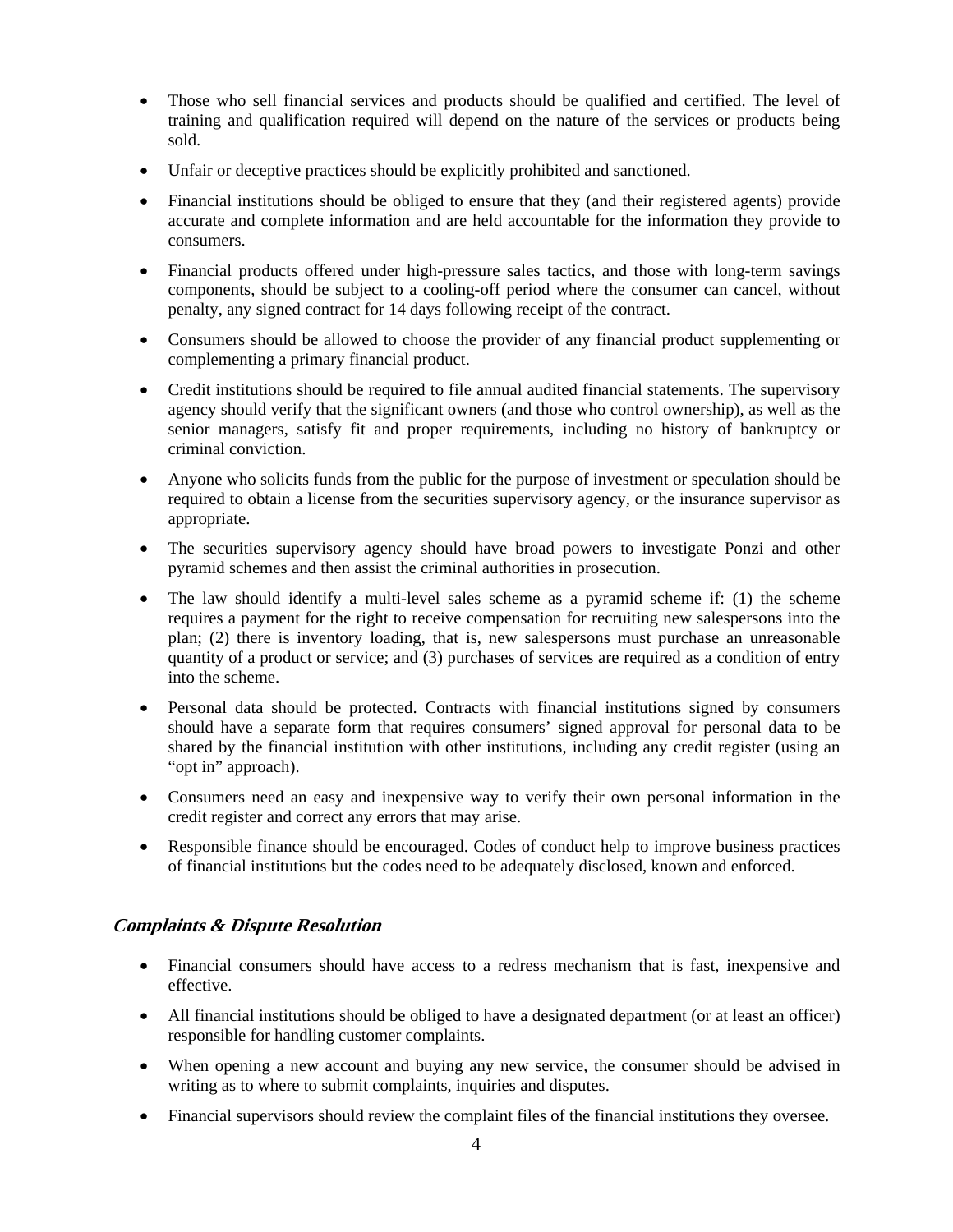- Ideally there should be one, clearly identified, central location where consumers of financial services and products can go when they have complaints or inquiries.
- The central complaints office should have a toll-free telephone line so that in case of a dispute, anyone from anywhere in the country can obtain information about financial services and consumers' legal rights.
- Consumers should be able to submit their complaints by email, by postal mail, or by visiting the premises of the complaints office.
- Statistics on consumer complaints should be analyzed and published—and used to identify future improvements in the financial consumer protection framework.
- Policy-makers should consider alternatives to courts, such as a financial ombudsman office, that can take and enforce decisions regarding consumer claims for small amounts of money.
- A financial ombudsman office may be set up under a professional association or as an independent statutory ombudsman.

# **Financial Literacy & Education**

- The impact of different techniques of delivering financial education on financial literacy and on consumer behavior is evolving. Programs to improve financial education should be rigorously tested and evaluated.
- Financial education for consumers should be focused on "teachable moments."
- Middle and high-income countries should have national strategies on financial education and financial literacy. Low-income countries should develop financial education programs according to the country's level of institutional capacity.
- The first step is to conduct a national survey of financial literacy, to be used as baseline. Followup surveys of financial literacy should be conducted every three to five years.
- Qualitative monitoring of consumer protection should be conducted, e.g. using "mystery shoppers".
- Global surveys should be conducted of legal and regulatory frameworks for financial consumer protection, levels of financial literacy, and patterns of financial consumer behavior.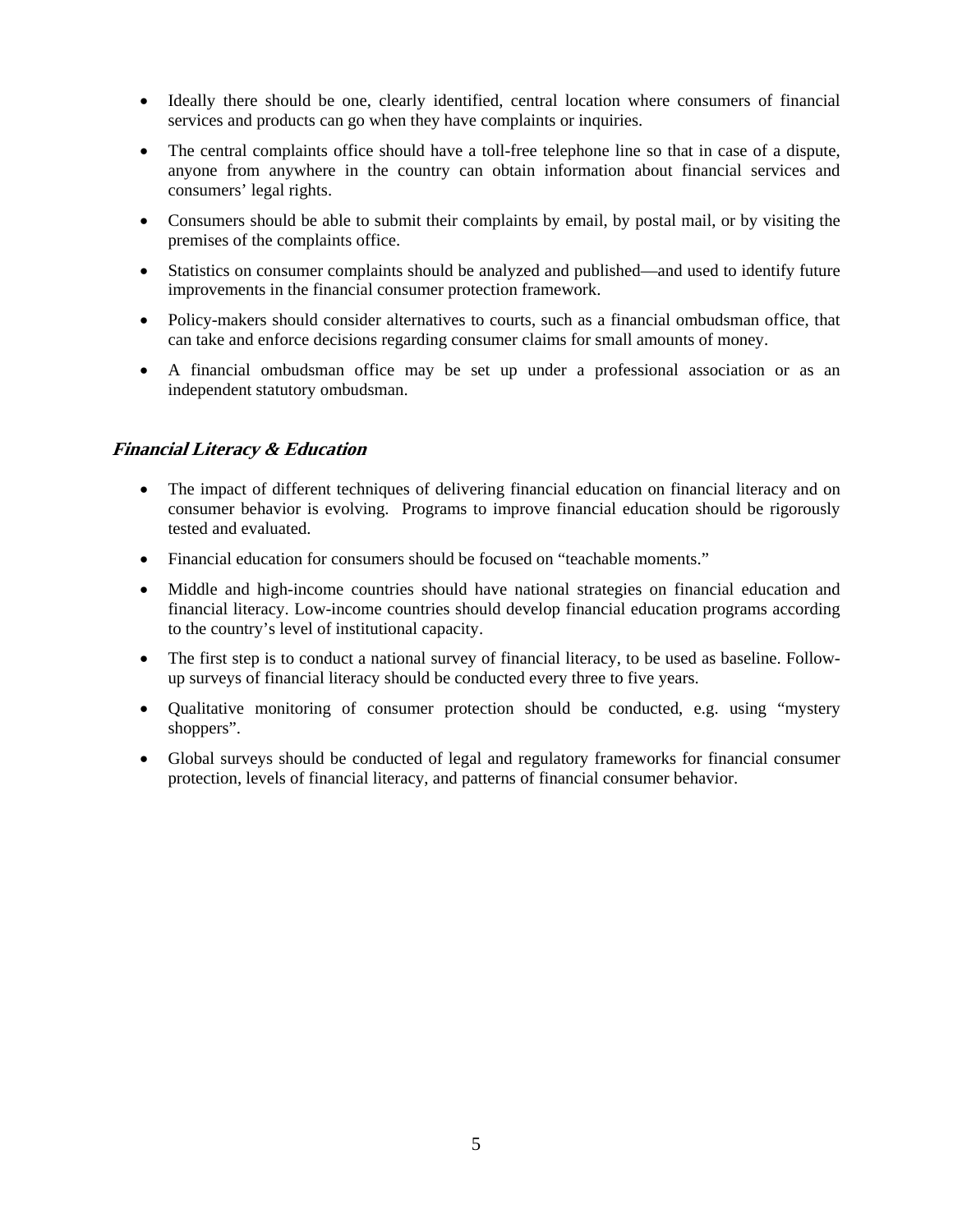# **Introduction**

**In the decade running up to the global financial crisis of 2007-09, the global economy was adding an estimated 150 million new consumers of financial services each year.** Rates of increase have since slowed but growth continues apace. Most new consumers are in developing countries, where consumer protection and financial literacy are still in their infancy. Particularly in countries that have moved from central planning to market economies, protecting consumers has become a prerequisite for sound, stable and competitive financial markets—and such protection is needed to give new consumers confidence in the formal financial system. It is also in the interest of financial institutions to have an informed and confident clientele.

**Household use of financial services has been rapidly rising.** Global consumer debt had stood at 12-14 percent of GDP in the first half of the 1990s, but increased to 18 percent in recent years. Mortgage debt rose still more rapidly—from 46 percent of GDP in 2000 to over 70 percent in 2007. In the countries of Europe and Central Asia, by 2008 household debt had risen to levels not previously seen—and as high as almost 50 percent of GDP for Estonia (see Figure 1). At the same time, households have increasingly become responsible for funding their own pensions while buying insurance policies and investing in securities and investment funds. In the Europe and Central Asia Region, households are also heavy users of payments services and remittances, reaching as high as 31 percent of GDP for Moldova (see Figure 2).



#### **Figure 1: Household Debt in Europe and Central Asia**

*Source:* World Bank, *The Crisis Hits Home: Stress Testing Households in Europe and Central Asia*, 2010

**The 2007-09 global financial crisis has highlighted the importance of consumer protection and financial literacy for the long-term stability of the financial sector.** Throughout Europe, the US and elsewhere, the rapid growth of household lending over the last decade has been accompanied by an increase in the number of households that had difficulty in understanding the risks and obligations that they assumed—or the full range of choices available.<sup>1</sup> Financial institutions have also transferred financial risks to households which have increasingly become exposed to new types of risks, such as

<sup>&</sup>lt;sup>1</sup> See California Budget Report, *Locked Out 2008: The Housing Boom and Beyond*, 2008. As many as half of all subprime residential mortgage borrowers in the US had high enough credit scores to qualify for standard bank mortgages carrying, in the long run, lower risk and lower costs than subprime mortgages. See also Remarks by US Federal Reserve Board Governor Edward M. Gramlich at the Financial Services Roundtable Annual Housing Policy Meeting, Chicago, Illinois, May 21, 2004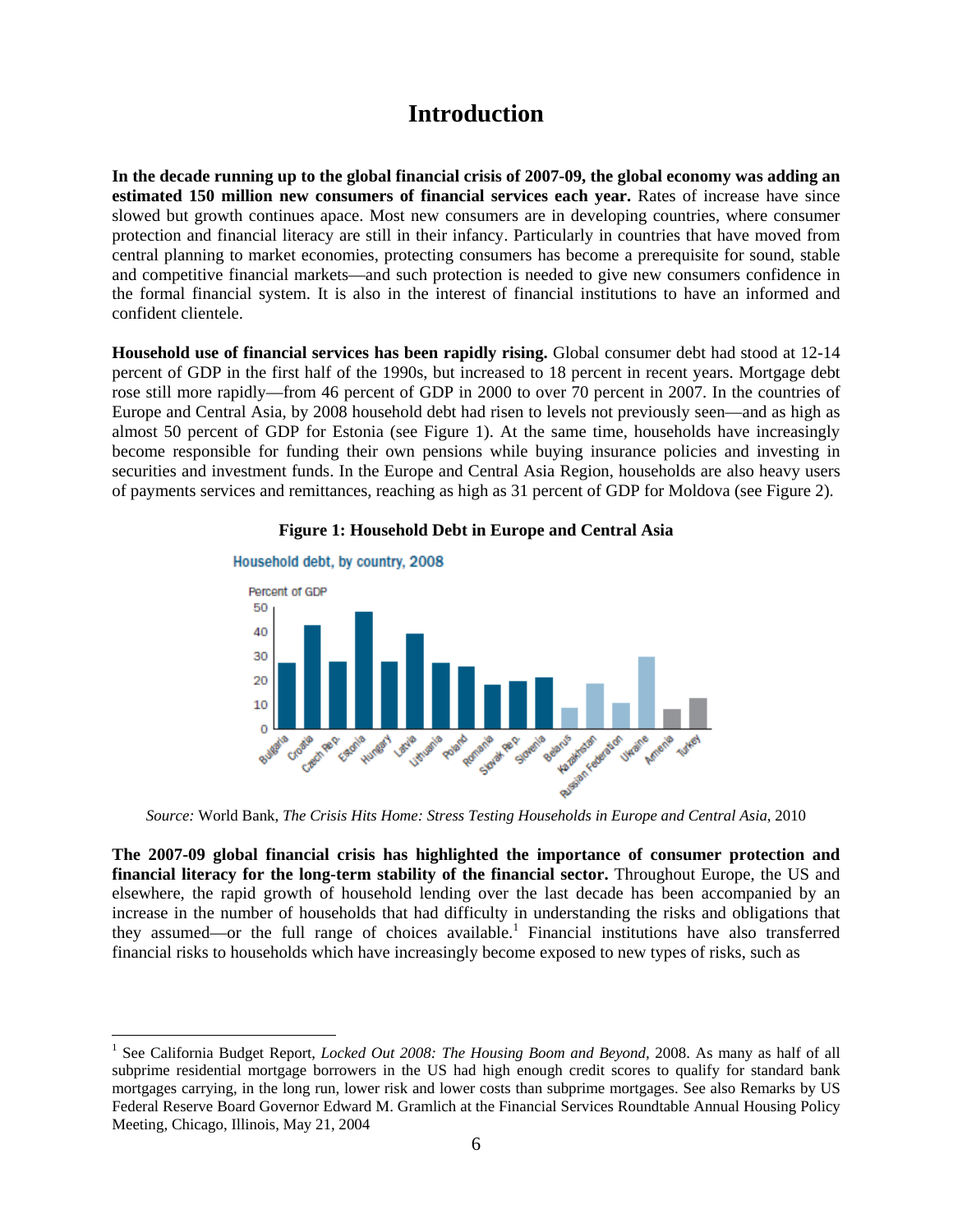

#### **Figure 2: Remittances in Europe and Central Asia**

*Source:* World Bank, "Migration and Remittances Trends 2009", *Migration and Development Brief 11*, November 3, 2009

those related to changes in foreign exchange and variable interest rates. In developed mortgage markets, complex financial products (such as hybrid adjustable-rate mortgages) were sold to borrowers, some of whom had patchy credit histories. Securitization of such household credit—in today's deeply interconnected financial markets—spread the weaknesses in the household financial sector to the rest of the financial system.<sup>2</sup> Also of concern for long-term financial stability are unclear costs and hidden fees and charges related to products ranging from payments and remittances to insurance policies and investment funds<sup>3</sup>. Consumers International, which represents independent consumer organizations worldwide, argues that as a result of the financial crisis, consumers are paying three times over as: (1) borrowers and pensioners, (2) taxpayers and (3) potential consumers of other services now being starved of resources because of the scale of public debt.<sup>4</sup>

**The US consumer protection framework has come under increasing criticism**. US authorities have recognized the importance of consumer protection for the stability of the financial sector. As noted by US Treasury Assistant Secretary for Financial Institutions Michael Barr, "[The consumer protection regime] could not stem a plague of abusive and unaffordable mortgages and exploitative credit cards despite clear warning signals. It cost millions of responsible consumers their homes, their savings, and their dignity.

<sup>&</sup>lt;sup>2</sup> Remarks by Vice Chairman Martin J. Gruenberg, United States Federal Deposit Insurance Corporation at World Bank Group Global Seminar on Consumer Protection and Financial Literacy, Washington, D.C., September 2008

<sup>3</sup> In September 2008 the World Bank launched the Remittance Prices Worldwide Database (http://remittanceprices.worldbank.org/). The website provides comparable data on the cost of sending and receiving money from 23 major remittance sending countries to 83 receiving countries. The World Bank also developed Standards for National Remittance Price Databases and is supporting the creation of national databases, which would use the Standards and tailor them to the needs of each country. In addition the World Bank is leading the initiative to set up a Global Remittances Working Group, announced at the G-8 Summit in Japan in July 2008. 4 Consumers International Blogspot, *Why consumer protection must spur the financial recovery*, June 25, 2009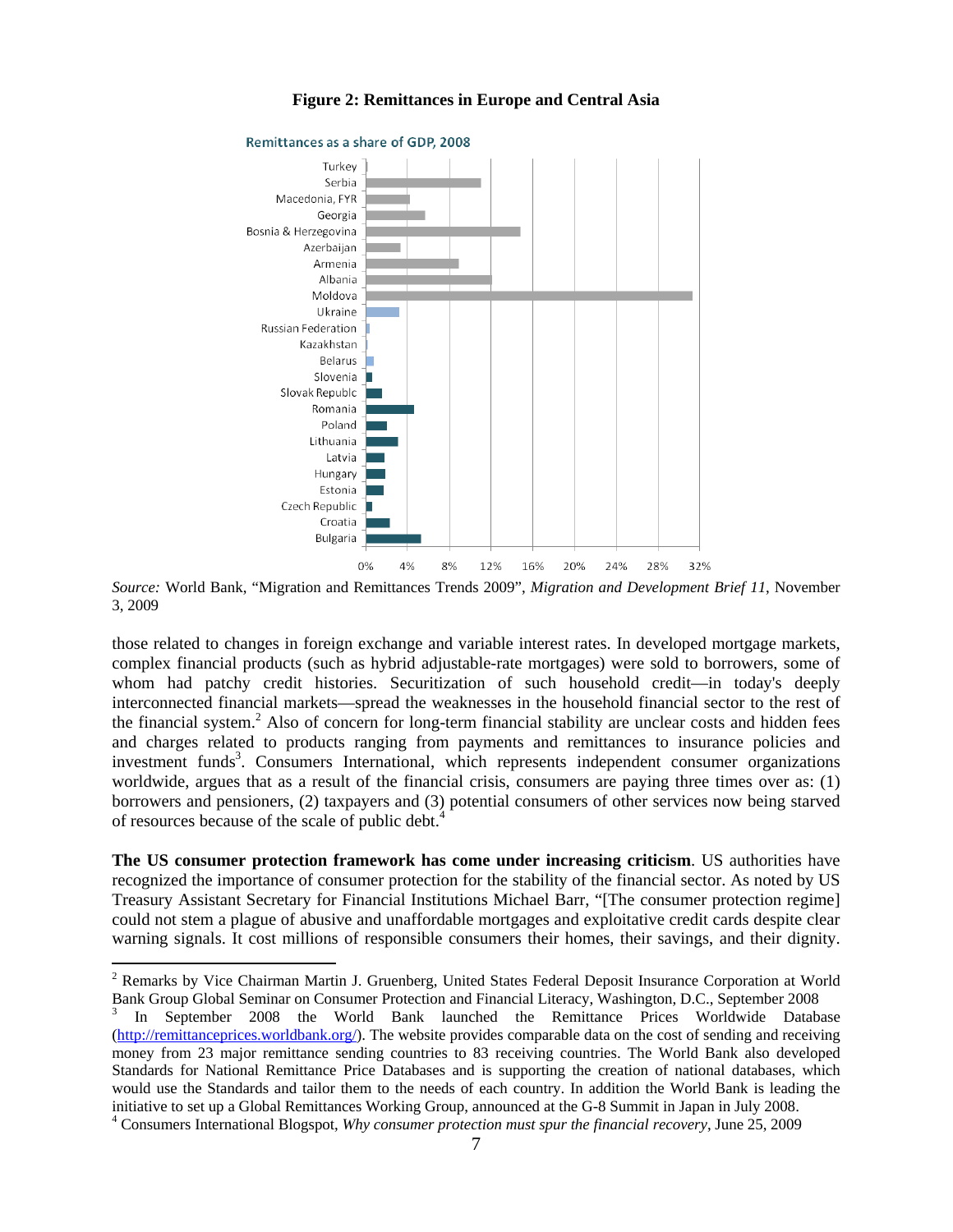And it contributed to the near collapse of our financial system."<sup>5</sup> Chairman of the Federal Deposit Insurance Corporation Sheila Bair went further stating, "There can no longer be any doubt about the link between protecting consumers from abusive products and practices and the safety and soundness of the financial system. Products and practices that strip individual and family wealth undermine the foundation of the economy. As the current crisis demonstrates, increasingly complex financial products combined with frequently opaque marketing and disclosure practices result in problems not just for consumers, but for institutions and investors as well."<sup>6</sup> The US experience shows that where financial markets have developed a high level of innovation and growth in retail financial services, special attention should be paid to issues of consumer protection and financial literacy. Improved consumer protection and financial literacy cannot be a "magic bullet" to solve all problems in consumer finance but they can identify preventive measures to help avoid some of the worst financial consumer abuses.

**Weaknesses in consumer protection and financial literacy affect both developed and developing countries.** Emerging countries worldwide have seen rapid development of their financial sectors over the last ten years and rapid growth of income has provided consumers with more resources to invest. Increased competition among financial firms, combined with improvements in financial techniques and information technology, resulted in highly complex financial products being sold to the public. The public in many emerging markets, however, lacks a history of using sophisticated financial products. For many first-time financial consumers, often no member of their extended families has entered into a long-term financial contract such as a home mortgage loan. The growth of financial literacy significantly lags the growth of available investment resources (or access to credit), widening the gulf between the complexity of financial products and consumers' ability to understand what they are buying. Especially in low-income countries, technology is also changing the types of protection needed by many first-time financial consumers. Where more than half the population has no bank account, financial services delivered via cellular telephones have filled a critical need for consumers, but such services raise important issues of consumer disclosure, safety and education. Even in well-developed markets, however, weak consumer protection and financial literacy can render households vulnerable to unfair and abusive practices by financial institutions (or just inadequate disclosure of the risks involved in taking on large debts, particularly in foreign currency), as well as financial fraud and scams.

**The objective of this Working Paper is to take the lessons from nine country studies and lay out a broad framework for reviewing consumer protection and financial literacy in emerging markets.**  Starting in 2005, the Europe and Central Asia Region of the World Bank initiated a pilot program in Consumer Protection and Financial Literacy. For the pilot program, nine Diagnostic Reviews were conducted, six in new member states of the European Union (Bulgaria, Czech Republic, Latvia, Lithuania, Romania, and Slovakia) plus Azerbaijan, Croatia and Russia.<sup>7</sup> This Working Paper pulls together the lessons from the nine country studies and identifies common issues across all the studies. While this Working Paper summarizes key lessons from reviews only in middle-income countries, the findings may also be useful for low-income countries.<sup>8</sup> This Working Paper thus provides a framework against which detailed studies, such as consumer protection in mobile banking or consumer protection for low-income countries, can be developed.

<sup>&</sup>lt;sup>5</sup> Written Testimony by Assistant Secretary for Financial Institutions Michael Barr before the US Senate Committee on Banking, Housing and Urban Affairs, July 14, 2009

<sup>&</sup>lt;sup>6</sup> Statement of Sheila C. Bair, Chairman of the Federal Deposit Insurance Corporation, on Modernizing Bank Supervision and Regulation before the US Senate Committee on Banking, Housing and Urban Affairs, March 19, 2009

 $7$  The Diagnostic Reviews, Good Practices and materials from dissemination seminars can be found at www.worldbank.org/eca/consumerprotection. 8

 $\overline{\text{B}}$  The World Bank divides economies according to their Gross National Income (GNI) per capita, calculated using the World Bank Atlas method. Based on 2008 GNI, the groups are: low income \$975 or less; lower middle income \$976 - \$3,855; upper middle income \$3,856 - \$11,905; and high income \$11,906 or more.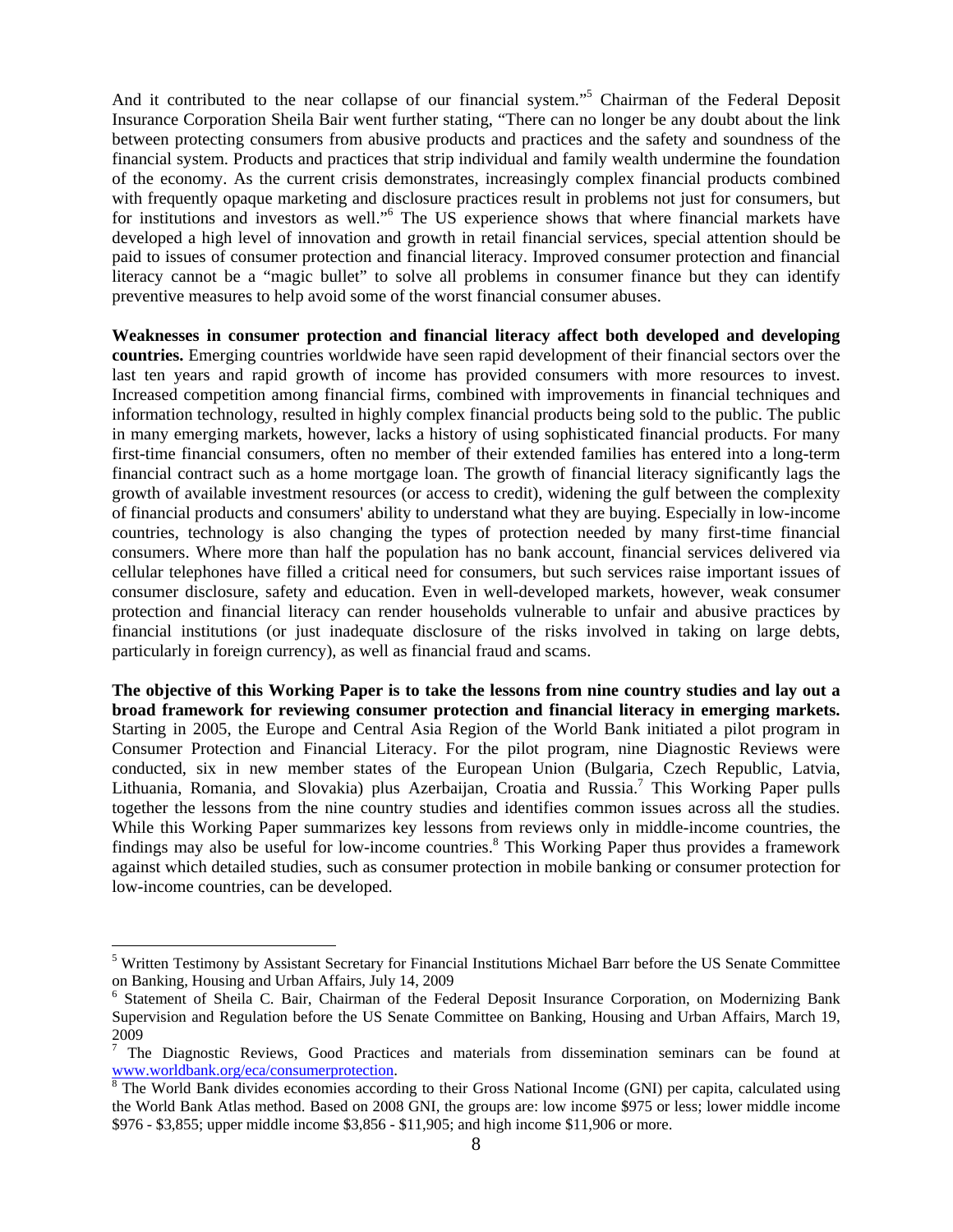**The theme of this Working Paper is that a consumer protection regime should meet three objectives.** First, consumers should receive accurate information in simple, plain and comparable language before they buy a financial service or product—as well as during the life of the product. Second, consumers should have access to a fast, inexpensive and efficient mechanism for resolving disputes with financial institutions. Third, consumers should be able to obtain financial education when they want it and in the form that they want it. The focus of this Working Paper is thus on *results,* that is, measurable improvements in the provision of financial services to households. As a consequence, this Working Paper looks at what institutional structures are needed to achieve improvement in provision of financial services for consumers, but does not focus on issues of institutional design or capacity building. To help policymakers achieve the three objectives, this Working Paper points out areas where the interests of financial service providers and those of consumers overlap—and identifies areas of the greatest risk of misalignment between the interests of financial firms and those of their retail customers.

**The country Diagnostic Reviews provide valuable insight into the kinds of problems faced by financial consumers in emerging markets.** The Diagnostic Reviews for the EU new member states provide the opportunity to see how the European Commission's strategy on consumer protection in financial services has been applied in several former transition economies. Among those countries is Latvia, whose review was conducted in June 2009—in the midst of the worst financial crisis in the country's history. Croatia provides the perspective of a country managing a complex legal and institutional agenda for future accession to the European Union. Russia gives an insight into the largest country in the world in terms of area, spanning 11 time zones. Azerbaijan provides the view of an oil-rich country that was formerly a low-income economy. Taken together, the nine country Diagnostic Reviews provide a useful overview of the key issues emerging from systematic assessments of consumer protection and financial literacy in a number of middle-income countries. Examples of the types of financial consumer weaknesses found in the country studies are given in Box  $1<sup>9</sup>$ 

# **Background**

**At its heart, the need for consumer protection arises from** *an imbalance of power, information and resources* **between consumers and their financial service providers, placing consumers at a disadvantage.** Consumer protection aims to address this market failure, commonly referenced as "asymmetric information".10 Financial institutions know their products well but individual retail consumers may find it difficult or costly to obtain sufficient information regarding their financial purchases. In addition, complex financial products can be difficult to assess, even when all relevant information is disclosed. Imbalances are also present in cases where:

- *Transactions are idiosyncratic or rare* (for example, when providing a mortgage on a personal residence);
- *Entry or exit costs are low* (such as for financial intermediaries), thus allowing disreputable firms to emerge; or

<sup>&</sup>lt;sup>9</sup> Note that the data in this Working Paper reflects information that was accurate at the time the Diagnostic Reviews were conducted. Several countries have since improved their financial consumer protection frameworks.<br><sup>10</sup> Technically speaking, asymmetric information raises two main problems: adverse selection and moral hazard.

Adverse selection is also referred as the "lemon problem". The academic literature notes that, with imperfect information on the part of lenders or prospective car buyers, borrowers with weak repayment prospects or sellers of low-quality cars ("lemons") crowd out everyone else from the market. See George A. Akerlof, "The Market for 'Lemons': Quality Uncertainty and the Market Mechanism", *Quarterly Journal of Economics*, Volume 84, No. 3, August 1970. This is a different issue from that of borrowers lacking sufficient information to make well-informed financial decisions. However in common parlance, asymmetric information refers to the imbalance between financial service providers and consumers.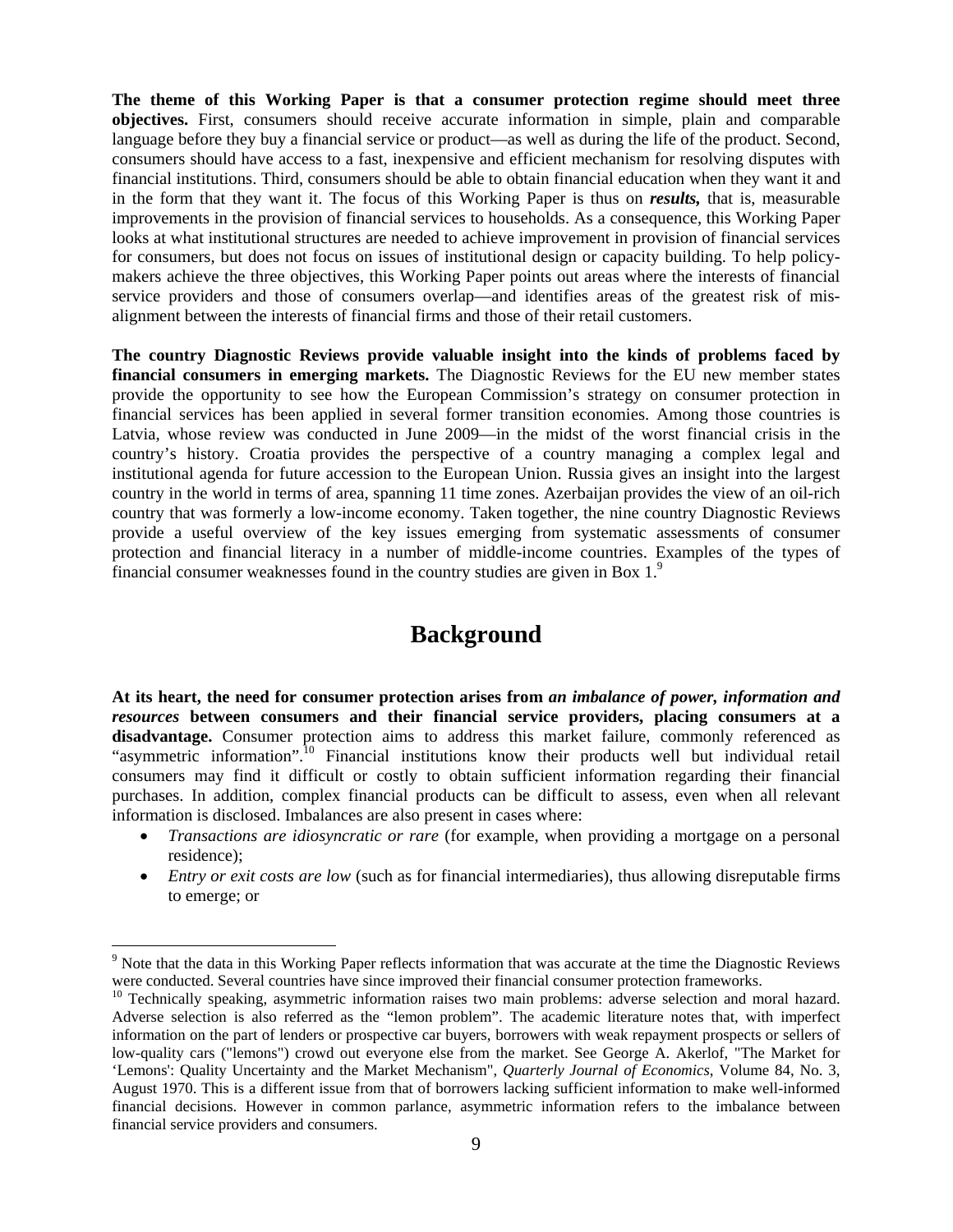*The payoff to the consumer is postponed or very high* (for example, long-term investment products, where performance cannot be evaluated for many years and expenses may consume a large part of profits).

#### **Box 1: Insights from the Country Studies**

The Diagnostic Reviews provide a wide array of problems faced by consumers of financial services in emerging economies. Here are a few examples.

In **Slovakia**, the country study found consumers were borrowing from unregistered consumer credit companies at effective interest rates of 120 and 229 percent per annum when they could have borrowed from banks at 14 percent of less. Worse still, if they missed a single payment or two, they could find their wages garnished and eventually would lose their homes—court order or no court order. In the **Czech Republic**, trying to prepay a consumer loan could result in a prepayment fee of 100 percent of the original loan amount. In **Lithuania**, banks had made "exotic" housing loans with an initial grace period on repayments and low variable interest rates. As interest rates rose (but housing prices fell), new homeowners found themselves squeezed by mortgages that were increasing in size rather than declining—at the same time as home values were falling. In **Latvia**, banks notified borrowers of increased fees in their checking accounts—and advised them to open new accounts for loan payments. However after borrowers signed the new account contracts, they found that they had in fact agreed to new terms and conditions—and an acceleration of the repayment schedule from 25 years to just two years.

In **Croatia**, the common complaint to the central bank was that, "We did not understand what we signed". If they had co-signed a loan, consumers did not realize that they might be obliged to pay the debt of their friend or family member. Consumers were also not aware if their personal data was sold to a third party. In **Bulgaria**, personnel of financial institutions are unable to explain to customers their financial products and if consumers had disputes over entries in credit register, correction of errors was difficult at best. In **Romania,** borrowers received mortgage contracts printed in a 6-point font size that was too small to be read by anyone with less than perfect vision. Trying to obtain a copy of a contract before signing or finding out the amount of fees (or the foreign exchange rate) for a remittance before sending the money was a test in patience.

In **Russia,** over 400,000 investors had paid \$1.4 billion to Ponzi schemes for investments that would never be repaid or apartments that would never be built. Over \$60 billion a year is paid into stand-alone machines in subways and on the street to pay for utility bills, rent and other amounts under \$1,000. It is estimated that at least 70 million consumers, or virtually all of the Russian working population, use such terminals at least occasionally. However the effective fees are not always disclosed. Furthermore the owners and operators of the machines are not registered with any financial supervisory agency. Also investors in private pensions received no information about their pension funds—or the financial performance of the funds. In **Azerbaijan**, elderly pensioners were obliged to learn how to use an ATM cash machine or give their personal identification number (PIN) to a third party to use the ATM card for them. In the weekly call-in hour to the central bank's executive management, the most common complaint was that the consumer did not understand why the bank would not provide a credit.

*Source*: Diagnostic Reviews

**Consumer protection and financial literacy promote efficiency, transparency, competition and deepening of retail financial markets.** The retail public operates in a marketplace where imbalances of information, resources and power are on the side of financial institutions. Consumer protection attempts to redress the imbalance, by giving individuals clear and complete information to make well informed decisions, by prohibiting financial institutions from engaging in unfair or deceptive practices, and by providing adequate mechanisms to resolve disputes between individuals and financial institutions. Consumers who are empowered with information and basic rights—and who are aware of their responsibilities—provide an important source of market discipline to the financial sector, encouraging financial institutions to compete by offering better products and services rather than by taking advantage of poorly informed consumers. Consumer protection also improves governance of financial institutions. By strengthening transparency in the delivery of financial services and accountability of financial firms, consumer protection helps build demand for good governance of the sector and the strengthening of business standards in the financial sector. Financial literacy helps consumers understand the information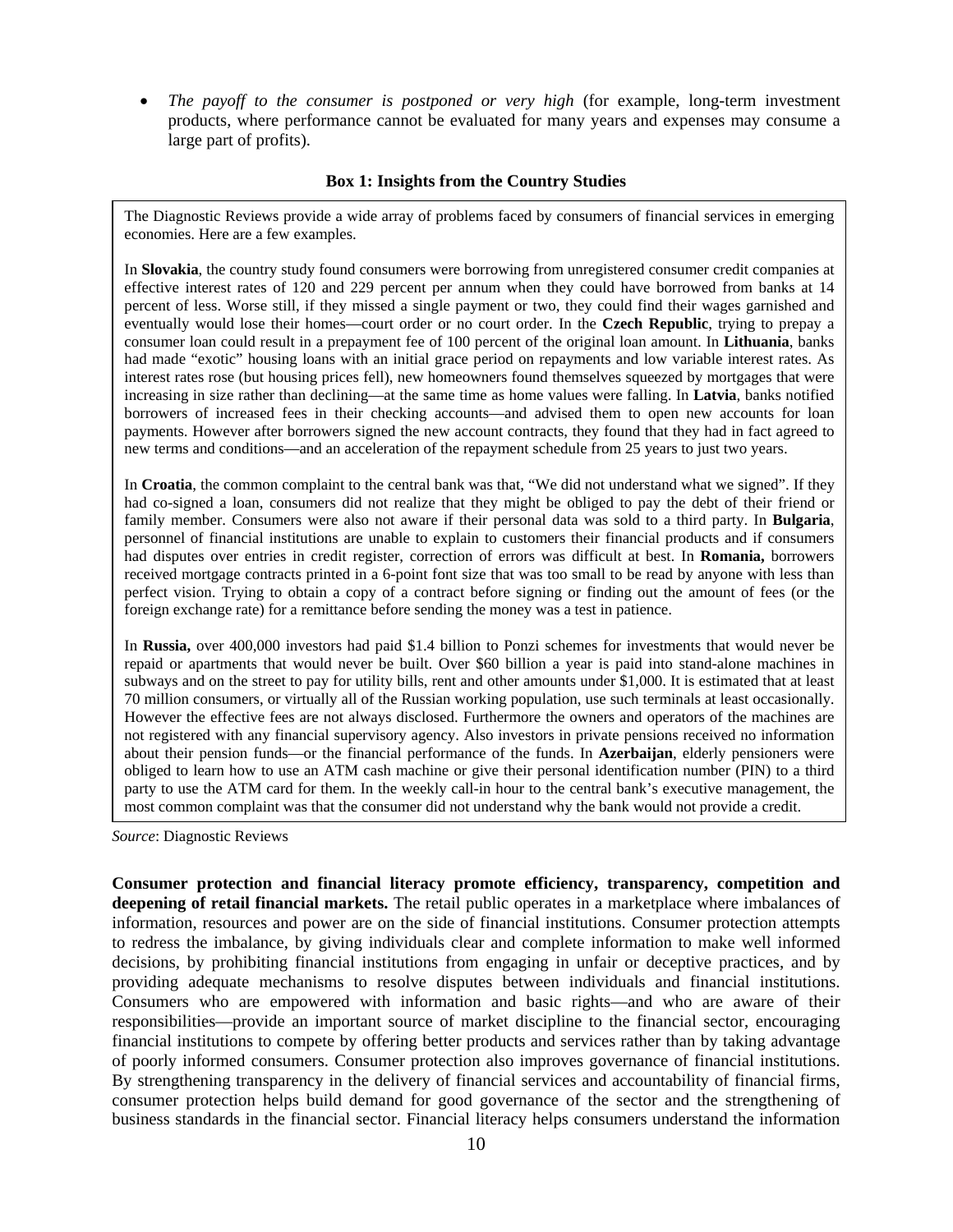and make risk/return choices that optimize their financial wealth. In addition, consumer protection and financial literacy help promote financial inclusion, attracting first-time consumers to access financial services and building consumers' trust in financial institutions to increase the use of retail financial services. .

**Consumer protection also helps financial firms in facing the many risks that arise in dealing with retail customers.** In its April 2008 report, the Joint Forum of the Basel Committee on Banking Supervision, the International Organization of Securities Commission and the International Association of Insurance Supervisors identified three key risks related to possible "mis-selling" financial products to retail customers. They were: (1) *legal risk*, if successful lawsuits from collective action by customers or enforcement actions by supervisory agencies result in obligations to pay financial compensation or fines; (2) *short-term liquidity risk and long-term solvency risk*, if retail customers are treated unfairly and thus shun the financial institution and withdraw their business or if the financial institution is found liable and subject to costly compensation or redress; and (3) *contagion risk*, if the problems of one financial institution (or type of financial product) spread across the financial sector.<sup>11</sup> Effective consumer protection can help ensure that the actions of financial firms do not make them subject to criticisms of mis-selling or put the firms' reputation at risk.

**Consumer protection also protects the financial sector from the risk of politically or ideologically driven reactions**. The impact of too little consumer protection became evident during insurance and superannuation scandals in the United Kingdom and Australia. Since then, consumer disclosure requirements in both countries have been substantially enhanced and Australia has seen the transformation of a successful industry-led insurance complaints and inquiries body into an effective public entity with a broad mandate.<sup>12</sup> The political response to collapses of parts of the financial sector can be to over-compensate with heavy regulation. For example, some governments have resorted to interest rate caps for consumer loans (with questionable results especially on the development of credit markets) as a reaction to increasing public pressure.

**Some regulation of financial markets is needed, at least for consumer protection.** As noted by Dani Rodrik (2007), "Markets will not work on their own. You need all the institutions that regulate markets, stabilize markets, that compensate losers and provide the safety nets, without which markets can neither be legitimate or, for that matter, efficient, if you don't have the appropriate regulatory frameworks."<sup>13</sup> George Bentson (1999) also suggests that one of the (few) justifications for regulating financial markets is "protection of consumers from the loss of their investments, fraud and misrepresentation, unfair treatment and insufficient information, incompetent employees of financial-services providers, and invidious discrimination."<sup>14</sup> Furthermore consumer protection regulation (sometimes referred to as business conduct regulation) is closely related with prudential regulation. The two should be designed to be mutually enforcing.

**Competition policy will not fully address consumer protection issues on its own.** Mark Armstrong (2008) notes that in most competitive markets, competition policies are sufficient to ensure that firms succeed by providing consumers with the products and services they want. However Armstrong also argues that more is required to ensure efficient retail financial markets. He notes that policies are needed

<sup>&</sup>lt;sup>11</sup> Joint Forum of Basel Committee on Banking Supervision, International Organization of Securities Commission and International Association of Insurance Supervisors, *Customer suitability in the retail sale of financial products* 

<sup>&</sup>lt;sup>12</sup> For additional discussion of scandals, see the Case Studies in the April 2008 report of the Joint Forum of Basel Committee on Banking Supervision et al. See also Australian Government Publishing Service, *The Financial System* 

<sup>&</sup>lt;sup>13</sup> PBS NewsHour, Graduate Students Recount Experiences with Globalization, June 1, 2007

<sup>14</sup> George J. Benston, *Regulating Financial Markets: A Critique and Some Proposals*, American Enterprise Institute for Public Policy and Research, 1999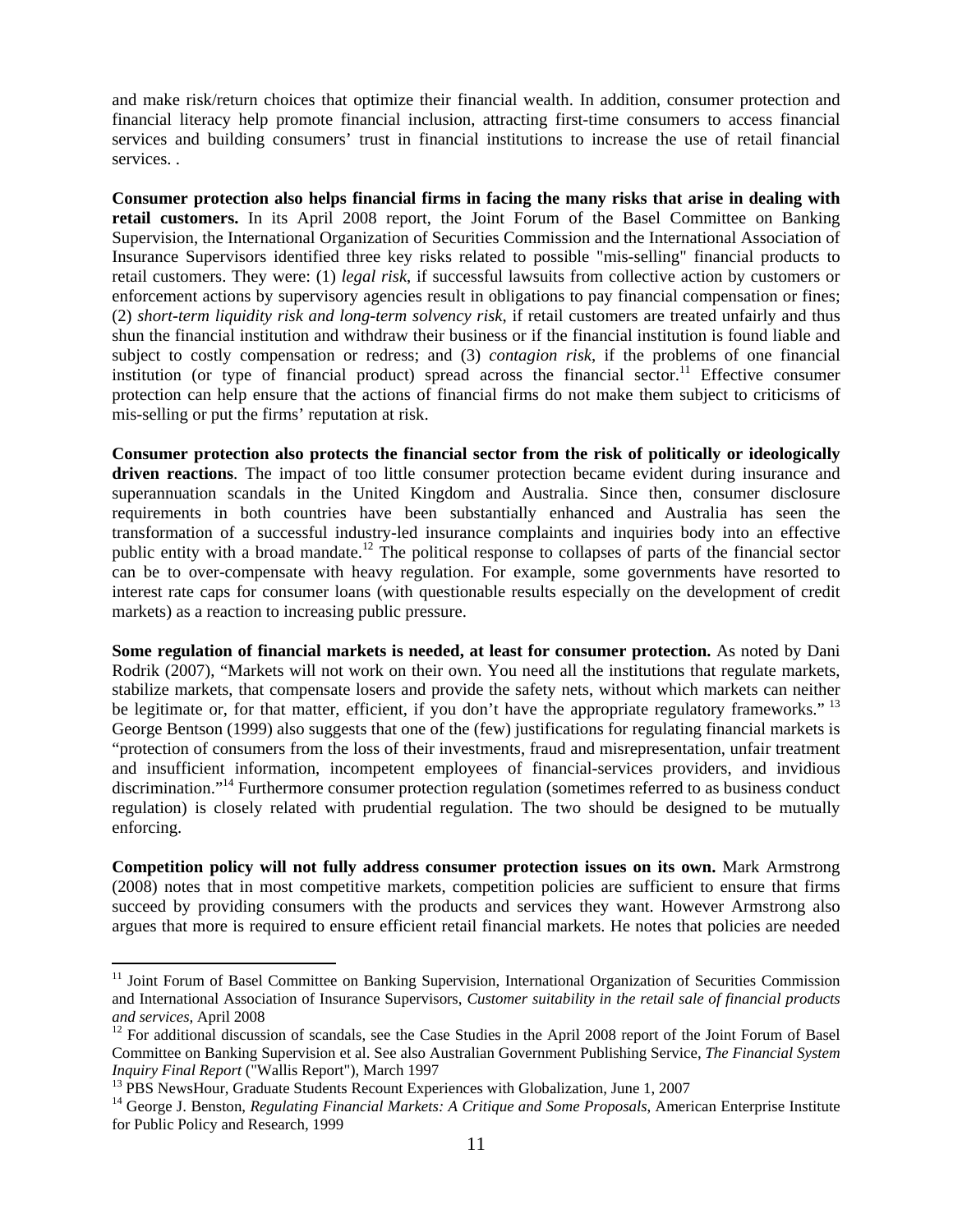to provide consumers with comparable information, to increase consumer awareness of market conditions, to reduce consumer search costs, and to clarify hidden costs. They all help give consumers essential information to make decisions. He also points to the need for policies to prevent misleading and fraudulent marketing directed at consumers.<sup>15</sup>

**However competition policies may be helpful in promoting consumer protection.** In some markets where risks are short term and products are generic in nature (for example, motor vehicle collision insurance), it should in principle be possible to rely on market competition to deliver effective consumer protection rather than impose detailed rules and regulations. However regulators may still want to apply regulatory requirements where the purchase of a product is mandatory under the law, such as motor third party liability insurance.

**The challenge is to strike the right balance between government regulation and market competition forces.** Government intervention should only be considered when it is both feasible and cost-effective to do so. Rules need to be proactive to prevent abuses and not simply react to the problems of past. At the same time, care must be taken since excessive regulation can stifle financial innovation. As noted by US Federal Reserve Board Chairman Ben Bernanke in April 2009, regulators should "strive for the highest standards of consumer protection without eliminating the beneficial effects of responsible innovation on consumer choice and access to credit."<sup>16</sup> To ensure that regulation is both effective and efficient, costbenefit analyses should be conducted.

**One of the issues for most regulators is achieving the right balance between detailed rules and highlevel principles**. On the one hand, detailed rules—sometimes product by product—can ensure appropriate behavior by firms and provide for enforceability. As some have suggested, ex-ante review by regulators of all financial products sold to the public could be required, similar to the Federal Drug Administration's approvals for all medications sold in the US. $^{17}$  On the other hand, high-level principles can deal better than rules with innovation and development in markets, and are more likely to engage senior management's attention as opposed to that of compliance officers.

**Codes of conduct for responsible lending are not a substitute for regulation but can be useful in improving business practices of financial institutions.** Codes of conduct can encourage financial institutions to follow ethical standards in the treatment of retail customers. They are no substitute for adequate regulation intended to protect the interests of consumers of financial services. However they can fill in the details and may provide a useful first step, particularly if the regulator (or supervisor) oversees the codes and reports on their effectiveness. If the codes are not sufficient to improve business practices, the regulator may then wish to consider introducing new legislation. However in developing countries, self-regulation is frequently less than effective for numerous reasons—institutional capacities of industry associations are often limited, financial markets are highly concentrated and dominated by a small number of institutions, the legal and regulatory framework for financial services is underdeveloped, and even the laws and regulations are frequently not effectively applied or enforced.

**The focus of consumer protection is on the relationship and interaction between a retail customer and a financial institution.** Distinguishing between unsophisticated retail and highly sophisticated corporate customers is important when designing successful consumer protection. Transactions among

<sup>15</sup> Mark Armstrong, "Interactions between Competition and Consumer Policy", *Competition Policy International*, Volume 4, Number 1, Spring 2008. See also OECD, Global Forum on Competition, *The Economics of Competition and Consumer Policies*, Contribution by Ms. Louise Sylvan, February 18, 2008.<br><sup>16</sup> Chairman Ben S. Bernanke's Speech *Financial Innovation and Consumer Protection* at the Federal Reserve

System's Sixth Biennial Community Affairs Research Conference, Washington, D.C. April 17, 2009

Since 1938 in the US, every drug sponsor has to submit an application to the Federal Drug Administration, requesting the approval of the new medication before it is commercialized

<sup>(</sup>http://www.fda.gov/Drugs/DevelopmentApprovalProcess/HowDrugsareDevelopedandApproved/default.htm)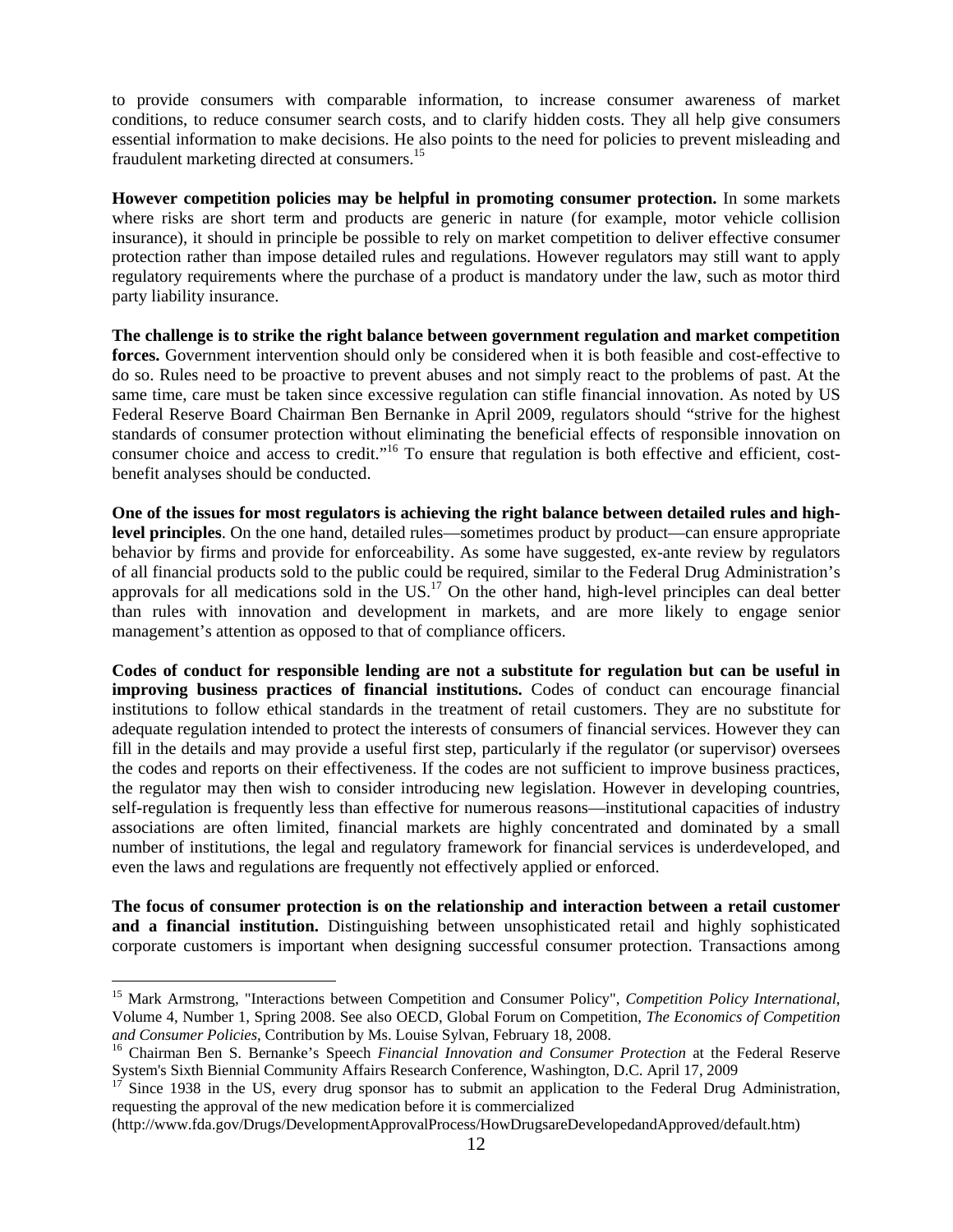well-informed financial and corporate institutions are not subject to many of the problems that can potentially harm retail consumers. This Working Paper uses the definition of the retail market as those economic transactions made between economic operators and final consumers, sometimes called the business-to-consumer (or "B2C") market. This market does not include businesses—however small—in their role as purchasers of financial services.<sup>18</sup> Thus this Working Paper relates only to the direct relationship between retail customers and financial institutions (or their agents and intermediaries), although one of the Diagnostic Reviews (for Azerbaijan) also looked at consumer protection issues for the microfinance sector, in light of the importance of microfinance as part of the Azeri financial system. This Working Paper does not cover areas such as personal insolvency or collateral registries. Such areas are important parts of the financial sector infrastructure but they are not directly involved in relations between consumers and financial institutions.

**Design of consumer protection and financial literacy measures should take into account recent research in behavioral economics.** Psychological biases may influence consumers to make choices that are neither rational nor optimal. These biases include mistaken beliefs where consumers assume that interest rate charges or penalties will not apply to them: they are over-optimistic about their financial future and thus unable to forecast their future financial status accurately.19 Individuals often over-estimate their financial capabilities, including their understanding of the concept of the time value of money and the impact of compound interest over time.<sup>20</sup> Other consumers fall victim to projection bias, that is, the prediction of personal preferences into the future.<sup>21</sup> Other related effects are hyperbolic discounting (where consumers apply a very high discount rate to future income and thus reduce the present value of savings to very low levels), impulse purchasing and weaknesses in self-control. The research points to the need for surveys of financial literacy and consumer spending habits as essential background for designing not only programs of financial education but also measures for improving policies of consumer information and awareness.

#### **This Working Paper starts from the perspective that a financial sector should provide consumers with:**

- *Transparency* by providing full, plain, adequate and comparable information about the prices, terms and conditions (and inherent risks) of financial products and services;
- *Choice* by ensuing fair, non-coercive and reasonable practices in the selling and advertising of financial products and services, and collection of payments;
- *Redress* by providing inexpensive and speedy mechanisms to address complaints and resolve disputes; and
- *Privacy* by ensuring control over collection and access to personal financial information.

In addition, consumers should have access to programs of financial education that enable them to develop the financial capability required to understand financial products and services and exercise their rights (and responsibilities) as financial consumers. Training in financial issues should also empower consumers to make well informed decisions about their finances—and to plan their financial needs over a lifetime. Financial education cannot, however, substitute for adequate financial regulation.

<sup>&</sup>lt;sup>18</sup> However recent evidence suggests that businesses in the form of sole proprietorships (as are many microcredit borrowers) suffer the same kind of consumer protection issues as do retail consumers.

<sup>19</sup> S. Brown, G. Garino, K. Taylor and S.W. Price, *Debt and financial expectations: An individual and household level analysis*, Working Paper, University of Leicester, 2003. See also N. Weinstein, "Unrealistic Optimism About Future Life Events", *Journal of Personality and Social Psychology* 39(5): 806-820, 1980<br><sup>20</sup> Lewis Mandell, *Personal Finance Survey of High School Seniors*, The Jumpstart Coalition for Personal Financial

Literacy, Washington, DC, 2004. Also see ANZ Banking Group, *ANZ Survey of Adult Financial Literacy in* 

*Australia*, Melbourne, 2003 21 G. Loewenstein, T. O'Donoghue and M. Rabin, "Projection Bias in Predicting Future Utility," *Quarterly Journal of Economics* 118 (4): 1209-1248, 2003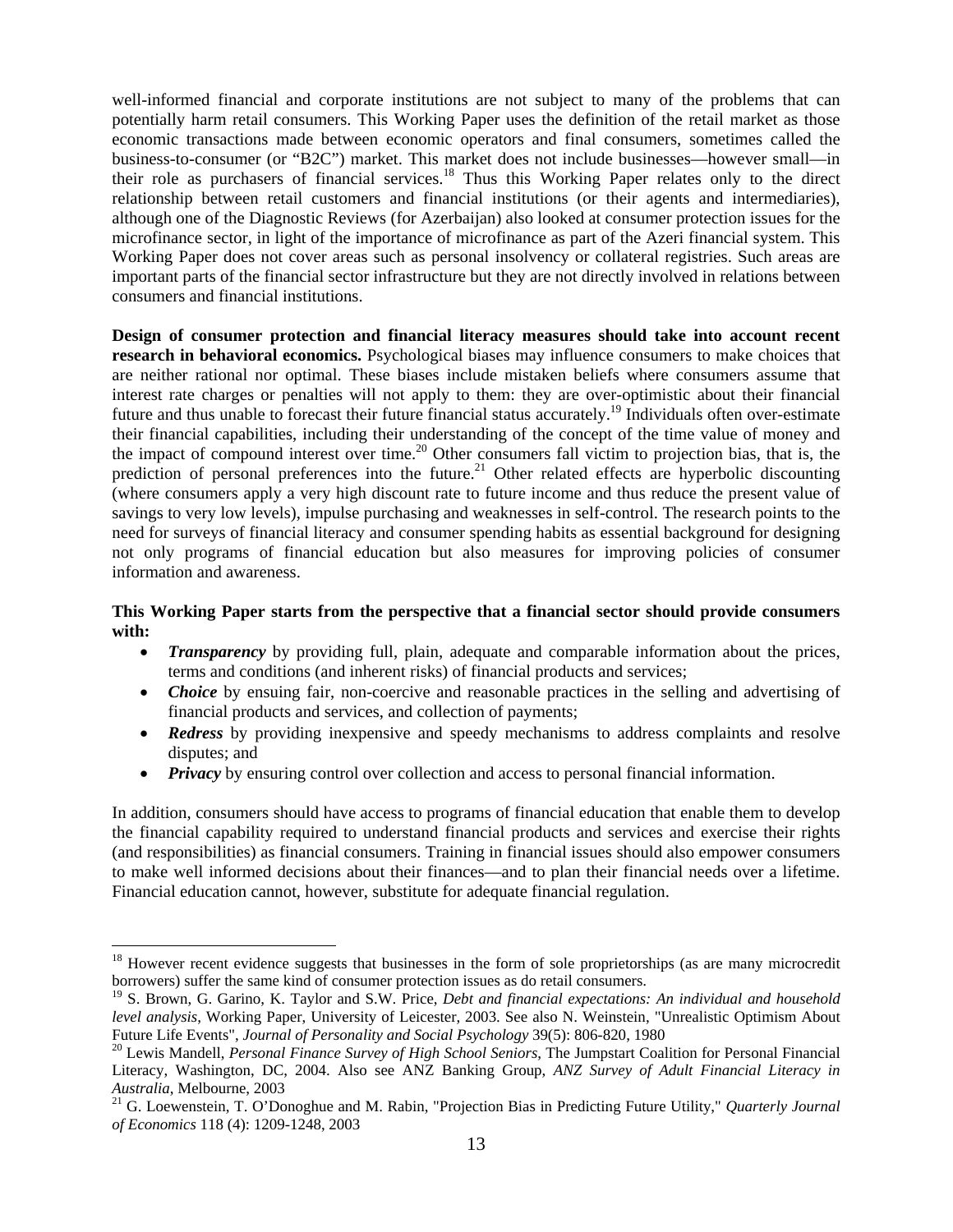**Expanding access to financial services is also an important public policy goal, particularly in developing countries.** Providing a low-cost bank account, for example, can provide an "entry-level" product that brings new consumers into the financial sector.<sup>22</sup> While expanding access to financial services helps spur the economy, both financial institutions and financial consumers need to be responsible in their use of financial services.

**The primary areas of concern regarding consumer protection will likely depend on the level of development of the financial sector.** Not all recommendations from the Working Paper are equally applicable to all countries and not all countries have the same areas of concern. For example in lowincome countries, the major concern may be about remittances and non-bank payments systems. By contrast, in high-income countries, major areas of focus may be investment funds and "exotic" residential mortgages. Table 1 provides a simplified listing of key issues by level of financial sector development.

|                             | <b>Low-Income</b><br><b>Countries</b> | <b>Middle-Income</b><br><b>Countries</b> | <b>High-Income</b><br><b>Countries</b> |
|-----------------------------|---------------------------------------|------------------------------------------|----------------------------------------|
| Exotic mortgages            |                                       |                                          | X                                      |
| <b>Securities</b>           |                                       | $\mathbf{x}$                             | $\mathbf{x}$                           |
| Collective investment funds |                                       | $\mathbf{x}$                             | X                                      |
| Private pensions            |                                       | $\mathbf{X}$                             | $\mathbf{x}$                           |
| Life insurance              |                                       | X                                        | $\mathbf{x}$                           |
| Debit/credit cards          | X                                     | X                                        | X                                      |
| Data protection             | X                                     | $\mathbf{x}$                             | $\mathbf{x}$                           |
| Consumer credit             | $\mathbf{x}$                          | X                                        | $\mathbf{x}$                           |
| Ponzi schemes/pyramids      | X                                     | X                                        | X                                      |
| Microinsurance              | X                                     |                                          |                                        |
| Microcredit                 | X                                     |                                          |                                        |
| Remittances/payments        | X                                     |                                          |                                        |

#### **Table 1: Areas of Major Consumer Protection Concern by Level of Financial Sector Development**

# **International Benchmarks for Consumer Protection and Financial Literacy**

**No international benchmarks for consumer protection and financial literacy are currently in place.** The World Bank, working with the Bank for International Settlements have developed standards related to consumer protection for remittances<sup>23</sup> but there are no general benchmarks for consumer protection across the financial sector. In the absence of accepted international benchmarks or guidelines, policymakers often focus (sometimes in reactionary mode) on only a few of many consumer protection

 $22$  For a review of financial access in developing countries—and the pitfalls in providing access to financial services in low-income countries---see World Bank, *Finance for All? Policies and Pitfalls in Expanding Access,* 2008. See also CGAP, *Financial Access 2009: Measuring Access to Financial Services around the World*, 2009<br><sup>23</sup> Committee on Payment and Settlement Systems (CPSS) of the Bank for International Settlements and the World

Bank, *General principles for international remittance services*, January 2007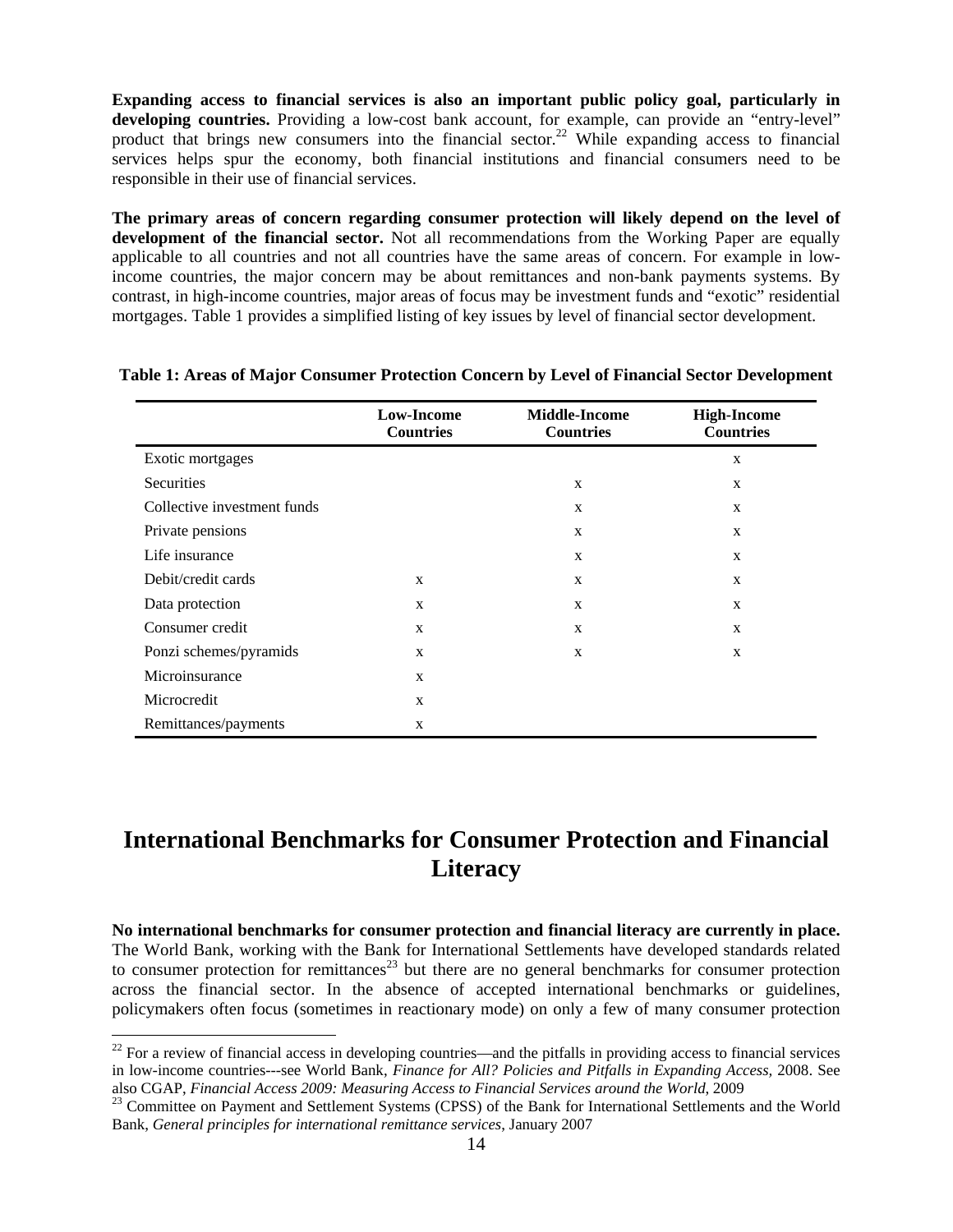issues while neglecting to close gaps in other areas. The recently created International Financial Consumer Protection Network (FinCoNet) is considering what role it could play in the development of international benchmarks for consumer protection in financial services.

**A clear set of internationally accepted practices on consumer protection in financial services would help build a robust global financial architecture.** Regulators have noted the pressing need for a set of guidelines of market conduct against which existing policies, laws and regulations, institutions and initiatives can be measured and assessed. Market conduct standards should complement—but not substitute for—rules regarding prudential supervision. Such a set of guidelines would be significant for any public debate on a national or international level since the discussion to date has suffered from the absence of a set of recognized guidelines against which existing rules or proposed changes could be measured. Well-developed and accepted guidelines are also very important tools when developing benchmarks for surveys of consumer protection and financial literacy levels.

**At the G-20 summit in Pittsburgh in September 2009, leaders noted the need to further strengthen protection of users of financial services as part of the global financial architecture.** The official statement from the summit noted that, "Far more needs to be done to protect consumers, depositors, and investors against abusive market practices, promote high quality standards, and help ensure the world does not face a crisis of the scope we have seen. We are committed to take action at the national and international level to raise standards together so that our national authorities implement global standards consistently in a way that ensures a level playing field and avoids fragmentation of markets, protectionism, and regulatory arbitrage."<sup>24</sup> Strong consumer protection should be part of a strengthened global financial regulatory system.

**Several initiatives are underway worldwide to develop useful standards or benchmarks on consumer protection and financial education.** The European Commission is developing a "scorecard" on financial consumer protection, and in October 2008 the European Parliament released its report on measures to increase consumer education and awareness on credit and finance.25 In July 2005, the Council of the Organisation for Economic Co-operation and Development (OECD) distributed a set of principles and good practices for financial education and awareness, followed by the release of good practices on financial education and awareness for insurance and private pensions in 2008, and for consumer credit, including mortgages, in  $2009<sup>26</sup>$  In 2010, the OECD plans also to release good practices on financial education and awareness relating to insurance intermediation. Also in March 2008 the OECD launched the International Gateway for Financial Education as a clearing house for financial education programs, initiatives and research world-wide, and in mid-2008, the OECD created the International Network on Financial Education to analyze and assess the effectiveness of financial literacy programs.

**The World Bank has contributed to the dialog on development of international benchmarks by preparing a set of Good Practices for Consumer Protection and Financial Literacy.27** The *Good Practices of Consumer Protection and Financial Literacy in Europe and Central Asia: A Diagnostic Tool* have been produced and refined over the course of the assessments as a practical assessment tool to evaluate financial consumer protection regimes in nine countries in Europe and Central Asia. The Good Practices provide a template for systematic analysis of the laws, regulations and institutions involved in

 $24$  Leaders' Statement: the Pittsburgh Summit, September 24-25, 2009

<sup>&</sup>lt;sup>25</sup> European Parliament, *Report on protecting the consumer: improving consumer education and awareness on credit and finance (2007/2288 (INI)), October 14, 2008* 

<sup>&</sup>lt;sup>26</sup> OECD, *Recommendation on Principles and Good Practices for Financial Education and Awareness*, *Recommendation of the OECD Council* (July 2005); *Improving Financial Education and Awareness on Insurance and Private Pensions* (2008); and *Financial Literacy and Consumer Protection: Overlooked Aspects of the Crisis,*  OECD Recommendation on Good Practices on Financial Education and Awareness relating to Credit (2009)<br><sup>27</sup> World Bank, Finance and Private Sector Department of the Europe and Central Asia Region, Good Practices for

*Consumer Protection and Financial Literacy in Europe and Central Asia: A Diagnostic Tool*, September 2009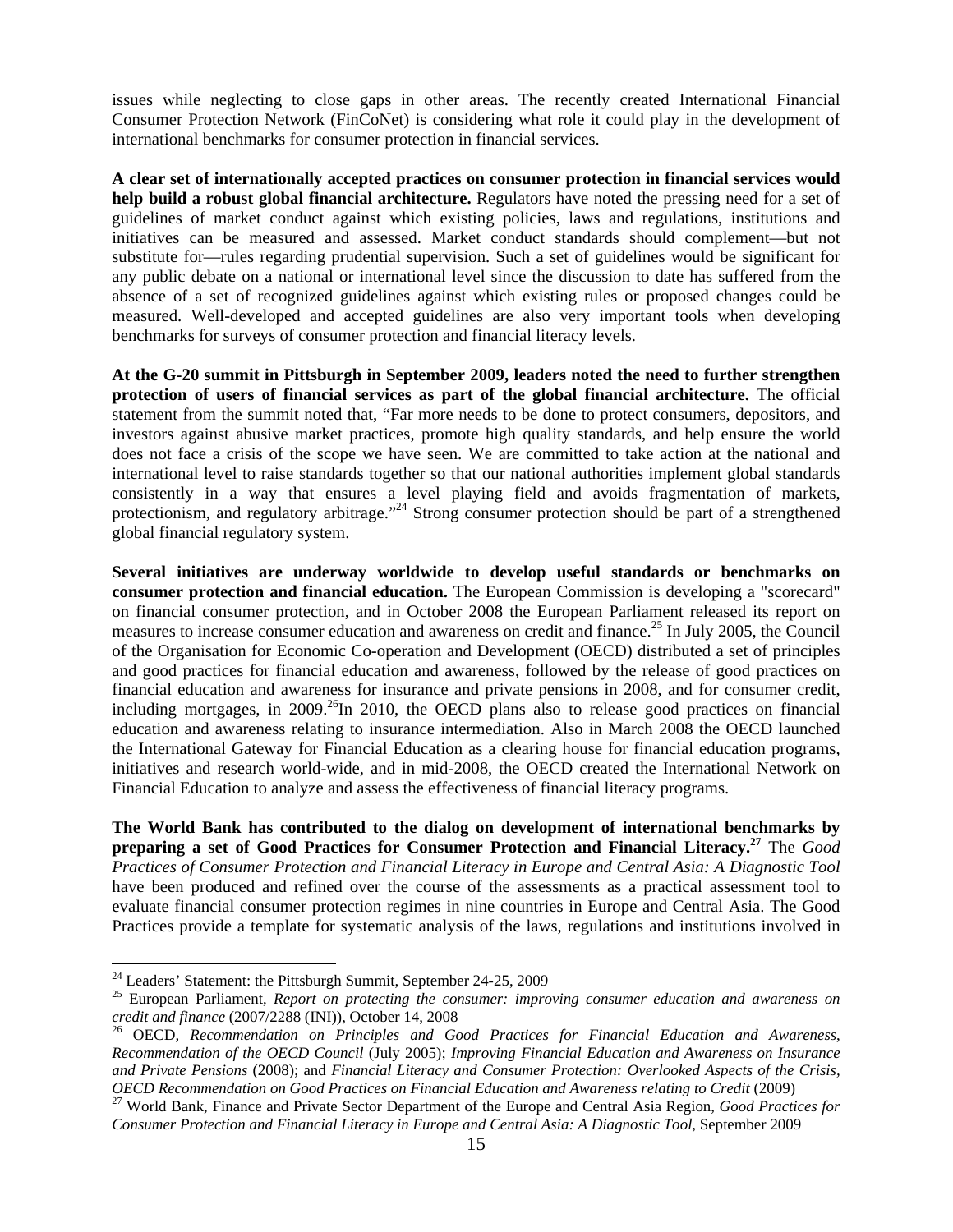consumer protection and financial literacy—and allow detailed comparisons across different countries. Separate Good Practices were developed for each part of the financial sector. They cover banking, insurance, securities and private pensions, as well as non-bank credit institutions, microfinance institutions and credit reporting systems. The Good Practices are not intended to establish a set of internationally accepted principles. However they provide useful insight that may be helpful in the eventual development of international benchmarks on consumer protection in financial services.

**The Good Practices were developed using accepted good practices in the financial sector.** The Good Practices are based on accepted international benchmarks for financial sector regulation and supervision such as the Basel Committee's Core Principles for Effective Banking Supervision, the Insurance Core Principles of the International Association of Insurance Supervisors (IAIS), and the Objectives and Principles of Securities Regulation of the International Organization of Securities Commissions (IOSCO). Also used were the OECD recommendations for financial education and awareness on pensions, insurance, and credit products. Consumer protection principles are also part of the "General principles for international remittance services" issued by the Committee on Payment and Settlement Systems (CPSS) and the World Bank. In addition, the Good Practices have drawn on the approaches of developed countries and experiences in reforming emerging markets. Over the last 30 years, most work on financial consumer protection has been undertaken in industrialized countries, including Australia, Canada, the European Union (and member states) and the United States although work in other countries (such as Armenia, Brazil, Hungary, India, Malaysia, Mexico, Peru, Serbia and South Africa) has begun to emerge.

**The Good Practices are applicable both in middle-income and low-income countries.** While the Good Practices are based on successful experience primarily of middle- and high-income countries, the recommendations that emerge are simple and practical. Low-income countries may wish to phase-in the recommendations and take an incremental approach. The ideas, however, are of universal application and should be part of consumer protection strategies for countries worldwide.<sup>28</sup>

**The country diagnostic reviews used** *Good Practices for Consumer Protection and Financial Literacy in Europe and Central Asia: A Diagnostic Tool* **as a guide.** Use of the Good Practices to assess each country's legal and regulatory framework for financial consumer protection generated a systematic form of review and assessment and ensured that the country diagnostic reviews were conducted using a common approach.<sup>29</sup> All of the Diagnostic Reviews provide separate analyses for each of banking, insurance, securities and private pensions sectors. As part of the pilot program, several countries also covered non-bank credit institutions, microfinance organizations and credit reporting systems. The result has been Diagnostic Reviews that provide both depth and breadth to a discussion of the best ways to improve consumer protection in financial services.

**It is expected that all the Diagnostic Reviews will be published**. The Reviews provide valuable information for other countries attempting to address the same sets of issues. (The published Reviews are available at www.worldbank.org/eca/consumerprotection.)

 $^{28}$  Additional insights for consumer protection in low-income countries, particularly in the microfinance sector, are provided by reports on Malaysia and Cambodia prepared by the Consultative Group to Assist the Poor (of the World Bank Group).

<sup>&</sup>lt;sup>29</sup> The review for the Czech Republic did not include an assessment of the Good Practices, since the Practices were prepared only following completion of the Czech review—and in response to Czech supervisors who asked on what basis their framework had been evaluated.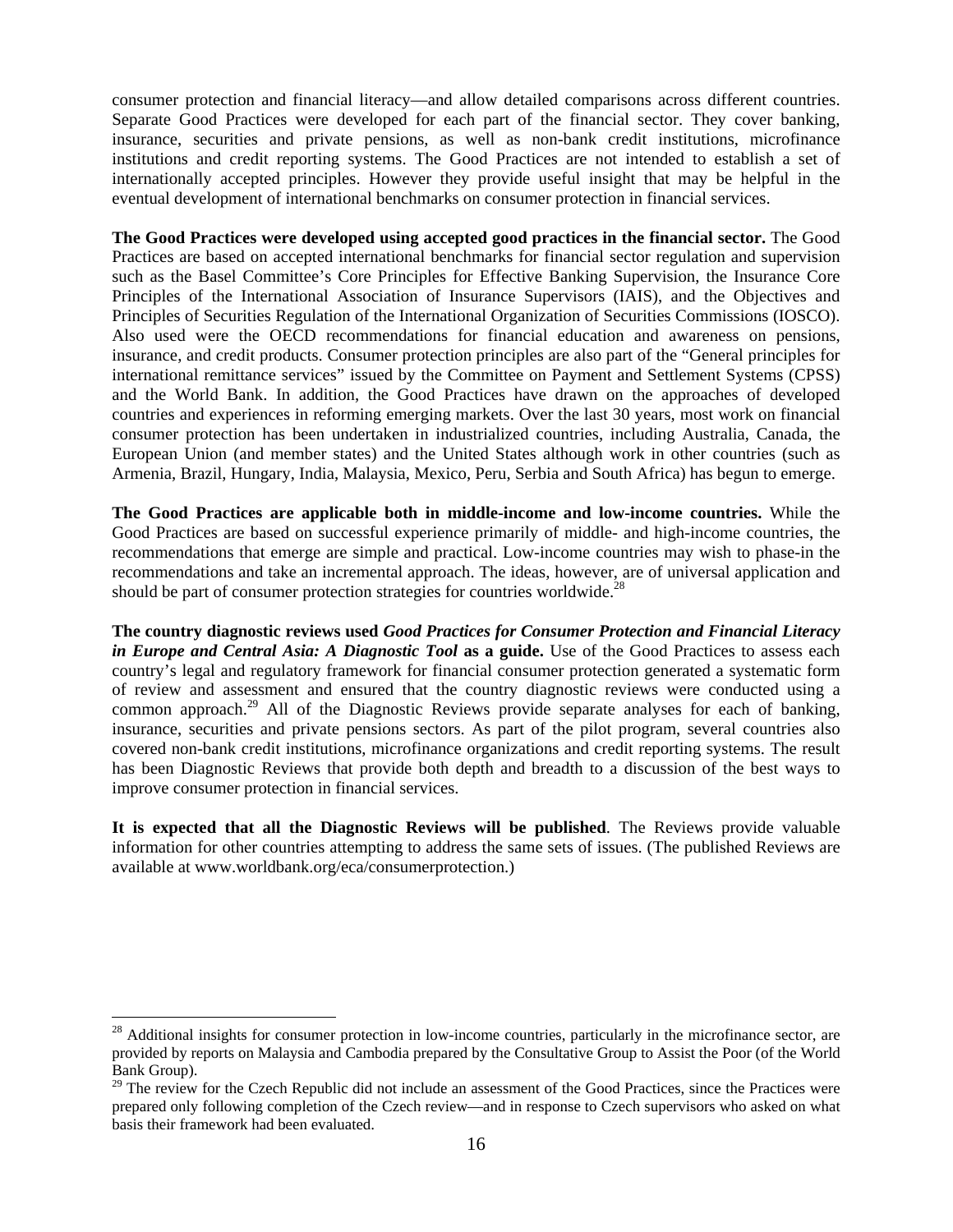# **Key Issues & Lessons Learned**

#### **Institutional Structures**

**In the diagnostic reviews, one of the most difficult issues relates to the institutional structure for financial consumer protection.** Regulation of financial consumer protection lies midway between financial sector regulation and consumer protection regulation for goods and services. Different countries have taken different approaches. While all banking supervisory agencies see their role as maintaining soundness and stability in the banking sector, some view consumer protection as an additional implied responsibility. Other banking supervisors take a different approach. They focus only on prudential supervision and view consumer protection in banking as the responsibility of the economy-wide consumer protection authorities. However in these cases, the consumer protection authority is generally responsible for a limited number of retail financial services, such as consumer credits and payments. Consumer protection in insurance, securities and private pensions falls to the financial supervisory agencies for each area. Table 2 summarizes the different approaches taken by the nine countries studied.

| Country        | <b>Financial Supervisory</b><br><b>Agency</b> | <b>Depends on Financial</b><br><b>Service</b> |  |
|----------------|-----------------------------------------------|-----------------------------------------------|--|
| Azerbaijan     | X                                             |                                               |  |
| Bulgaria       |                                               | X                                             |  |
| Croatia        | X                                             |                                               |  |
| Czech Republic | X                                             |                                               |  |
| Latvia         |                                               | X                                             |  |
| Lithuania      |                                               | X                                             |  |
| Romania        |                                               | X                                             |  |
| Russia         |                                               | X                                             |  |
| Slovakia       | X                                             |                                               |  |

#### **Table 2: Financial Consumer Protection: Who is Responsible?**

*Source*: Diagnostic Reviews

**From a consumer's perspective, the government's structure can be difficult to comprehend**. For five of the nine case studies, the applicable financial consumer protection authority depends on the type of financial service (as seen in Table 2). In all nine countries, if the problem relates to securities, the consumer should go to the securities supervisory agency and for private pension issues, to the pension supervisory agency. If a consumer has a problem related to an insurance product, the consumer should approach the insurance supervisory agency, although in Russia, the consumer protection service may have responsibility. (Experts on Russian insurance do not agree who is responsible for consumer protection in insurance.) If the problem relates to a consumer credit or a payment or remittance—and a consumer protection agency is in place—the consumer should contact the consumer protection authority. Otherwise the consumer should approach the banking supervisory agency.

**The Diagnostic Reviews found that financial consumers generally had no clear idea of which agency to approach.** For problems on consumer credits, consumers would write letters to any—or all—of nine different types of institutions: the financial supervisory agency, the consumer protection agency, the finance ministry, the ministry of economy (if it supervises the consumer protection agency), members of parliament, the president's office, the professional associations, the chambers of commerce and nongovernmental consumer organizations. Moreover consumers do generally not realize that none of the nine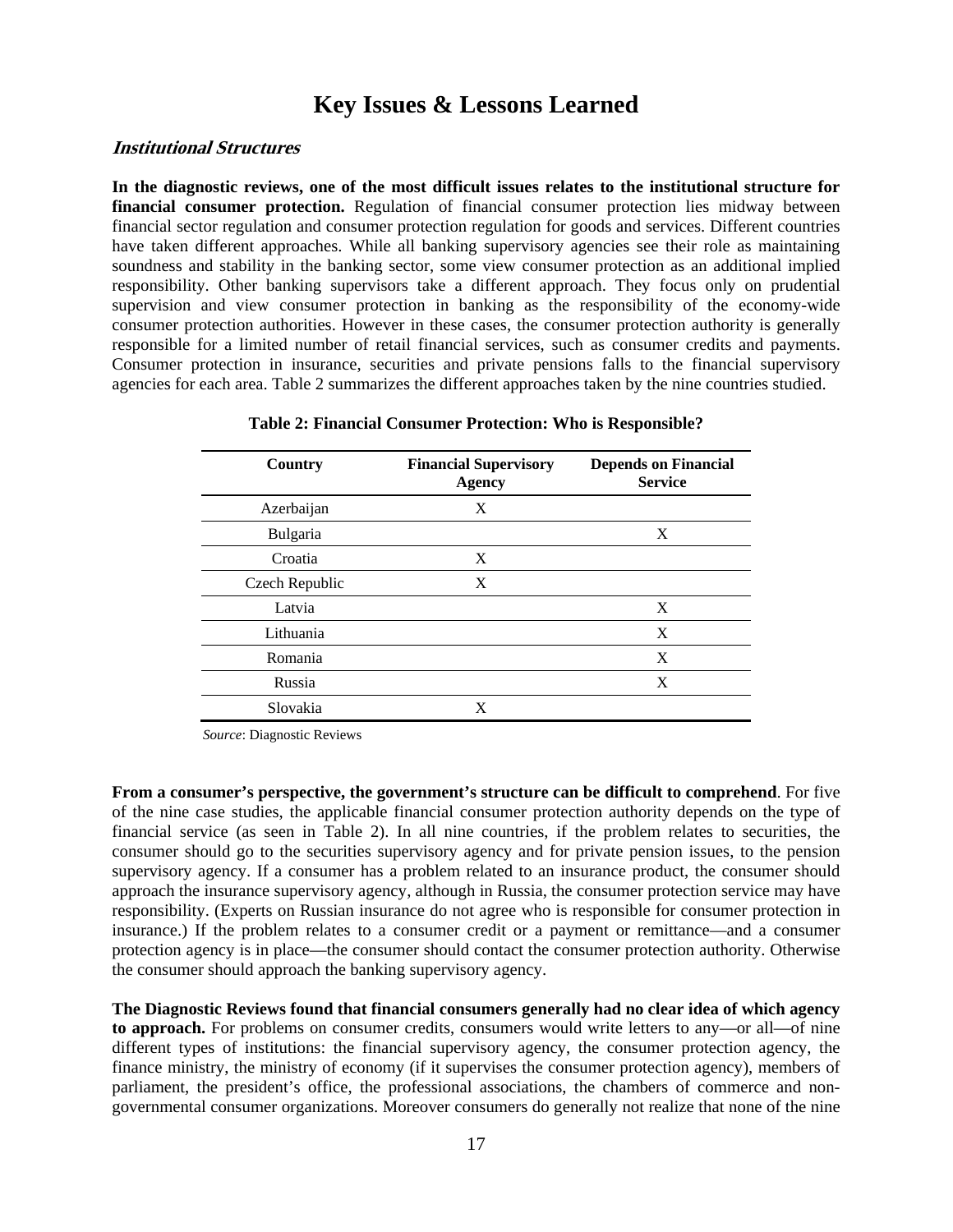institutions may be responsible for responding to a specific complaint. The financial supervisors review the case to see if a law or regulation has been breached and if such abuse is a regular occurrence for a particular financial institution. The consumer protection agency reviews the case and attempts to mediate a solution. In the absence of a viable alternative dispute resolution mechanism, the consumer is usually left with only one option—to go to the time, trouble and expense required to file a lawsuit in the courts.

# **It would be best if consumers could go to a single agency to obtain help related to financial services.**

Rather than asking financial consumers to navigate a maze of government agencies, one agency should ideally be tasked with the responsibility of receiving financial consumer complaints and ensuring that a response is provided and action taken. In countries, such as the Czech Republic, where the financial supervisory agencies have been merged into one mega-regulator, this entity has established a consumer protection department to undertake business conduct supervision of all regulated financial institutions. Other countries are considering the same approach.

**Consumer protection agencies are often overwhelmed when obliged to address financial sector complaints in addition to other economy-wide consumer protection issues.** Following the 2008 EU Directive on Consumer Credit, many EU new member states (and Croatia) have adopted consumer credit legislation. In so doing, the law has assigned responsibility for enforcement to the state consumer protection agency—the same agency that is also tasked with enforcing consumer protection rules for food and clothing and other types of products. The agency is generally under strict civil service rules for compensation for staff and thus cannot attract staff—or cannot retain its staff after it trains its own—with sufficient expertise in financial services. Even setting up a separate department for financial services, as has been done by the Swedish Consumer Protection Agency (Konsumentverket), lies beyond the capacity of many overstretched (and often under-budgeted) consumer protection agencies.

**Placing consumer protection in the same institution as prudential supervision creates potential conflicts but may also provide useful early warning signals for supervisors.** Where the financial supervisory agency is responsible for consumer protection, as well as prudential supervision, supervisors may recommend a corrective measure against a financial institution that does not comply with consumer protection regulation—and this measure may weaken the soundness or stability of the financial institution. However the supervisory agencies that combine the two functions generally find that dealing with consumer complaints provides a useful "early warning signal" of problems to come with specific financial institutions, and prudential supervisors value the information about how a bank treats its retail customers. To solve the problem of conflicts of interest, some countries place the consumer protection department under a different reporting structure from that of prudential supervisors.

**If a consumer protection agency is already responsible for basic consumer financial services, the agency should become responsible for** *all* **retail financial services.** Such basic services include consumer credits, commodity insurance and deposit facilities. Consumers should not be obliged to identify what kind of financial service or product they have purchased and then determine which agency will help solve a problem. Particularly for consumers with low levels of financial literacy, tracking down the correct agency would be difficult. Concentrating all financial services in an overburdened consumer protection agency may be a difficult task and phasing in the expanded responsibilities may assist the consumer protection agency in taking on new responsibilities.

**If a retail product consumer protection agency is also responsible for financial services, it should have a separate unit with adequate resources and expertise to deal with financial issues.** A specialized financial services unit should be created of staff with experience in financial sector issues and sufficient expertise not to be intimidated by financial sector products or institutions. This may also require setting different compensation levels for financial experts compared to other experts in the agency.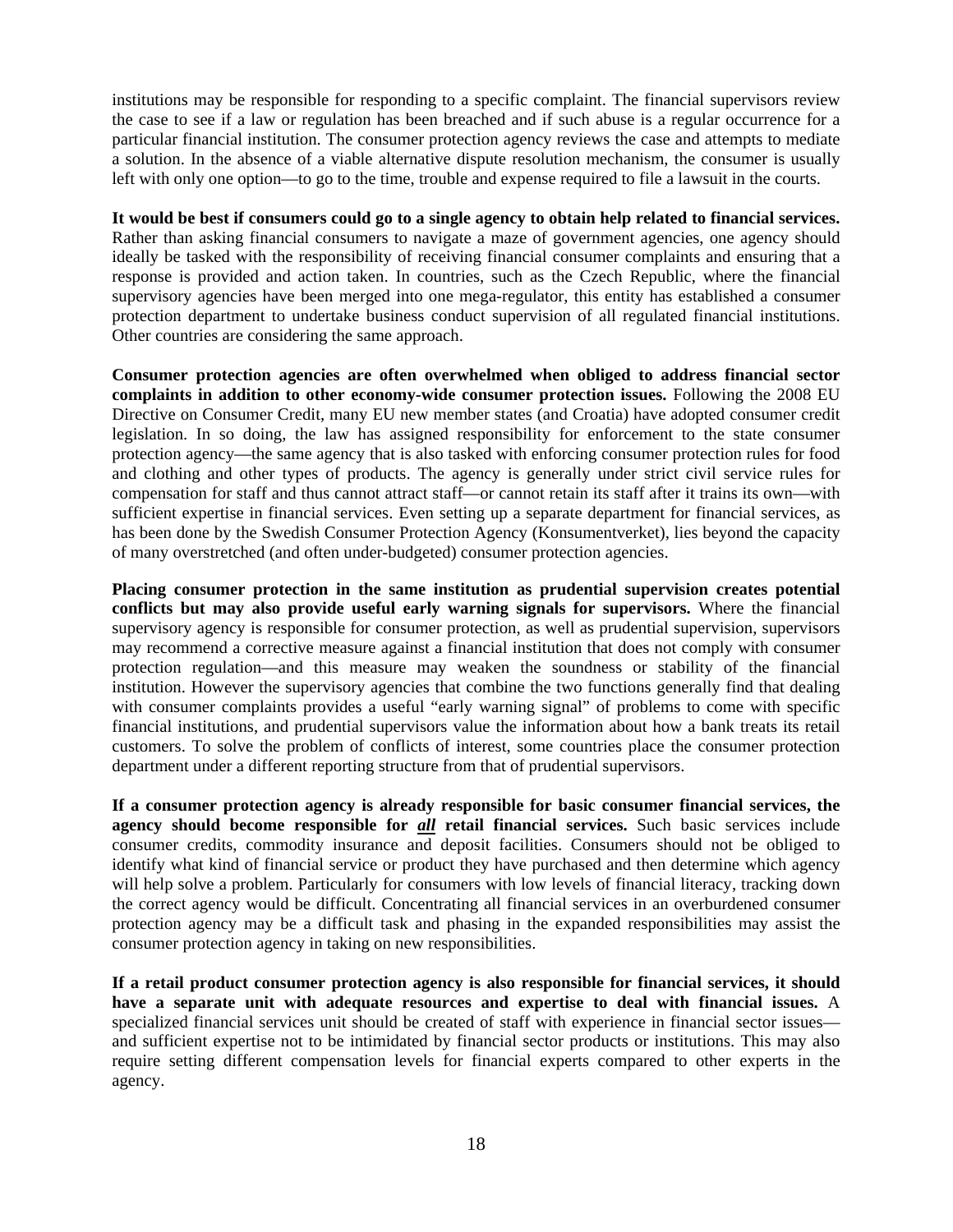**In the absence of pre-existing alternatives, the creation of a specialist financial consumer protection agency should be considered.** While no government wishes to create additional institutions, some are considering the creation of a specialized agency. Many governments find that financial consumer protection is "neither fish nor fowl". When consumer protection is assigned to the financial regulators, looking out for consumers' interests always stands second behind issues of financial stability as has been seen in the US in recent years and the inability of the US Federal Reserve Board to put in place consumer protection regulations until the financial crisis hit its worst mark. On the other hand, when financial services are assigned to a consumer protection agency, the staff for financial services rarely receives sufficient support and training to fulfill its duties. In light of the difficulties of finding the right institution to handle financial consumer protection, in 2001 the Government of Canada created a special agency responsible for strengthening consumer protection and expanding consumer education. The current US administration has proposed a similar approach, whereby a Consumer Financial Protection Agency would deal with consumer issues related to plastic cards (credit and debit cards) and residential mortgages. In the UK and Ireland, the financial ombudsmen also take on the role of recommending strategies for consumer protection and financial education. The experience of the Financial Consumer Agency of Canada (FCAC) shows that creating a special financial consumer agency allows for consolidation of financial consumer laws and regulations in one place. It also helps to set clear priorities for the agency while increasing efficiencies from having all financial consumer issues handled by a single agency.

**Whichever agency is responsible for financial consumer protection, its mandate on consumer protection issues should be clear.** It is best if the mandate is part of the authorizing legislation for the agency (as it is now for some central banks, such as the Czech National Bank) rather than implied (as it is for most financial supervisory agencies).

**Financial consumer protection authorities could also benefit from participating in the international networks, such as FinCoNet.** The International Financial Consumer Protection Network (FinCoNet) was established in 2003 at the initiative of the FCAC. In total, 30 countries worldwide have participated in FinCoNet meetings but they include only two of the countries studied (Russia and Czech Republic). FinCoNet aims to become a standard-setting body on issues of financial consumer protection as well as regulations related to market conduct for retail financial institutions. Financial consumer protection authorities worldwide would benefit from participation in networks, such as FinCoNet, that promote the exchange of information on supervisory and regulatory issues as well as on market developments.

## **Consumer Disclosure**

 $\overline{a}$ 

**Simple and easy-to-understand consumer disclosure is at the heart of robust consumer protection.**  The Diagnostic Reviews found that where the EU Directive on Consumer Credit had been implemented, clear disclosure of effective rates for consumer credits was provided. However, many of the other terms and conditions required a careful reading of the financial contract, as well as the general terms and conditions imposed by the financial institutions. Outside the EU, disclosure was not entirely clear. For example, in Russia after the Central Bank required that banks provide consumers with both the nominal interest rate and the effective rate, consumers were verbally informed that the first rate was "the interest rate". The second rate was what the bank was obliged to file with the banking supervisors.<sup>30</sup> In none of the nine country studies were consumers informed of the risks involved in taking long-term loans in foreign currency and at variable interest rates.

<sup>&</sup>lt;sup>30</sup> The US Federal Reserve Board has also found in its testing of consumers in shopping malls and other locations that consumers rarely understood disclosure of complex terms and conditions of credit cards, such as the application of double-cycle billing and universal default. As a result, the US Federal Reserve Board dramatically simplified consumer disclosure for credit cards bills (and prohibited other credit card practices that were difficult for consumers to understand even with full disclosure.)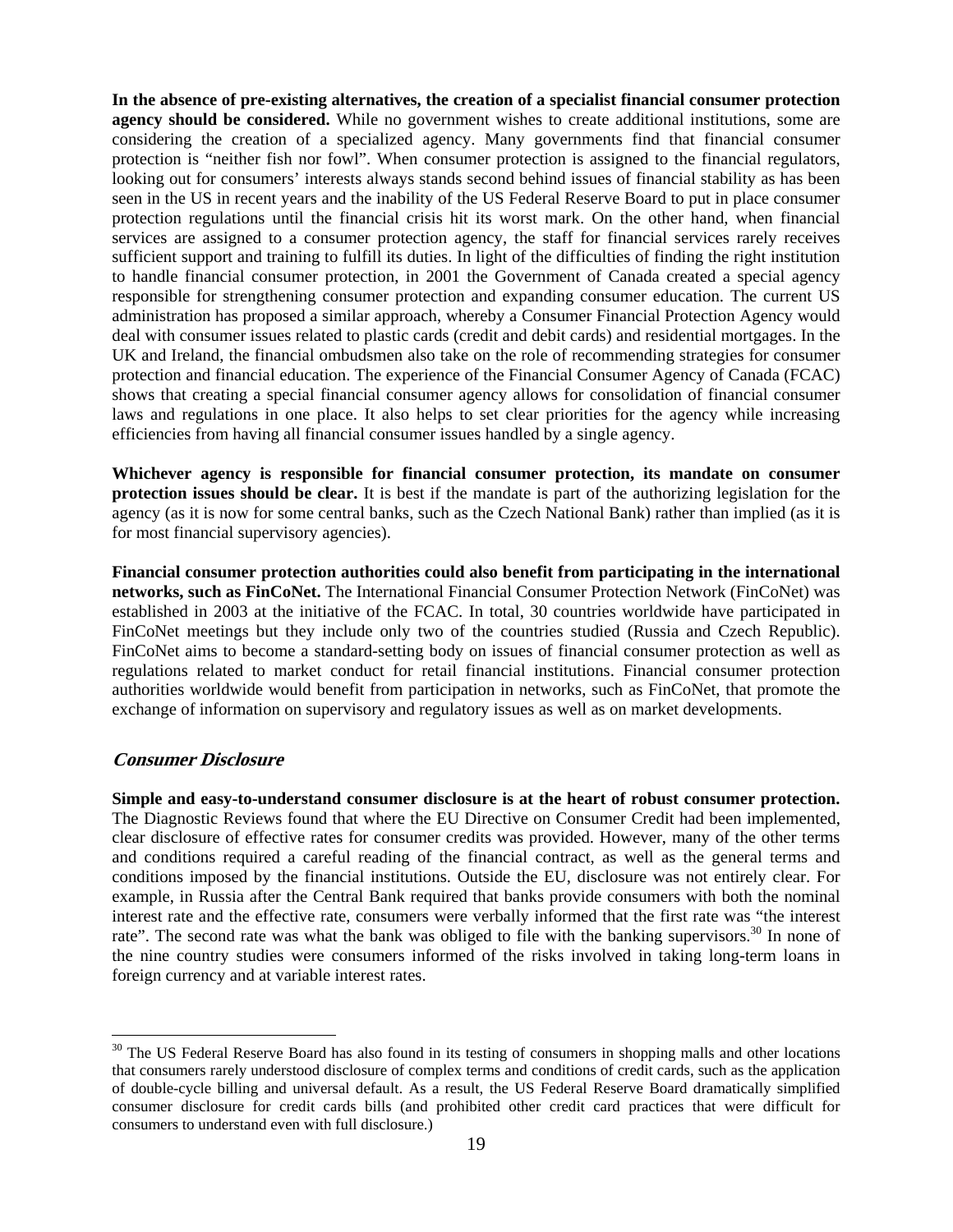**Consumers should receive information in a standardized format, that is clear, concise and that employs plain language with limited use of jargons.** For EU countries the content and format of the information to be provided to customers of consumer credit are set out in detail in the Consumer Credit Directive which prescribes the use of the Standard European Consumer Credit Information. However these provisions do not apply to mortgage credit, unless the EU member state expressly decides to do so. Such types of standardized format should be developed in all countries at least as self regulatory instruments at the level of professional associations. The format and content of such standardized document would need to be revised based on extensive testing with consumers, to ensure that it presents only the most useful and relevant information in a way that is easy for borrowers to understand.

**A Key Facts Statement would give consumers a simple summary of the important terms and conditions of their financial contract.** Use of a Key Facts Statement was developed in the United Kingdom to help consumers understand the terms of their financial contracts.<sup>31</sup> These Statements have proven to be effective mechanisms for consumer disclosure. The Key Facts Statements should be developed by the professional associations, which should recommend their use by member financial institutions. The Statements should be written in plain language and summarize in a page or two the key terms and conditions of the specific financial product or service provided. Such a standard format would allow consumers to compare across products provided by different financial institutions before they make a purchase—and provide a useful summary for later reference during the life of the financial product.

**For consumer credit, for example, a Key Facts Statement should include**: (1) the total amount of the credit; (2) the amounts of monthly payments; (3) the final maturity of the credit or investment; (4) the total amount of payments to be made; (5) all fees—particularly prepayment and overdue penalty fees and any other charges that could be incurred; (6) any required deposits or advance payments; (7) if the interest rate is variable, the basis on which the calculation is made; and (8) if any additional insurance (such as personal mortgage insurance) is required to maintain the credit. If the credit is used to finance a consumer product, such as a television or washing machine, the consumer should be advised of the cash price of the product without financing charges. A Key Facts Statement for a consumer credit should also disclose any prepayment penalty which in some countries can be as high as the original cost of the loan. In most of the countries studied, existing regulations specify in some detail the information to be provided to retail borrowers, however there is no clear standard format used by credit institutions.

**Simple and standard disclosure would help consumers compare offers by different financial institutions.** Such comparison shopping would allow households to find the best financial product or service to meet their needs—and encourage financial institutions to compete for customers on a transparent basis. Financial supervisors should encourage such "comparison shopping" by asking the professional associations to develop a standard format and methodology for financial institutions to offer such standard products as motor third-party liability insurance.

**Simple and standard consumer disclosure would also help consumers understand complex financial products.** As more sophisticated financial products become available, the consumer well-being may become threatened by regulatory arbitrage in packaging the products. Before the recent financial crisis started, large financial conglomerates in many countries were able to pick and choose between regulators to sell consumers the financial products which were least regulated and frequently not suitable for the consumers' needs, especially in the securities market. One example where common rules would significantly benefit the consumer is unit-linked insurance, which often has limited disclosure requirements compared to strict disclosure for investment funds. Similarly the same information should be provided and the same rules applied for mortgages and mortgage alternatives, such as building savings loans or specific consumer credit related to home building or renovation.

 $31$  A similar approach is taken in the US with a focus on "plain language" and the use of the "Schumer Box" for credit card disclosure.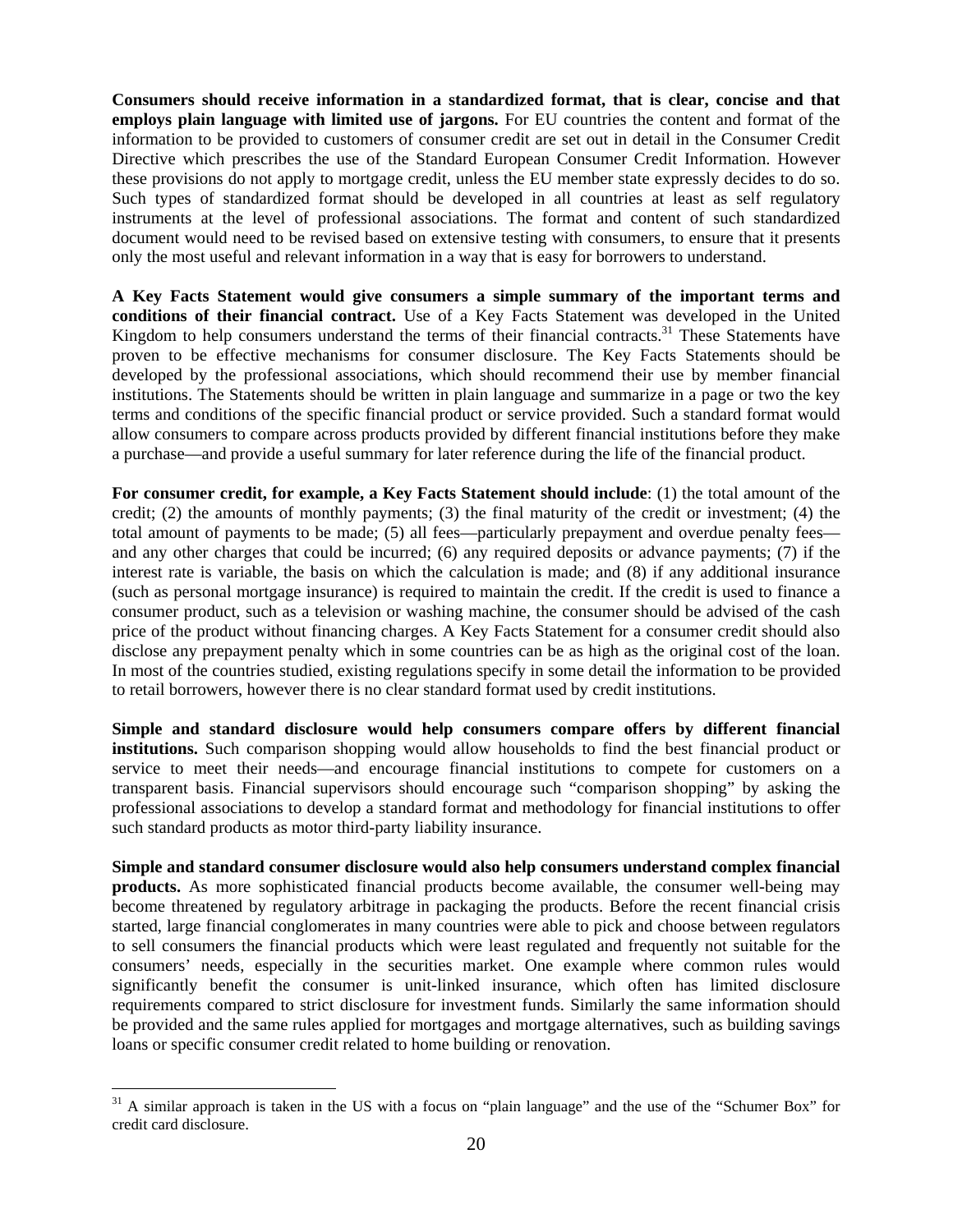**For long-term financial products, continuing disclosures are also important.** For investment products, consumers need to receive information on investment performance (and compare actual performance to their expectations). Consumers should also receive an explanation of the choices available for deployment of the funds: without access to such information, consumers often fail to exercise valuable options. For investment-linked insurance products (which are similar in nature to collective investment funds), consumers also need information on current market values for their policies.

**The use of standard provisions in retail financial contracts would also be helpful.** When looking to buy a financial service or product, consumers have almost no ability to amend a financial institution's standard contract. Yet, as was seen in the Diagnostic Review for Romania, many consumers would like to obtain copies of the contractual terms and conditions and have a chance to study them (and discuss them with friends and family members) before they sign the contact. Some banks argue that the contracts represent intellectual property and they worry that such property would be stolen by competitors. A better solution would be for the professional associations to develop standard contracts (or at least standard provisions of basic contracts) for all high volume commodity-type retail financial services. In this way, the associations can develop a contract that meets the needs of the financial institutions while making the contracts easily accessible to future purchasers of financial products and services.

**Professional associations have an important role to play in developing standard disclosures**. As selfregulatory organizations (SROs), professional associations can recommend standard disclosures to their members, such as the use of a Key Facts Statement or application of standard contract provisions for basic retail financial products.

**However countries may wish to adapt the consumer disclosure rules to their level of financial sector development.** Countries of low levels of financial development may prefer to use standard contracts for consumer disclosure whereas those with deep development of retail financial services might wish to apply detailed disclosure rules. Table 3 provides some suggestions of different types of consumer disclosure.

| <b>Level of Development</b> | <b>Measure</b>                                                                                                                |
|-----------------------------|-------------------------------------------------------------------------------------------------------------------------------|
| Low                         | Easy availability of standard contracts for retail financial products                                                         |
| Medium                      | Use of a Key Facts Statement                                                                                                  |
| High                        | Disclosure of risks related to non-standard products, for example,<br>residential mortgages denominated in foreign currencies |

**Table 3: Levels of Consumer Disclosure** 

# **Business Practices**

**The Diagnostic Reviews found that most consumer complaints result from poorly regulated business practices of financial institutions.** Common business practices are influenced not only by the laws and regulations and their application and enforcement, but also by the business culture of the country in question. In the nine countries studied—and in emerging markets generally—the legal and regulatory environment remains less than fully developed.

**The current economic crises has shown that there is significant room for irresponsible lending and borrowing practices, especially when financial institutions providing consumer credit are not adequately licensed, registered and authorized.** At a minimum, all financial institutions extending credit to households, including mortgage loans and mortgage-backed consumer loans, should be obliged to be registered with a financial supervisory agency. Financial institutions should be required to file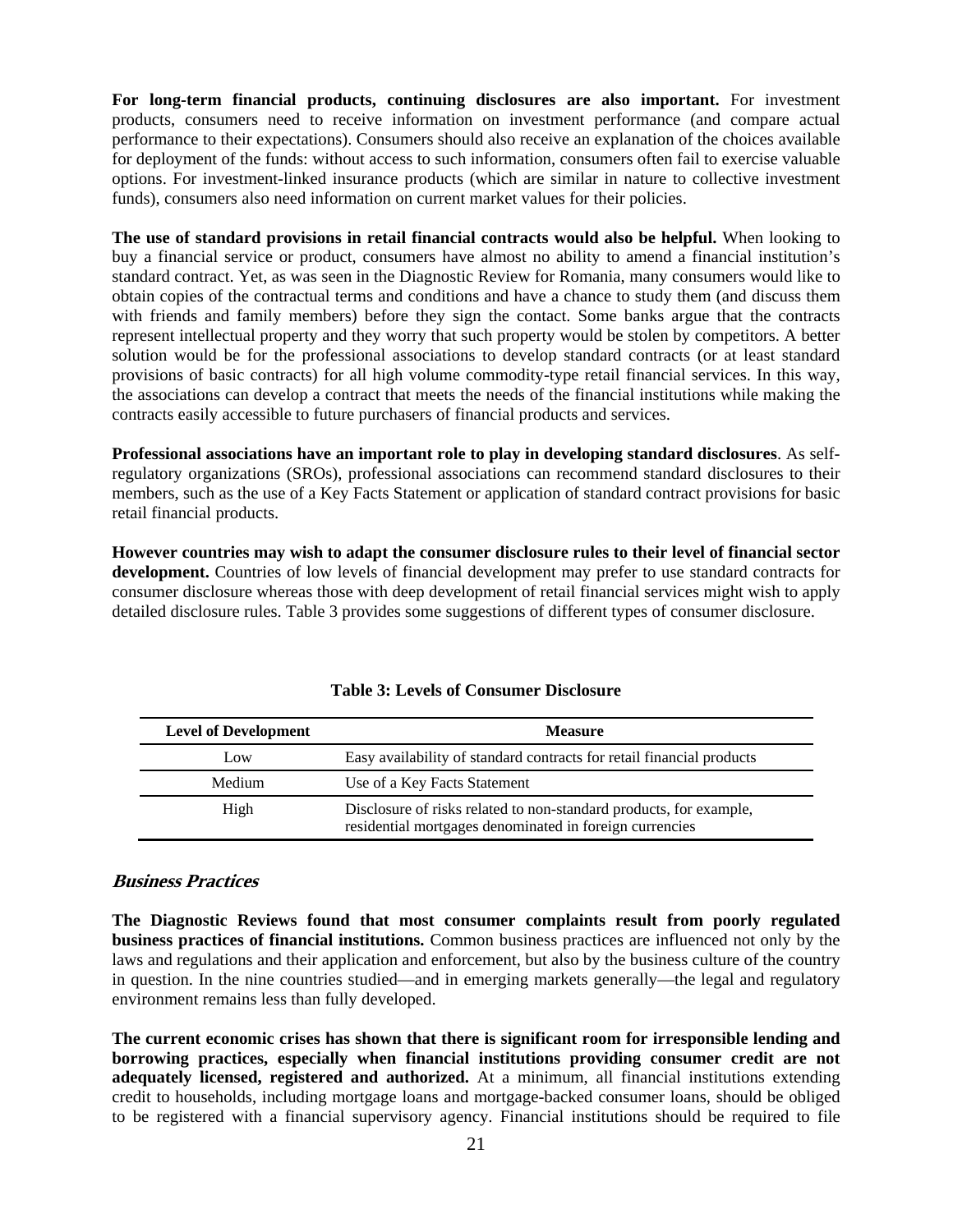annual audited financial statements and the supervisory agency should verify that the significant owners (and those who control ownership), as well as the senior managers of the financial institutions, satisfy minimal fit and proper requirements, including no history of bankruptcy or criminal conviction.

**The Diagnostic Reviews found that the worst abuses of financial consumer protection are often in the parts of the financial sector that are not subject to any form of licensing.** In Slovakia, non-bank credit institutions (which, at the time, were not registered with the National Bank) charged consumers interest rates of 120 to 225 percent per annum while banks were lending at less than 14 percent. Another common problem relates to debt collectors. In Russia, when the financial crisis hit household lending and delinquencies started to rise, banks increased the use of third-party debt collection agencies to improve loan performance. However these debt collection agencies remain unlicensed and their methods of operation are not subject to any, let alone strict, controls. All agencies involved in debt collection from consumers should be subject to registration with a financial supervisory agency.

**Unfair or deceptive practices should be explicitly prohibited.** The six countries reviewed that are members of the EU plus Croatia have all implemented the EU Directive on Unfair Commercial Practices. In Russia and Azerbaijan, however, unfair practices were explicitly prohibited. In all jurisdictions, financial institutions should be obliged to ensure that they provide accurate and complete information and are held accountable for the information they provide to consumers. High-pressure sales tactics, such as doorstep (or "door-to-door") selling should be subject to a cooling-off period where the consumer can cancel any resulting signed contract without penalty during the period of 14 days following receipt of the contract. Cooling-off periods are needed for any products used for long-term savings (such as life insurance with a savings component and private pension products), since such products generally provide high bonus incentives for selling agents and are thus subject to high-pressure tactics. However, for financial products with market risk, consumers who cancel their contracts during the cooling-off period should be required to compensate the financial institution for any out-of-pocket losses.

**Financial advice should be objective, based on the profile of the borrower and commensurate with the complexity of the financial products and the risks involved.** Although not regulated in most of national legislations or financial regulations, providing financial advice to consumers needs to be subject to basic rules of conduct at least at the level of internal guidelines of financial institutions. EU member states such as the UK, Ireland and Denmark have included basic rules of conduct for advice provision. Examples of rules of conduct include to: (1) act honestly, fairly and professionally in the best interests of the borrower; (2) take reasonable steps to obtain all relevant information to assess the borrower's knowledge and experience relevant to the credit offered, the borrower's financial situation and his or her credit objectives; (3) assess the affordability of the product for the particular borrower; (4) determine whether the product is suitable for the borrower's needs and circumstances; (5) ensure that the product recommended is the most suitable among all the products available; (6) alert the borrower at an early stage of the costs for receiving advice; (7) provide written documentation as to the grounds on which advice for a specific product is being given; (8) provide a warning if the borrower wishes to purchase a product that the lender or intermediary deems not to be appropriate; and (9) disclose actual or potential conflicts of interest, including the level of remuneration paid to the intermediary or bank client-facing staff member for the specific product being advised.<sup>32</sup>

**Those who sell financial services and products should be qualified and certified.** In all nine countries of the Diagnostic Reviews, consumers complained that the officers in the financial institutions who sold them any financial product or service did not explain its key risks and rewards. Consumers were often of the view that those with whom they dealt within any financial institution did not, themselves, understand the product or service they were selling. Thus consumers often believed they had been misled. Loan officers in credit institutions should be trained to interview their customers to understand their financial situation and the risks they are facing and provide with instructions on how to maintain sound personal

<sup>32</sup> European Commission, *Public consultation on Responsible Lending and Borrowing in the EU*, June 15, 2009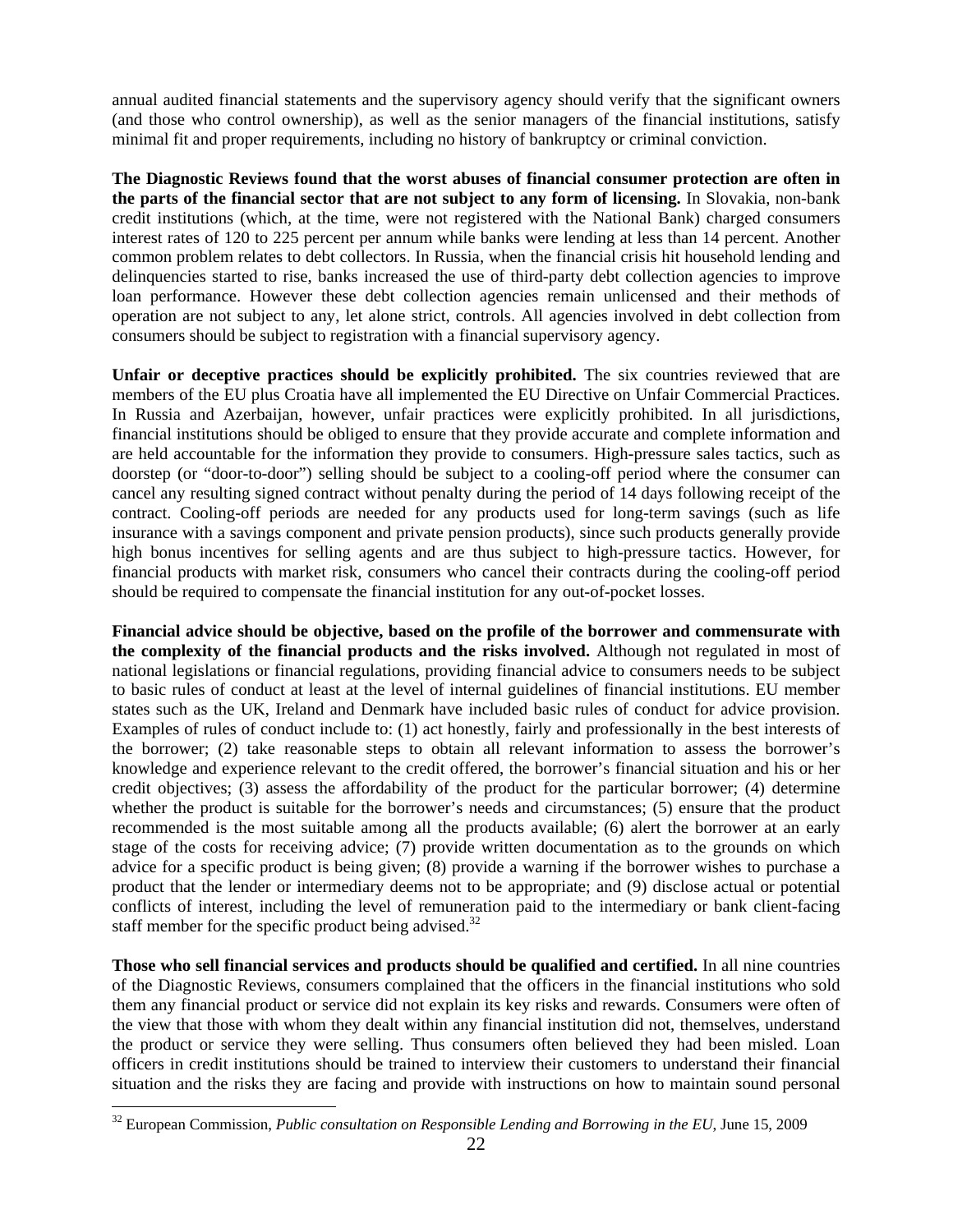finance and avoid risks overexposure. The practices should be described in detail in the internal procedures of the credit institutions or included in an industry code of conduct. Training and certification should be based on the nature of the services or products being sold. The retail sales agent, selling a simple product such as a bank account may only need training that is provided by the financial institution. Those who sell complex products, such as investment products, may be subject to advanced training and certification by the financial supervisory agency.

**In none of the country studies did regulators approve specific financial products.** Since the financial crisis, some international regulators have expressed interest in undertaking approval of complex products, such as hedge fund investments, when they are sold to retail investors. For highly complex products, it may be appropriate simply to prohibit all sales to retail consumers—or to prohibit sales without accompanying advice, subject to tight requirements to ensure that the product is suitable for the customer. However in the country studies, none of the regulators was developing programs to undertake product-byproduct approvals.

**Special attention should be paid to protection of personal data.** In all three Diagnostic Reviews where issues of personal data protection were specifically reviewed, substantial weaknesses were found in the legal and regulatory framework. At a minimum, consumers who sign general contracts with financial institutions should have a separate form to record their signed approval for their personal data to be shared by the financial institution with other institutions, including any credit register (i.e. an "opt-in" approach). Consumers also need an easy way to verify their own personal information in the credit register and correct any errors that may arise. In addition, procedures should be in place to reduce the risk of identity theft and ensure that the technical security of the databases prevents unauthorized access.

**Codes of conduct can help to improve business practices of financial institutions but they should be adequately disclosed, known and enforced.** Codes of conduct cannot substitute for regulation but they can help fill in the details not covered by regulations. In the country studies, more than half of the professional associations had approved codes of conduct or ethics codes (See Table 4) but there was little evidence of any positive impact on the behavior of financial institutions. In none of the nine countries were the codes generally well known, even to the members of the associations. Some associations—but not all—had placed the codes on their websites and few financial institutions made the codes available on their premises. None of the associations monitored compliance and none had authority to take enforcement measures in the case of non-compliance by members. One strategy used in Canada is to have the regulators publicly report on the effectiveness of the codes of conduct. Where the codes were proven to be less than effective, the regulators would start the process of preparing new regulations. Financial institutions should also play an active role in promoting consumer protection. Behind every irresponsible borrower lies an irresponsible lender. Credit institutions should be encouraged to engage in "responsible finance."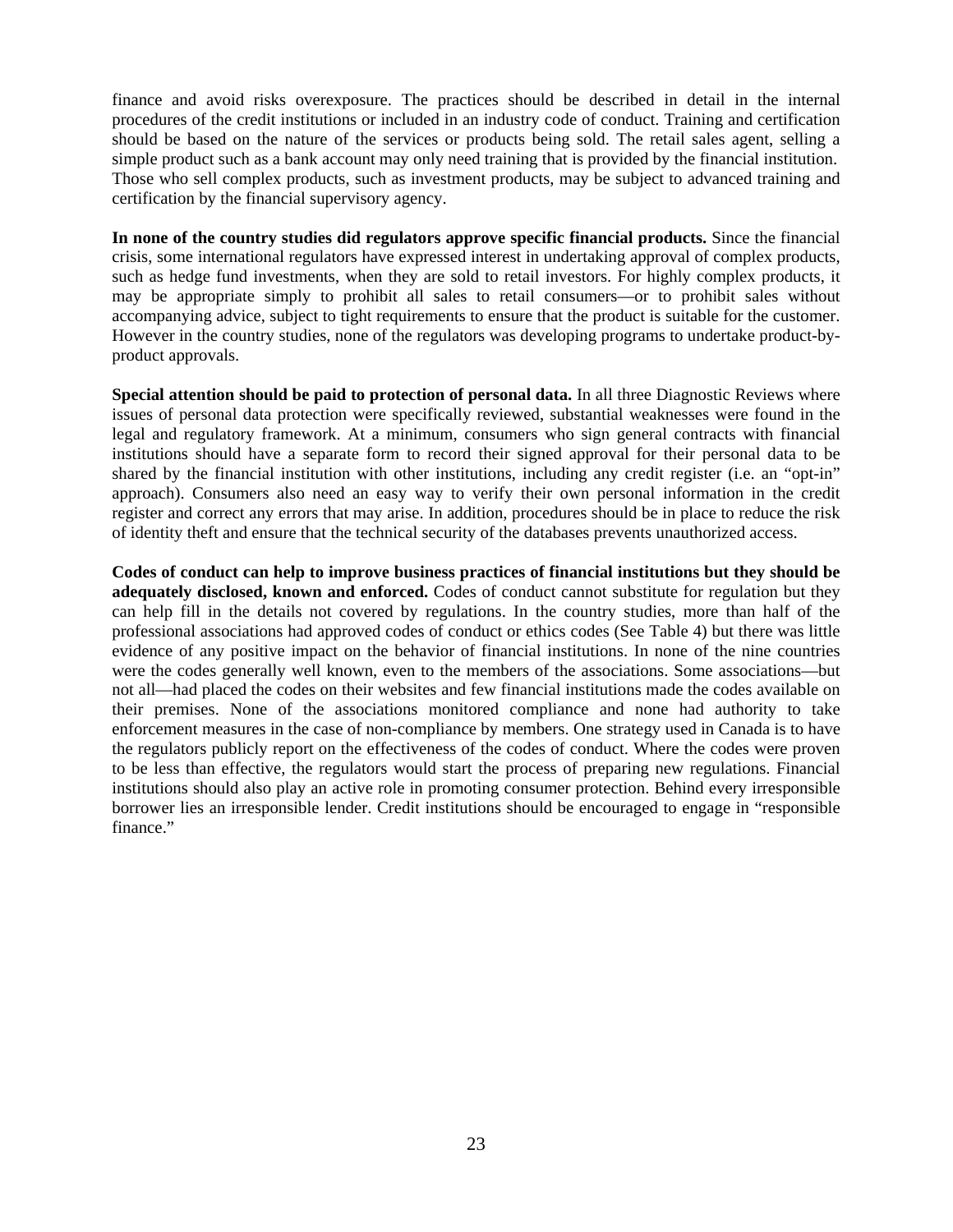| <b>Table 4: Codes of Conduct</b> |  |
|----------------------------------|--|
|----------------------------------|--|

| Country    | <b>Banking</b>                   | <b>Insurance</b>        | <b>Non-Bank Credit</b><br><b>Institutions</b> | <b>Securities</b>           | <b>Pensions</b> |
|------------|----------------------------------|-------------------------|-----------------------------------------------|-----------------------------|-----------------|
| Azerbaijan | N <sub>0</sub>                   | N <sub>0</sub>          | N <sub>0</sub>                                | N <sub>o</sub>              | N <sub>0</sub>  |
| Bulgaria   | Yes                              | In process              | Leasing<br>Credit cooperatives                | Yes<br>Management companies |                 |
| Croatia    | Yes                              | Yes                     | N <sub>0</sub>                                | Management companies        | No              |
| Latvia     | Yes                              | Only brokers            | Leasing                                       | N <sub>o</sub>              | Yes             |
| Lithuania  | No                               | Yes                     | No.                                           | Yes                         | No              |
| Romania    | In process                       | Yes                     | N <sub>0</sub>                                | Management companies        | Yes             |
| Russia     | Consumer loans $\&$<br>mortgages | Only motor<br>insurance | No.                                           | Management companies        | N <sub>0</sub>  |
| Slovakia   | In process                       | N <sub>0</sub>          | Installment sales<br>companies                | Yes                         | N <sub>0</sub>  |

*Source:* Diagnostic Reviews

 $\overline{a}$ 

Note: Codes of conduct are under preparation for brokers in Bulgaria, Romania and Russia

**Financial intermediaries were seen in all the country studies.** As noted in Table 5, in all nine country studies financial intermediaries are used, either as agents tied to one financial institution, multi-agents working for several financial institutions, brokers representing consumers, or through multi-level sales distribution systems.<sup>33</sup> In the country studies, financial intermediaries were most often seen in the insurance sector. However intermediaries were also present for securities, pensions and consumer credits, including residential mortgages.

**Improved regulation of financial intermediaries is often needed**. At a minimum, clear liability and responsibilities should be set for agents and brokers. For agents, the financial institutions that they represent should be liable for the agents' advertising and statements made to customers. Brokers should have a clear legal fiduciary duty to the consumer. Non-bank payment systems should also be regulated. Non-bank payment providers (for example, those that in Russia operate ATM-like terminals that collect payments rather than disburse cash) should be registered with a financial supervisory agency, which should check that the owners and key managers are free of criminal records and bankruptcy.

<sup>&</sup>lt;sup>33</sup> Terminology for financial intermediaries is confusing. Securities are sold primarily through intermediaries known as brokerage firms (brokers), which also directly sell investment funds. The individual officers working for brokers are known as agents. By contrast, insurance is sold either through agents (which may be companies or individuals) or through brokers (which also may be companies or individuals). This Working Paper's recommendations on intermediaries refer only to companies acting as agents or brokers.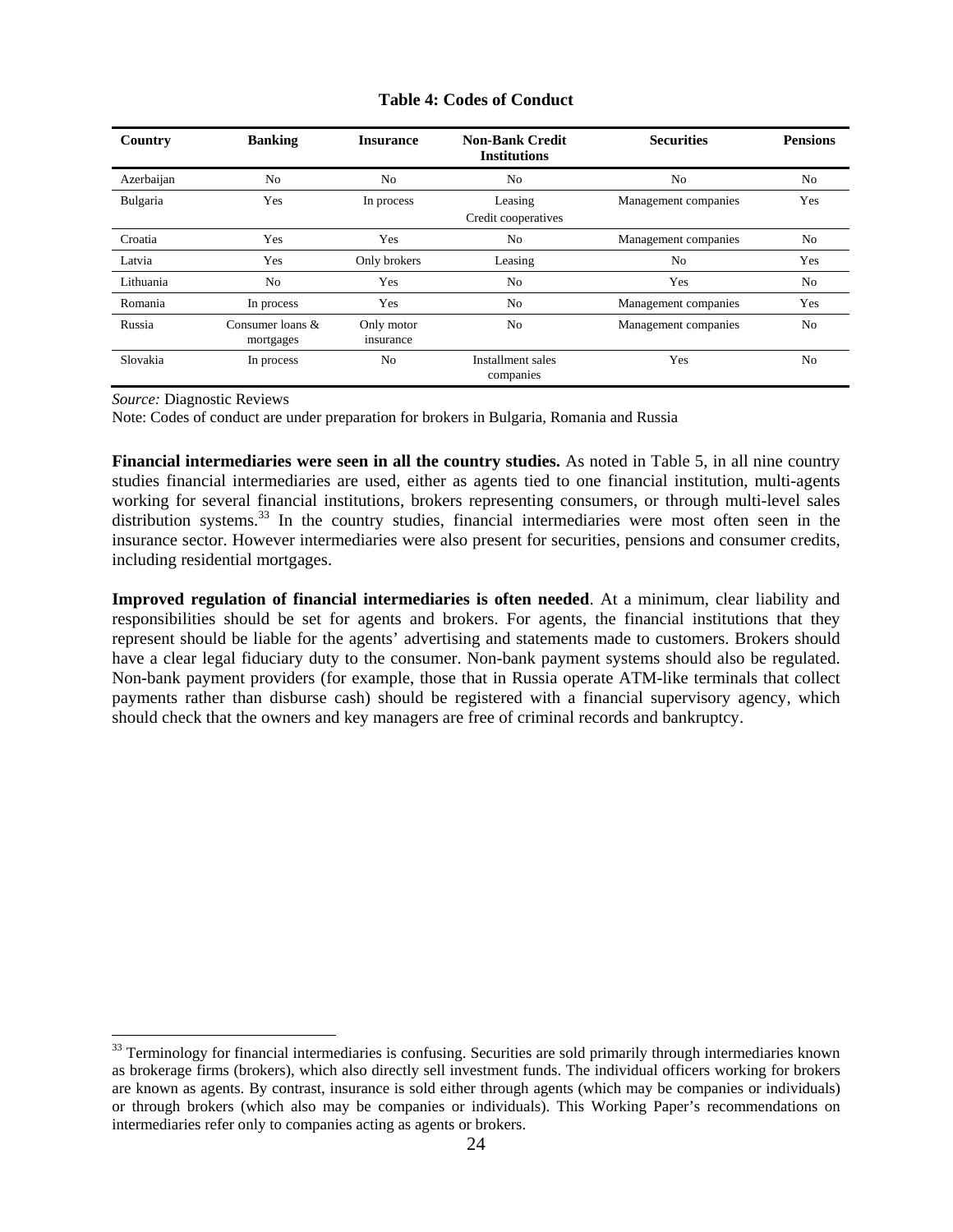| Country        | <b>Direct Sale</b>                   | <b>Tied Agents</b> | <b>Multi-Agents</b>  | <b>Brokers</b> | <b>Multi-level</b><br><b>Distribution</b> |
|----------------|--------------------------------------|--------------------|----------------------|----------------|-------------------------------------------|
| Azerbaijan     | Credits                              |                    | Insurance            | Securities     |                                           |
|                | <b>Investment Funds</b><br>Insurance |                    |                      | Insurance      |                                           |
|                |                                      |                    |                      |                |                                           |
| Bulgaria       | Credits<br><b>Investment Funds</b>   | Credits            | Credits<br>Insurance | Securities     |                                           |
|                | Insurance                            |                    | Pensions             |                |                                           |
|                | Pensions                             |                    |                      |                |                                           |
| Croatia        | Credits                              | Credits            | Insurance            | Securities     | Insurance                                 |
|                | <b>Investment Funds</b>              | Insurance          | Pensions             | Insurance      |                                           |
|                | Insurance                            | Pensions           |                      | Pensions       |                                           |
| Czech Republic | Credits                              | Credits            | Credits              | Credits        | Credits                                   |
|                | <b>Investment Funds</b>              |                    | Insurance            | Securities     | Insurance                                 |
|                | Insurance                            |                    |                      | Insurance      |                                           |
|                | Pensions                             |                    |                      |                |                                           |
| Latvia         | Credits                              | Credits            | Insurance            | Securities     |                                           |
|                | <b>Investment Funds</b>              | Insurance          |                      | Insurance      |                                           |
|                | Insurance                            |                    |                      |                |                                           |
| Lithuania      | Credits                              | Credits            | Insurance            | Credits        |                                           |
|                | <b>Investment Funds</b>              | Insurance          |                      | Securities     |                                           |
|                | Insurance                            |                    |                      | Insurance      |                                           |
|                | Pensions                             |                    |                      |                |                                           |
| Romania        | Credits                              | Credits            | Credits              | Credits        | Insurance                                 |
|                | <b>Investment Funds</b>              | Insurance          | Insurance            | Securities     |                                           |
|                | Insurance                            | Pensions           | Pensions             | Insurance      |                                           |
|                | Pensions                             |                    |                      | Pensions       |                                           |
| Russia         | Credits                              | Insurance          | Insurance            | Securities     |                                           |
|                | <b>Investment Funds</b>              |                    |                      | Insurance      |                                           |
|                | Insurance                            |                    |                      |                |                                           |
|                | Pensions                             |                    |                      |                |                                           |
| Slovakia       | Credits                              | Credits            | Credits              | Credits        | Credits                                   |
|                | <b>Investment Funds</b>              |                    | Insurance            | Securities     |                                           |
|                | Insurance                            |                    |                      | Insurance      |                                           |
|                | Pensions                             |                    |                      |                |                                           |

#### **Table 5: Modes of Distribution of Financial Products and Services**

*Source:* Diagnostic Reviews; European Commission, DG Internal Market and Services, *Study on Credit Intermediaries in the Internal Market* (MARKT/2007/14H), Final Report by Europe Economics, January 15, 2009

**Special attention should be paid to multi-level schemes as a distribution mechanism**. Multi-level distribution systems were seen in four of the country studies whereby the purchase of a product requires that the consumer also become part of the sales distribution force for the product. A multi-level scheme is often described as a program with three or more levels that promotes the supply of a product (or service) to participants of the scheme. Participants in the scheme earn compensation based on the supply of the product or service to other participants or non-participants of the scheme. While multi-level selling is often used for legitimate purposes, its structure is vulnerable to abuse. A legitimate multi-level scheme focuses on the supply of products or services—rather than the recruitment of prospective participants into the scheme. A legitimate scheme also offers products or services that consumers value and are willing to purchase. The law should identify a multi-level sales scheme as a pyramid scheme if: (1) the scheme requires a payment for the right to receive compensation for recruiting new salespersons into the plan; (2) there is inventory loading, that is, new salespersons must purchase an unreasonable quantity of a product or service; and (3) purchases of services are required as a condition of entry into the scheme.<sup>34</sup> Large

 $34$  Paying people a bonus for recruiting others is a common incentive in many legitimate schemes. The problem in the multi-level schemes (which is a form of a pyramid) is that participants have to pay to receive the bonus. If they cannot recruit anyone, they do not receive a bonus—and they are not reimbursed for the money paid to enable them to get the bonus. This—and being forced to buy inventory—are the essence of the fraud.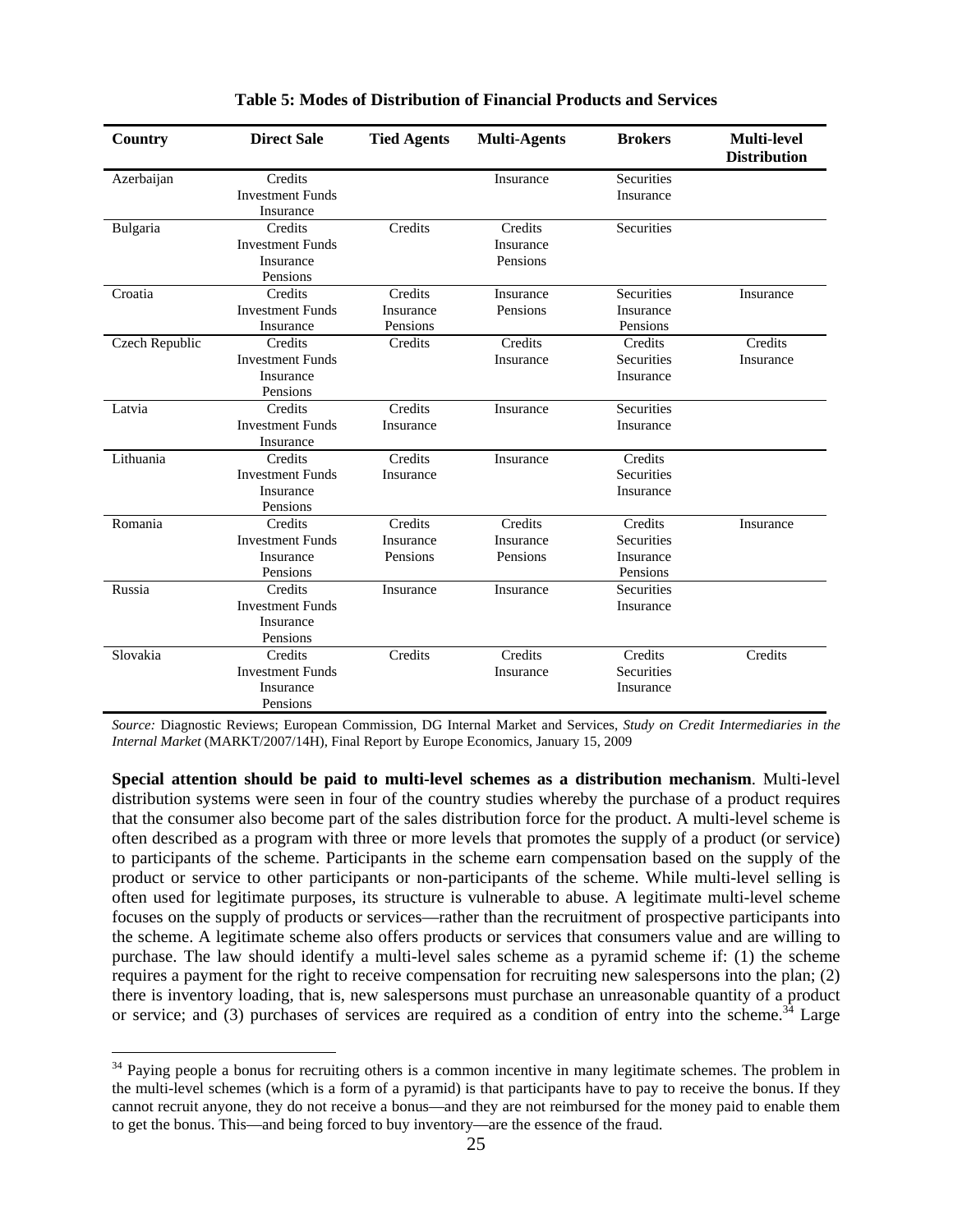upfront bonuses provide strong incentives for high-pressure sales through multi-level distribution and distribution needs to be carefully regulated. In general, providing a substantial cooling-off period (of say 14 days) will help to protect consumers from high-pressure marketing tactics but specific legal prohibitions are also needed.

**Pyramid schemes and other forms of financial fraud should be prosecuted by those with sufficient expertise in financial matters.** The problem of financial fraud, where consumers pay for services not rendered or invest in residential construction projects that are in fact pyramid schemes, should be handled by ensuring that the criminal authorities have sufficient financial expertise to adequately handle financial fraud. The temptation to develop a Ponzi scheme—and repay later early-stage investors with the funds from late-stage investors rather than investment earnings—will be present in all financial markets. However, the securities supervisory agency should have broad powers to investigate such schemes—and then assist the criminal authorities in prosecution. Anyone who solicits funds from the public for the purpose of investment or speculation should be required to obtain a license from the securities supervisory agency. In this way, the securities supervisor can investigate any scheme that appears to be illegitimate. The Russia Diagnostic Review highlighted the ongoing problem of financial pyramids and their impact in undermining public confidence in financial markets. When households were asked if they would like financial education—and why—more than half who were interested in financial training wanted to know how to protect their rights and avoid investing in a financial pyramid.

**Consumers should also be allowed to choose the provider of any product required to supplement or complement another financial product.** Financial institutions should clearly provide customers with separate prices of each product in a bundle, as well as any discount available if purchased as a bundle from the same institution (or from a preferred vendor). Different practices of tied sales were found among the nine countries studied. In Bulgaria, auto dealers would often only allow the consumer to choose the provider of collision and comprehensive insurance—and the dealer would later intermediate the liability insurance via its insurance broker, without letting the consumer choose the liability insurance provider. In Latvia, banks set their own specific insurance requirements for borrowers in order to grant a credit, which include providing customers with a list of approved insurance companies.

**Another issue relates to handling of client money—and compensation for retail customers if the financial institution (or its agent) goes bankrupt and cannot repay the funds held on behalf of customers.** The Diagnostic Reviews found that compensation schemes for financial products vary across countries (see Table 6). The country studies found that all nine countries provided insurance for bank depositors in the case a bank collapsed, although most had increased their limits during the financial crisis.<sup>35</sup> The maximum amount covered ranged from about  $\epsilon$ 14,000 in Croatia to as much as  $\epsilon$ 100,000 in Lithuania. Also all nine countries provided 100 percent coverage for policyholders of compulsory motor third party liability (MTPL) insurance policies in case the insurance company becomes insolvent.

**Apart from bank deposits and compulsory MTPL, deposit or guarantee insurance varies by the type of financial product**. For cases where the broker-dealer or asset management company has collapsed, the EU member states generally provided for compensation of up to about  $\epsilon$ 20,000 for loss of client funds. However no investor insurance was available in either Russia or Azerbaijan. For other types of insurance, such as life or health insurance, coverage in the country studies was either nonexistent or limited to a maximum of 70 percent of the insurance claims.

<sup>&</sup>lt;sup>35</sup> Prior to the financial crisis, international practice recommended that the compensation schemes be funded from a levy on financial institutions. However during the financial crisis, large commitments particularly for the banking sector have placed additional demands on government budgets, as seen in the US and elsewhere.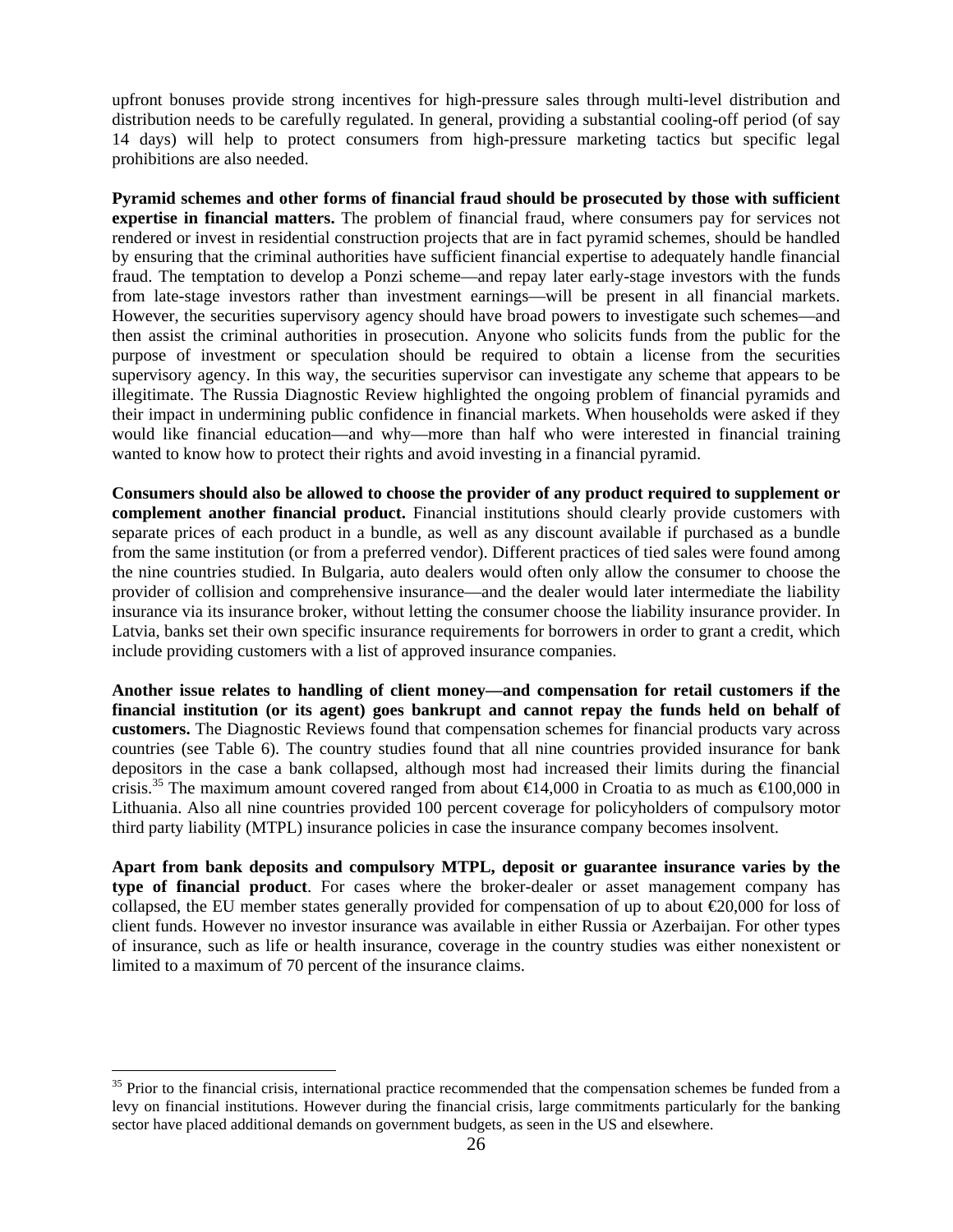| Country        | <b>Depositors</b>                            | <b>Investors</b>                             | <b>Policyholders on</b><br><b>MTPL</b> | <b>Other Policyholders</b>                                                                      |
|----------------|----------------------------------------------|----------------------------------------------|----------------------------------------|-------------------------------------------------------------------------------------------------|
| Azerbaijan     | 30,000 AZN<br>$(\text{\textsterling}25,100)$ | None                                         | None                                   | None                                                                                            |
| Bulgaria       | 100,000 BGN<br>$(\text{\textsterling}1,200)$ | 40,000 BGN<br>( $€20,500$ up to 90%)         | 100%                                   | 8,000 BGN $(\text{\textcircled{\char'42}}000 \text{ up to})$<br>70%) for life insurance<br>only |
| Croatia        | 100,000 HRK<br>$(\text{ } \infty 3,700)$     | 150,000 HRK<br>(€20,500)                     | 100%                                   | None                                                                                            |
| Czech Republic | €50,000                                      | €20,000<br>$(up to 90\%)$                    | 100%                                   | None                                                                                            |
| Latvia         | € 0,000                                      | €20,000<br>$(up to 90\%)$                    | 100%                                   | 2,000 LVL (€2,800 up to<br>$50 - 100\%$                                                         |
| Lithuania      | $-00,000$                                    | €20,000                                      | 100%                                   | None                                                                                            |
| Romania        | € 0,000                                      | $\bigoplus$ ,000 (to increase to<br>€20,000) | 100%                                   | $25 - 70%$                                                                                      |
| Russia         | 700,000 RUB<br>$(\text{€}16,300)$            | None                                         | 100%                                   | None                                                                                            |
| Slovakia       | €20,000                                      | €20,000<br>$(up to 90\%)$                    | 100%                                   | None                                                                                            |

#### **Table 6: Compensation Schemes for Depositors, Investors and Policyholders**

*Source:* Diagnostic Reviews, National Laws

## **Complaints & Dispute Resolution**

**Customer complaints provide a valuable source of information**. Complaints from financial customers reveal what information consumers receive about their financial services and how and to what extent consumers understand the disclosure that is provided. This information is valuable to all stakeholders, including managers of financial institutions, supervisors, consumers and market participants.

**If complaints are not satisfactorily addressed, they undermine public confidence in the financial sector.** A financial literacy survey conducted in Russia in June 2008 found that more than half of respondents did not have confidence that in case of a dispute with a bank or insurance company, the case would be handled quickly, efficiently and fairly. Where consumers lack confidence that problems can be easily and quickly solved, they will be reluctant to invest their money or take a loan. To build a deep financial sector, consumers need to be assured that they are protected and that solutions will be found to problems if they arise.

**At a minimum, all financial institutions should be obliged to have a designated department (or at least an officer) responsible for handling complaints.** The Diagnostic Reviews found that in all nine countries, the large well-managed financial institutions generally had set up specialized complaint departments to receive complaint letters from consumers and investigate if an error had been made by the institution. All financial institutions—large and small—should have at least one officer designated to receive customer complaints. When opening a new account and buying any new service, the consumer should be advised in writing as to where complaints, inquiries and disputes should be submitted.

**As part of the supervision process, financial supervisors should review the complaint files of the financial institutions they oversee.** The Diagnostic Reviews found that in all nine countries, banking supervisors, while conducting on-site supervision visits at commercial banks, reviewed each bank's complaint files. This is a useful approach. Financial supervisors should review the ways in which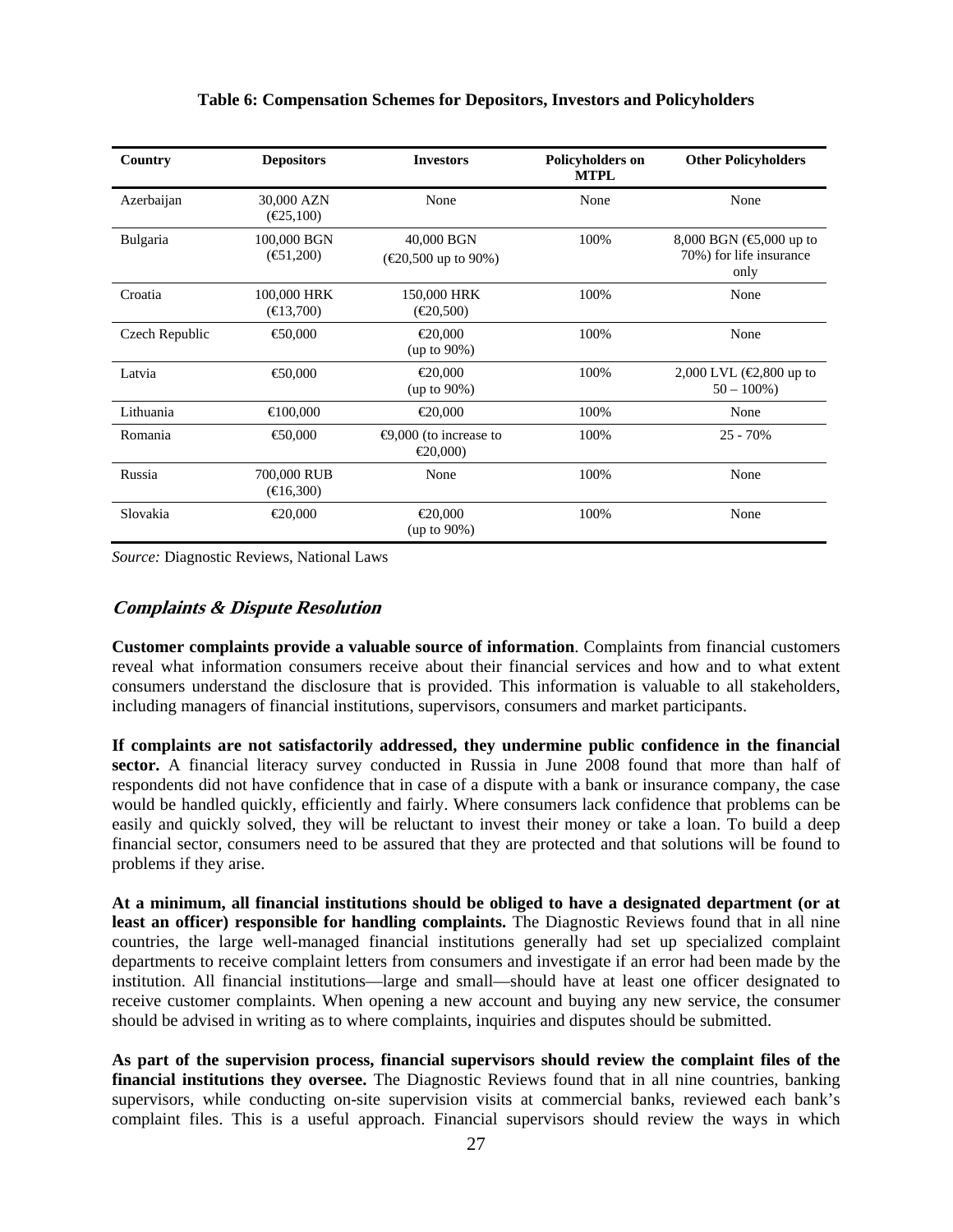financial institutions treat their retail customers—and where necessary, they should enforce the legislation. In addition, financial supervisors should review complaint files to identify which institutions receive a high number of complaints from retail customers and why—and what remedial actions are taken. One approach is to go further and have the regulators publicly file an annual report on the number of consumer complaints by financial institution and the common sources of the complaints.

**There should be one, clearly identified, central location where consumers of financial services and products can go to discuss their financial problems.** This central office should have a toll-free telephone line so that anyone from anywhere in the country can obtain information about financial services and their legal rights in case of a dispute. Consumers should also be able to submit their complaints by email, by postal mail, or by visiting the office of the complaints office. Disputes over specific cases will likely be handled by a separate redress mechanism. However consumers should have one location where they can make inquiries, obtain reliable information and be directed as to how to request resolution of a dispute.

**Different countries have different approaches to consumer complaints.** More complaints in total, however, tend to be received where all financial complaints are centralized in one office. This suggests that centralized consumer complaints offices tend to achieve the highest level of public confidence. More and more consumers will go to the trouble of submitting a complaint if there is mounting evidence of at least a reasonable assurance that a solution is being found for the issues at hand.

**Most complaints are inquiries rather than disputes.** The Diagnostic Reviews found that at least half of complaints submitted to the supervisory authorities are requests for additional background information to help consumers understand the financial services and products they purchase. In Azerbaijan, the most common complaint consumers submitted to the central bank was that they did not understand why their commercial banks failed to grant loans to them. In Croatia, consumers complained to banking supervisors that "We don't understand what we signed". The Diagnostic Reviews found that consumers are often confused about the terms and conditions of their financial contracts and largely unaware of the full extent of the risks inherent in the financial product or service on offer or actually acquired. The EU Consumer Credit Directive (now implemented in most EU new member states) provides a clear algebraic expression for the calculation of the annual percentage rate of charge (APR). Yet consumers often do not understand how the final rate is calculated. For example, the Diagnostic Review for Latvia noted that one of the most common forms of complaint submitted to the consumer protection authority was over calculation of the interest rate on consumer loans. Numerous consumers complained that banks unilaterally increased the interest rate on their mortgage loans. Yet investigation of the terms for those contracts showed that the contract clearly stated that the interest rate was set at a specified margin over a widely quoted reference rate, such as LIBOR or the Riga inter-bank offered rate. In such cases, the consumer had clearly not understood the terms of the contract.

**The complaints office should be able to access programs of financial education.** Where a complaint is an inquiry rather than a dispute, the office should provide consumers with access to reliable financial education resources. Responding to consumer inquiries and providing reliable information to deal with consumers' immediate needs thus provides an excellent forum for consumer education on financial matters.

**Statistics on consumer complaints should be analyzed and published—and used to identify future improvements in the consumer protection framework.** In none of the countries of the Diagnostic Reviews were statistics on financial consumer complaints aggregated or analyzed to identify trends. Numerous agencies received consumer complaints and each tracked how many they received. However, the complaints were spread among different agencies. For example, in Romania only the insurance supervisor publishes data regarding the number of complaints received and how they are settled. In Russia, data on the number and types of complaints are published by the insurance and securities supervisors but no data is available about complaints about other types of financial services. In Bulgaria,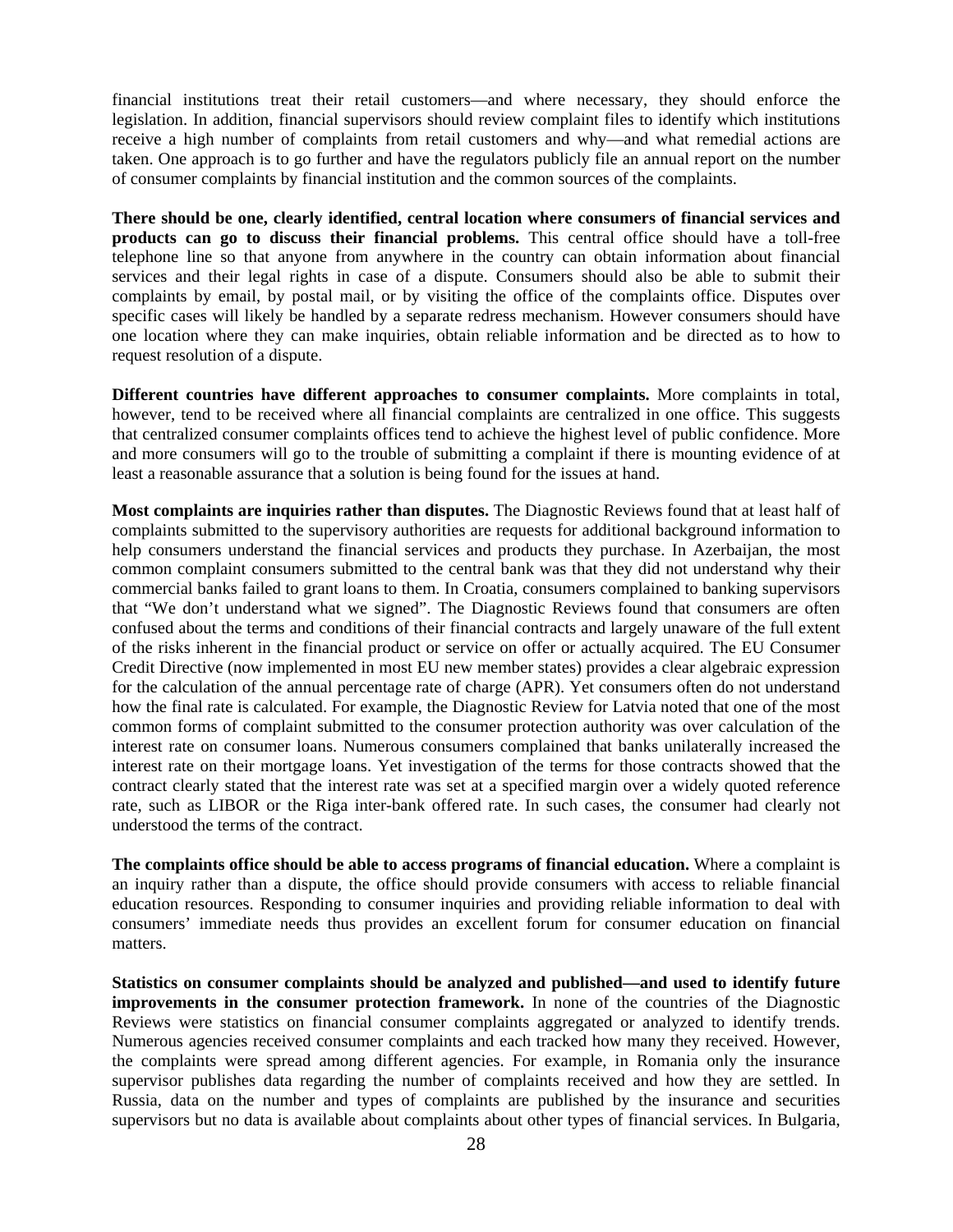the financial supervision commission includes in its annual report a brief section on the number and main types of complaints regarding each sector under its supervision (insurance, securities and pensions). However no statistics are publicly available for other types of financial services. In general, statistical information and analysis of financial consumer complaints is scarce, disperse, not easily available and not aggregated. As a result, no government agency or non-government organization reviews complaints data to see what trends could be determined across the financial sector. Making the complaint statistics available to the public would allow such analysis—and potentially provide insights into what revision to legislation or institutions would be helpful in avoiding or at least limiting complaints in the future.

**Consumers in the EU new member states tend not to pursue complaints.** Looking at consumer complaints across all sectors (not just financial services), the October 2008 Eurobarometer survey of 27 member states found that consumers in the new member states tended not to pursue complaints. For example, in Bulgaria, 78 percent of consumers took no further action if a complaint was not satisfactorily resolved. However even across the EU, as many as half of all consumers give up even if there is no satisfactory resolution of the problem at hand.

**As a financial complaints office gains public credibility, it is likely that the number of complaints will increase.** The Financial Ombudsman Service in the UK handled above 31,000 complaints during its first full year of operation (2001) and the Financial Services Ombudsman in Ireland received around 2,600 complaints during its first year of activities (2005). Within three years, as the offices became well known and gained credibility as effective spokespersons for financial consumers, the number of complaints had risen more than two-fold—up to about 100,000 complaints in the UK and 6,000 in Ireland (although a large number of the complaints in the UK related to the ongoing resolution of cases of misselling of insurance policies sold to borrowers as repayment vehicles for residential mortgages). Financial institutions in the UK are required to alert consumers to the redress that is available through the complaints process. A similar increase in the number of complaints might be expected in developing countries.

**Dispute resolution systems vary across countries.** Among the nine countries in the Diagnostic Reviews, only three had some form of mediation or conciliation committees or arbitration court, which tried to help both parties amicably come to an agreement (see Table 7). Three countries had an arbiter, ombudsman or agency that covered only specific banking or insurance services—or even just payments services.

| Country         | <b>Out-of-Court Dispute Resolution System</b>           |  |
|-----------------|---------------------------------------------------------|--|
| Azerbaijan      | None                                                    |  |
| <b>Bulgaria</b> | <b>Conciliation Committees</b>                          |  |
| Croatia         | <b>Mediation Centers</b>                                |  |
| Czech Republic  | Financial Arbiter (payment services only)               |  |
| Latvia          | Banking Association Ombudsman (payment services only)   |  |
|                 | Insurance Ombudsman (property and motor insurance only) |  |
|                 | <b>Arbitration Courts</b>                               |  |
| Lithuania       | Consumer protection agency (payment services only)      |  |
| Romania         | None                                                    |  |
| Russia          | <b>Small Courts</b>                                     |  |
| Slovakia        | Arbitration Court (banking sector)                      |  |

*Source*: Diagnostic Reviews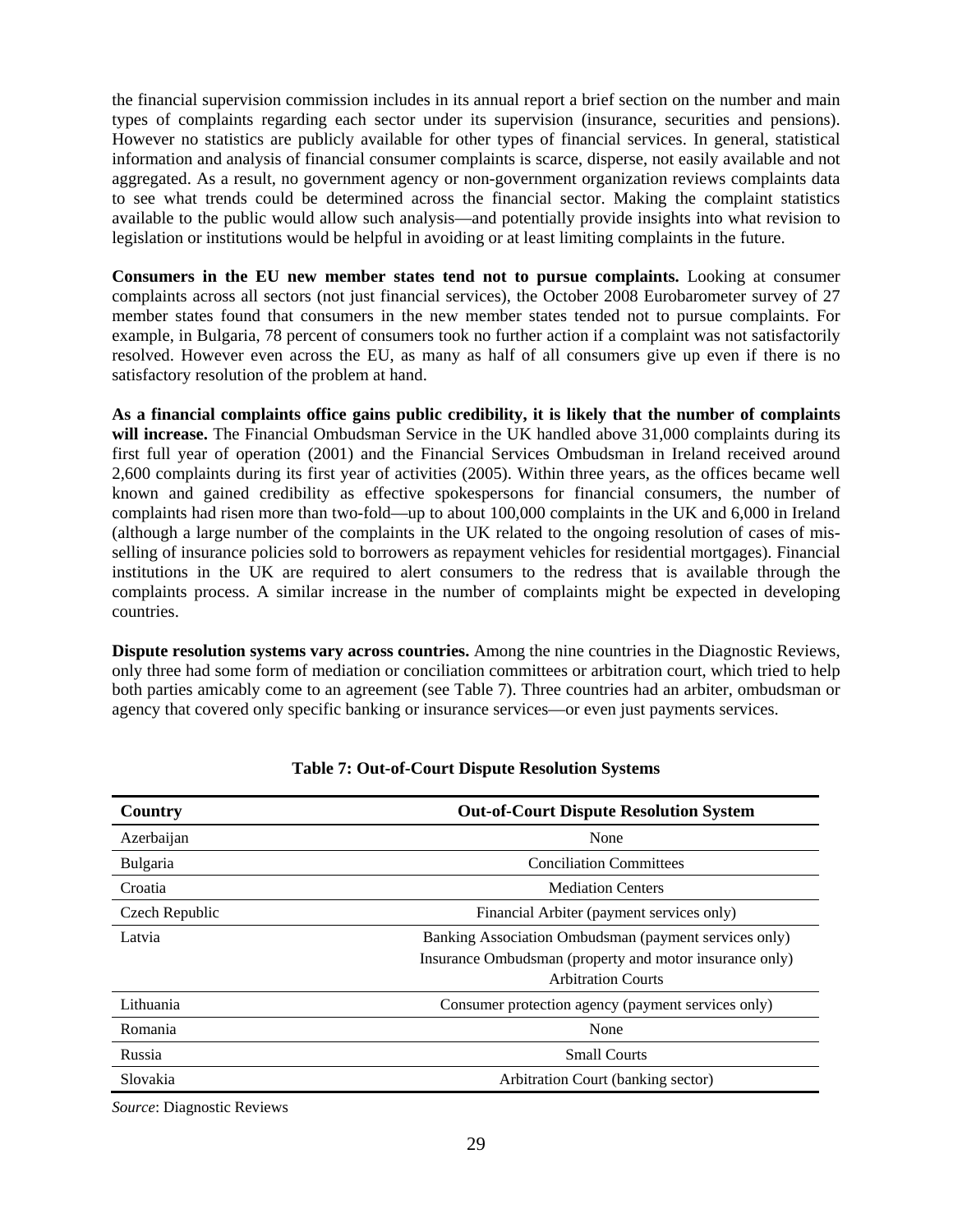**Mediation processes should, but typically do not, address the issue of imbalance of power and information between a financial institution and a consumer.** For example, even though mediation and conciliation committees exist in Bulgaria, there is no court-imposed obligation on potential litigants to exhaust efforts in good faith to seek a mediated settlement prior to a trial on the issues taking place. Thus, because the use of a mediation committee is voluntary, the financial institution can avoid responding to any consumer complaint simply by refusing to attend any session of the relevant conciliation committee. Furthermore, mediation processes assume roughly equal balances of power and information (as is true in business-to-business disputes). Even a well-informed consumer will have difficulty in maintaining a power balance with a large financial organization unless the mediator who is acceptable to both parties is especially well trained in this respect.

**In none of the country studies were private forms of mediation used.** However in high-income countries, private forms of mediation are often successful and might be useful approach for consideration in middle-income countries.

**Going to court is not a viable alternative for most financial consumers.** The vast majority of consumer disputes relate to claims from the equivalent of \$100 to no more than the equivalent of \$5,000. For most consumers, the amount of money involved is too small to make it worthwhile for them to spend the time and money to pursue a court case—or for over-burdened courts to give priority to cases involving financial consumers. Where no viable out-of-court mechanism is in place, consumers will generally abandon their efforts to gain a satisfactory resolution of their claims. As a reference, Table 8 provides a cross-country comparison of the costs of going to court to resolve commercial disputes in the nine country studies.

**Consumer organizations are generally not sufficiently active in helping financial consumers.** In eight of the nine countries studied, non-government organizations (NGOs) lacked sufficient expertise and sustained funding to follow financial sector issues. The one exception was Russia, where the consumers' union (KonfOP) has initiated lawsuits on behalf of financial consumers.

| Country        | Number of<br><b>Procedures</b> | <b>Duration of Procedure</b><br>(Days) | <b>Cost in Fees</b><br>$(\%$ Claim) |
|----------------|--------------------------------|----------------------------------------|-------------------------------------|
| Azerbaijan     | 39                             | 237                                    | 18.5                                |
| Bulgaria       | 39                             | 564                                    | 23.8                                |
| Croatia        | 38                             | 561                                    | 13.8                                |
| Czech Republic | 27                             | 611                                    | 33.0                                |
| Latvia         | 27                             | 309                                    | 23.1                                |
| Lithuania      | 30                             | 275                                    | 23.6                                |
| Romania        | 31                             | 512                                    | 28.9                                |
| Russia         | 37                             | 281                                    | 13.4                                |
| Slovakia       | 30                             | 565                                    | 30.0                                |

## **Table 8: Cross-Country Comparisons of the Costs of Going to Court**

*Source*: World Bank Group, *Doing Business 2010*

**Policy-makers should consider other alternatives, such as an office of financial ombudsman that can take and enforce decisions regarding claims for small amounts of money.** For financial institutions, consumer disputes often cost more in administrative time than the amount of the dispute. It is therefore to the advantage of financial firms to support an independent third-party form of dispute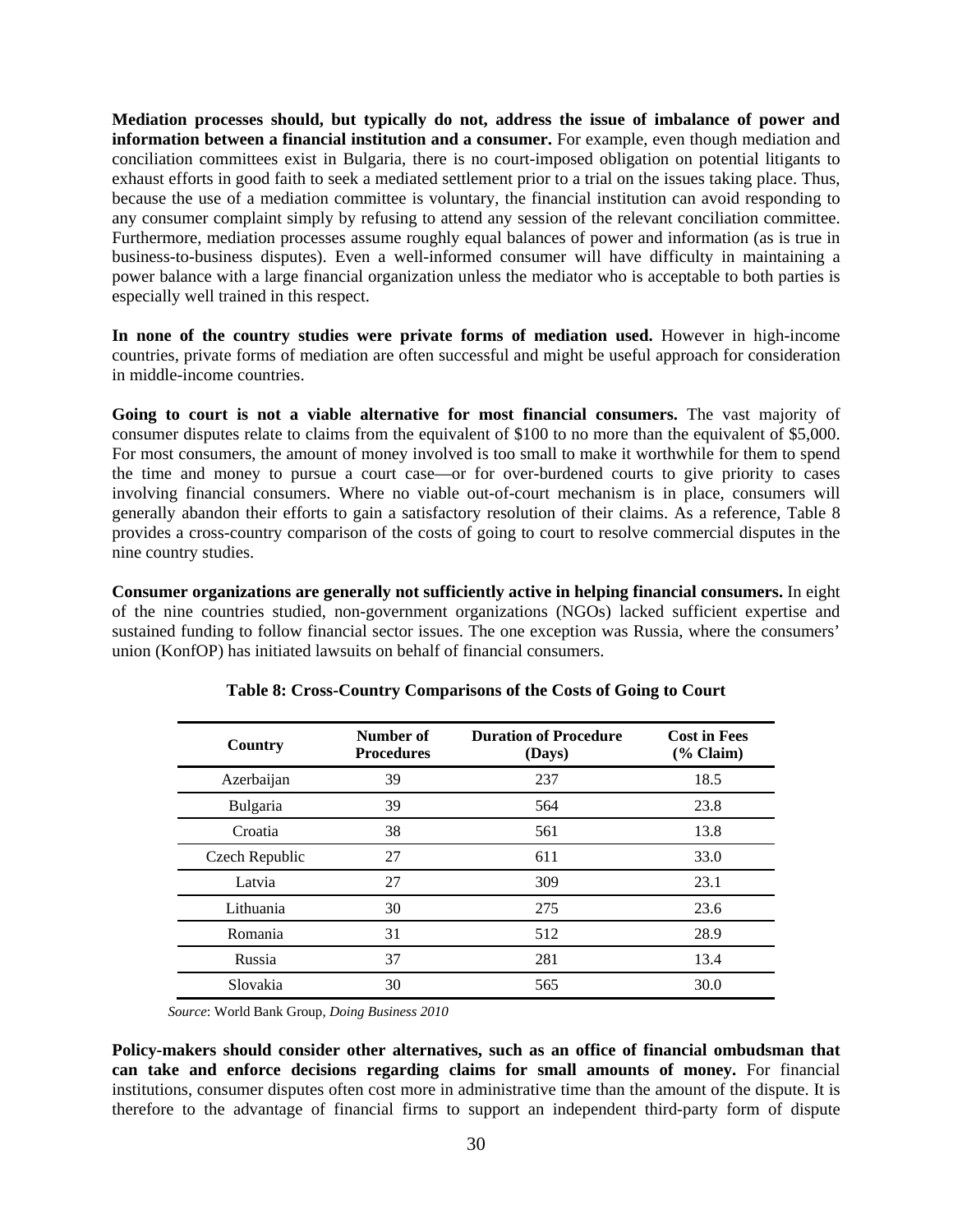resolution, such as a financial ombudsman's office, which can inquire into specific cases and determine what should be done as a result.

**A financial ombudsman office may be set up under a professional association or as a statutory ombudsman under the state, but in any case the scope of authority of the ombudsman should be clearly defined.** For example, the German Banking Association established an office of banking ombudsman that can make binding decisions on amounts up to  $\epsilon$ ,000. The consumer may still appeal the decision to the courts, but the ombudsman's decisions must be followed by the financial institution. The decisions are binding on all banks that belong to the German Banking Association and the costs of the ombudsman's office are paid by the members of the Association. An ombudsman's office that is established under a professional association can, however, be perceived by consumers as being biased. Consumers may view an industry-sponsored ombudsman as one that will always favor the financial institution. To counter this argument, the UK and Ireland established statutory financial ombudsmen, with functions and powers set up by national laws and members appointed by government authority. Although their services are free to the consumer, their activities are funded by levies payable by financial service providers.

**However resolution of disputes across borders remains a gray area.** The country studies did not encounter examples of cross-border disputes regarding financial services, but the European Commission has noted that only one percent of all financial transactions within the European Union are conducted across national borders—hence the need for strong financial consumer protection across the European Union. However in other countries outside the European Union, cross-border disputes may arise as an important issue.

**Countries may wish to take a graduated approach to recourse mechanisms.** For example, an initial approach would be to require that all financial institutions set up a separate department—or at least designate one officer—to receive all customer complaints and provide responses on a timely basis. A second approach for countries with medium development of the financial sector would be to establish an alternative dispute resolution system based on mediators, arbitrators or conciliation committees. If there is an economy-wide consumer protection agency, then a separate unit or department for financial services should be put in place to review complaints related to financial services. Countries at high levels of financial development might wish to create a statutory ombudsman or encourage the professional associations to set up an ombudsman for the financial institutions that are members of their association.

| <b>Level of Development</b> | <b>Measure</b>                                                                                                                                                                                                                             |
|-----------------------------|--------------------------------------------------------------------------------------------------------------------------------------------------------------------------------------------------------------------------------------------|
| Low                         | Requirement that each financial institution have a designated complaints<br>department or officer.                                                                                                                                         |
| Medium                      | Alternative dispute resolution system based on mediation services, arbitration<br>courts or conciliation committees. A financial services unit in the consumer<br>protection agency to deal with complaints related to financial services. |
| High                        | A financial ombudsman set up by statute or through the professional associations.                                                                                                                                                          |

## **Table 9: Levels of Recourse Mechanisms**

## **Financial Literacy & Education**

**Financial education can potentially be an effective form of consumer protection.** A well-educated consumer will be able to understand consumer disclosures that are provided and make informed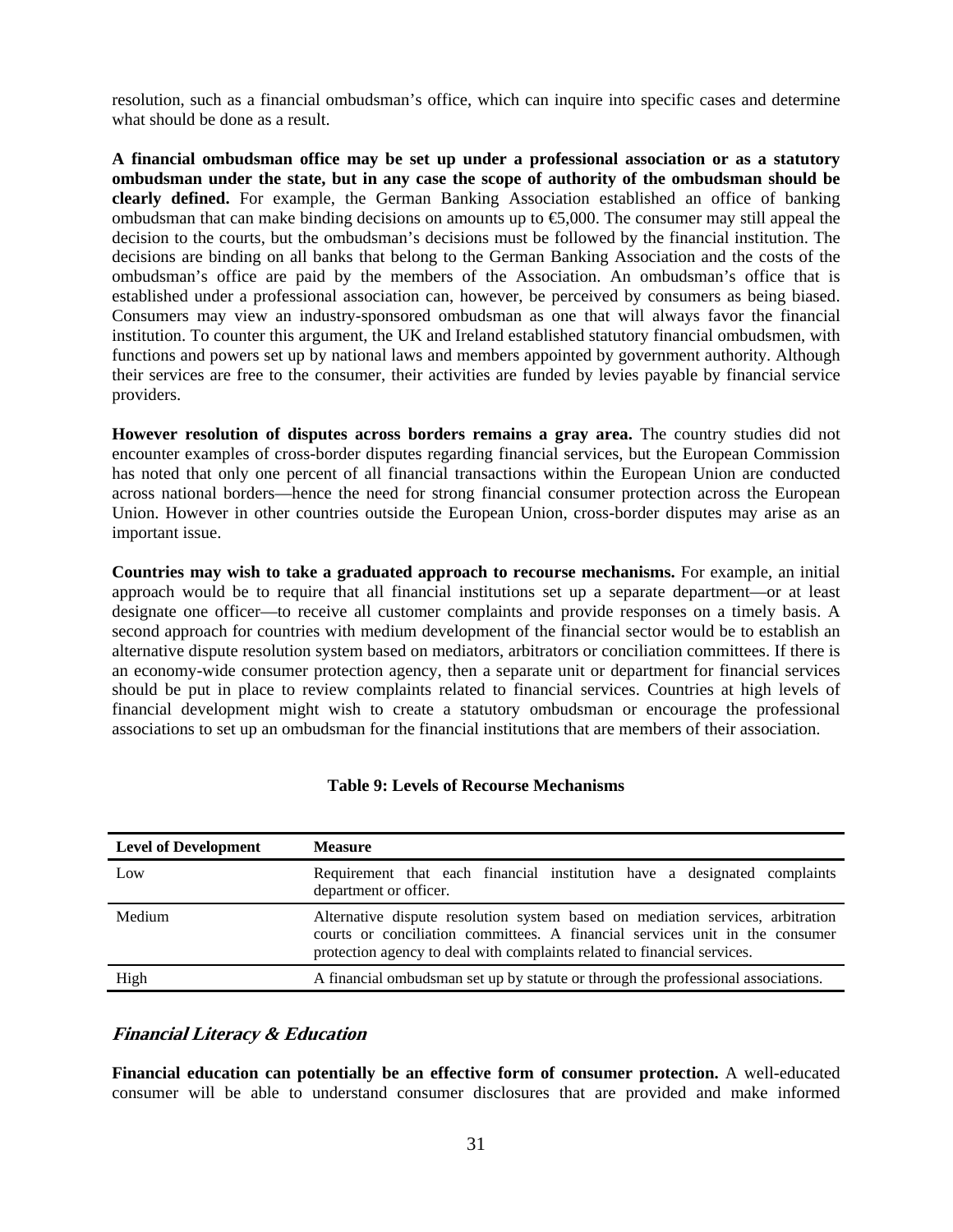decisions. Financial education cannot substitute for regulation but can complement an effective legal and regulatory framework for financial consumer protection.

**However building financial literacy requires a sustained long-term effort.** Addressing key weaknesses in financial consumer protection can be done quickly with immediate impact, but improving financial capability is a long-term investment. The experience of industrialized countries over the last thirty years—and more recently in developing countries—has identified lessons of "what works and what does not" in consumer protection. By contrast, little is clearly understood as to what works (and what does not) in improving financial behavior over the long term. <sup>36</sup>

**None of the nine countries has a national financial education strategy in place.** As shown in Table 10, some countries have conducted consumer awareness campaigns, especially in the initial stage of pension reform. In countries like Slovakia, Bulgaria and Croatia, the supervisory agency for the pensions sector organized campaigns to educate the public on the new private pension system, with mixed results. In its April 2009 meeting, the EU Expert Group on Financial Education suggested that the European Commission recommend that all new member states of the European Union develop national strategies on financial education $3^7$ . None of the nine countries with Diagnostic Reviews has to date, however, adopted any such strategy, although several are considering their future development. Following the 2006 G-8 Meeting in St. Petersburg, the Government of the Russian Federation asked the World Bank to assist in developing a national program of financial education and financial literacy.

| Country        | <b>Financial Education Program</b>                     |  |
|----------------|--------------------------------------------------------|--|
| Azerbaijan     | National financial education program under preparation |  |
| Bulgaria       | Awareness campaign for pensions only                   |  |
| Croatia        | Awareness campaign for pensions only                   |  |
|                | National financial education program under preparation |  |
| Czech Republic | None                                                   |  |
| Latvia         | None                                                   |  |
| Lithuania      | Financial education program in schools only            |  |
| Romania        | Awareness campaign for pensions only                   |  |
| Russia         | National financial education program under preparation |  |
| Slovakia       | Awareness campaign for pensions only                   |  |

#### **Table 10: National Financial Education Programs**

*Source*: Diagnostic Reviews

<sup>&</sup>lt;sup>36</sup> For a summary of academic research on the limited effectiveness of financial education in the US, see Shawn Cole and Gauri Kartini Shastry, *If You Are So Smart, Why Aren't You Rich? The Effects of Education, Financial Literacy, and Cognitive Ability on Financial Market Participation*, October 2007. Other analysts go further and argue that financial education fails to improve consumer decision-making and may even be harmful by developing consumer over-confidence. See Lauren E. Willis, "Against Financial-Literacy Education", *Iowa Law Review*, Issue 94(1): 197-285, November 2008

<sup>37</sup> European Commission, *Second meeting of the Expert Group on Financial Education: The financial crisis and financial education Report*, April 28, 2009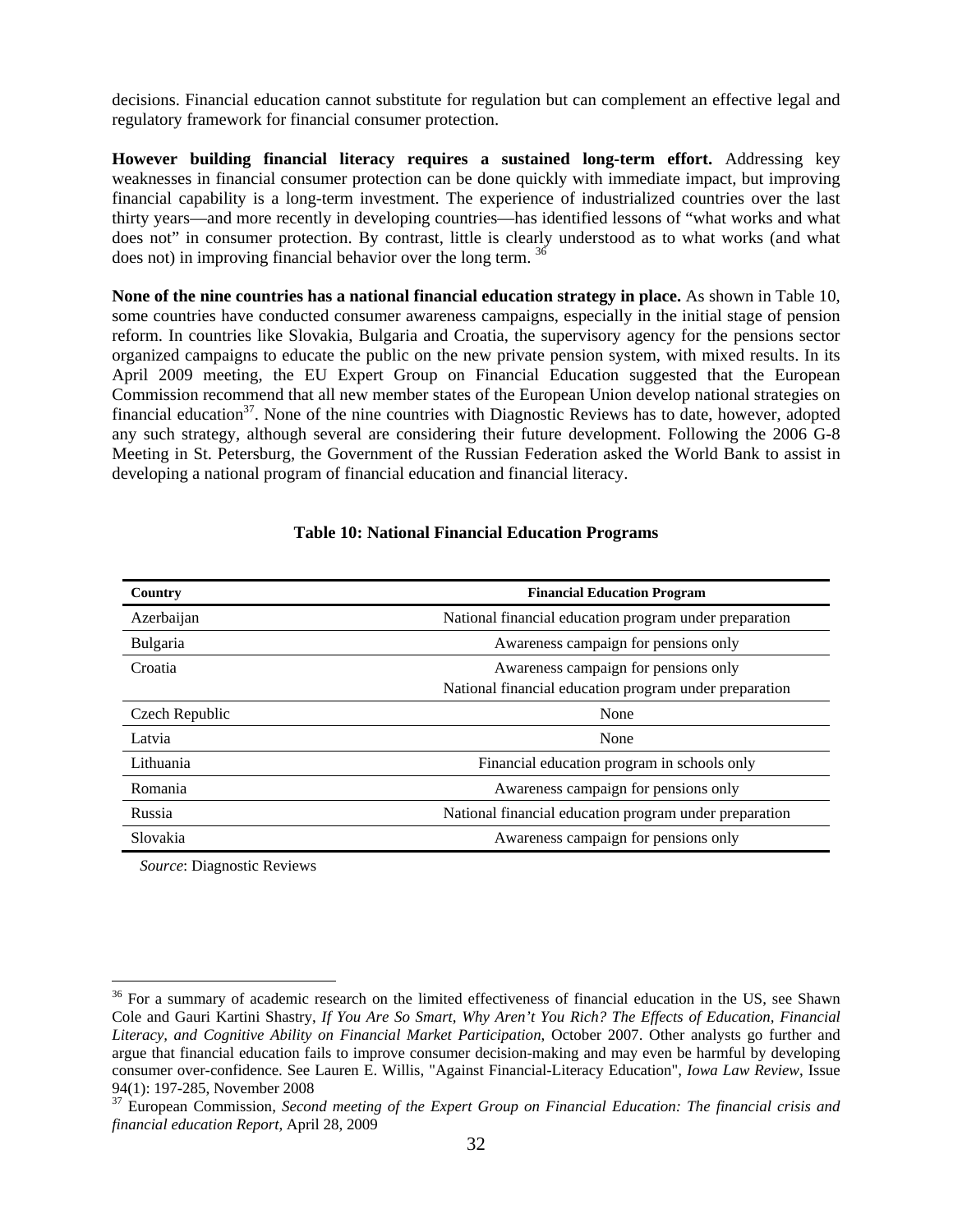**Any program to improve financial education should be rigorously tested.** Techniques of delivering financial education have been well tested in the US, Europe and elsewhere over the last 30 years<sup>38</sup> but their impact on levels of financial literacy is still unclear. Yet even more unclear is the impact on consumer behavior. Taken together, financial literacy and consumer behavior determine the level of financial capability in households. The issues of consumer protection and financial literacy (and capability) are directly linked as "two sides of the same coin." It is not practical to consider measures of improving financial consumer protection without also looking for ways of strengthening financial literacy. Financial education should therefore be encouraged in developing countries, but it should be rigorously tested and evaluated and be viewed as a long-term investment.

**Experience in developed countries suggests that financial education should be focused on "teachable moments."** To be successful, financial education needs to provide information "at the time that the consumer wants it and in the form that the consumer wants it.<sup>339</sup> Studies in the US have found that consumers are very receptive to financial education at certain points in their lives, for example, when they first provide a mortgage for a house or apartment. Other teachable moments include times when consumers start to plan for eventual retirement. Financial education is also effective for children under the age of 12 years when they need to learn about financial well-being, as well as the fact that financial health is as important as physical health. In high school, interactive computer games (for example, simulating investments in the stock markets) are also effective in teaching students about how to invest for their futures—and the need to become financially literate.

**Middle- and high-income countries should have national strategies on financial education and financial literacy.** Few countries have such strategies in place. The US Financial Literacy and Education Commission has developed a national strategy on financial literacy, bringing together financial education programs provided by government agencies, non-government organizations and private sector institutions. Financial institutions—or their professional associations—should also assist in providing financial training for consumers through web-based financial planning programs and other easy-to-learn financial tools. Low-income countries should also adopt programs of financial education but may not want to use limited institutional resources in building a national strategy on financial education and financial literacy.

**More resources should be channeled to consumer protection associations for increasing the financial literacy of the consumers.** Financial literacy is a necessary condition of responsible borrowing as financially literate consumers are more able to understand and assess their financial situation and the credit products on offer by different providers, and make an informed choice on the most suitable product for them. However this is not a sufficient condition for consumers to borrow responsibly. Financial consumer protection programs should cover both facets for responsible borrowing.

**The first step in developing a national program of financial education is to conduct a national survey of financial literacy.** A rigorous survey is needed as a starting point for developing a national education program. The survey should be broken down by geographic area, socio-economic level, years of formal education, gender, age and other standard variables for sociological studies. A 2005 report by the OECD reviewing financial literacy surveys worldwide found that consumers are often intimidated by issues of personal finance. The report noted that in Australia, 67 per cent of respondents indicated that they understood the concept of compound interest. Yet when asked to solve a problem involving compound interest, only 28 per cent were successful. A survey by the Royal Bank of Canada found that respondents considered choosing the right investments for a retirement savings plan to be more stressful

<sup>38</sup> For a summary of programs, see Shaun Mundy, *Financial Education in Schools: Analysis of Selected Current Programmes and Literature – Draft Recommendations for Good Practices*, published in proceedings of OECD-US Treasury International Conference on Financial Education, Washington DC, 7-8 May 2008, Volume II

<sup>&</sup>lt;sup>39</sup> Ouote from Lewis Mandell, leader of the US Jump\$tart Financial Literacy Survey, which reviews the levels of financial literacy for high school students in America.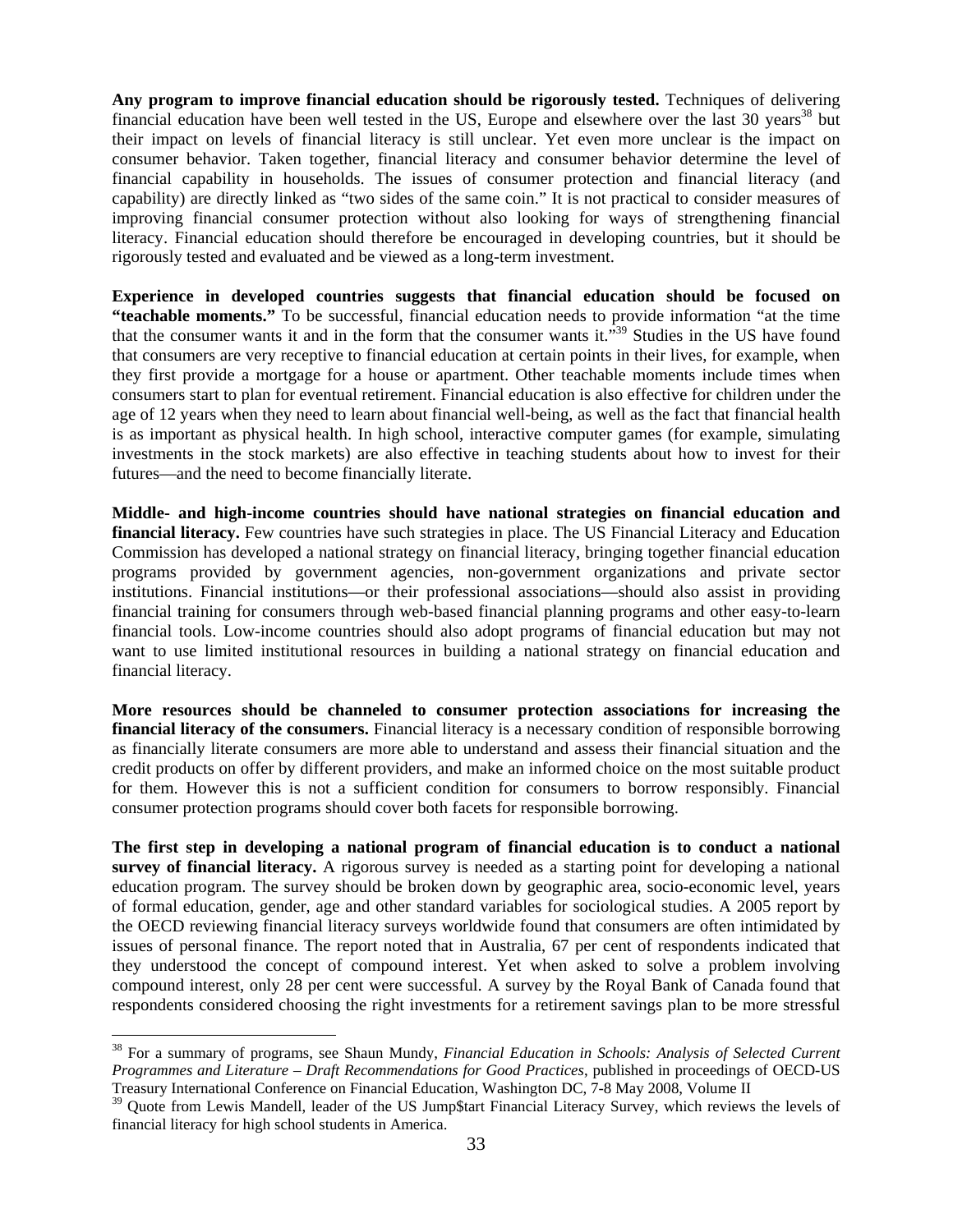than going to the dentist.<sup>40</sup> In Russia, the findings of the Financial Literacy Survey (see Box 2) were used to develop recommendations for both the financial education and consumer protection programs in Russia.

#### **Box 2: Financial Literacy Survey in Russia**

In June 2008, the World Bank conducted a financial literacy survey as part of the Financial Literacy Program in Russia. The survey consisted of 40 questions, covering consumer understanding of financial calculations, spending habits and confidence in financial institutions. Over a two-week period, more than 1,600 households in forty regions were canvassed and the survey results were confirmed in discussions with four focus groups.

The survey found that about half the population views its levels of financial literacy as unsatisfactory. This low level of literacy was confirmed by a simple quiz of six questions on basic issues needed to manage household finances. Only 19 percent of respondents gave at least five correct answers to the six questions. About 25 percent could not provide more than one correct answer. Compounding the problem is weak trust in the Russian financial sector. Of the consumers who do not save, nine percent gave the reason as "lack of trust in financial institutions." Only 11 percent of households have insurance policies, whereas 21 percent of consumers consider that they need life insurance policies, but do not buy them because they "do not believe that the insurance companies will pay the claims in case of their death." Russian consumers also have little confidence that problems with financial transactions can be easily and fairly solved. Three quarters (77 percent) give a 50:50 chance (or worse) that disputes with financial institutions "will be resolved quickly and justly."

Over 80 percent receive financial information from newspapers, magazines and specialized TV shows. However, when making a financial decision, 51 percent turn first to the advice of family and friends and 36 percent look to "consultants". Households would generally like to receive financial education. Three-quarters of respondents said that they would like training on how to protect themselves financially from fraud and how to plan their financial future. One third (31 percent) wants to learn what laws protect financial consumers and what procedures should be followed when consumers feel that their rights have been violated. Over ten percent (13 percent) would like information about credits for household consumption and another 16 percent want to learn about credits to finance purchase a house or apartment. However about one-quarter of respondents expressed no interest in financial training on any topic.

*Source*: World Bank, *Russian Federation: Diagnostic Review of Consumer Protection in Financial Services*, 2009

**Follow-up surveys of financial literacy should be conducted every three to five years.** The follow-up surveys will help identify if programs of financial education and consumer protection are working—and if they are not effective, what needs to be done.

**Regular financial literacy surveys may also provide food for thought in ways of improving financial consumer protection.** For example, the US 2008 Jump\$tart College Survey showed that most who graduate from a four-year college have a viable degree of financial literacy, regardless of the focus of their university studies or even specific classes in financial education. However this group encompasses just over 25 percent of the US population. The three-quarters of the population who do not complete a college education tend to not be financially literate—and tend to have little interest in becoming financially literate.<sup>41</sup> It is this group that most needs consumer protection in the form of mandates and/or "plain vanilla" products vetted by financial regulators before they are offered to the public. Products

<sup>40</sup> OECD, *Improving Financial Literacy - Analysis of Issues and Policies*, 2005 41 President's Advisory Council on Financial Literacy, *2008 Annual Report to the President*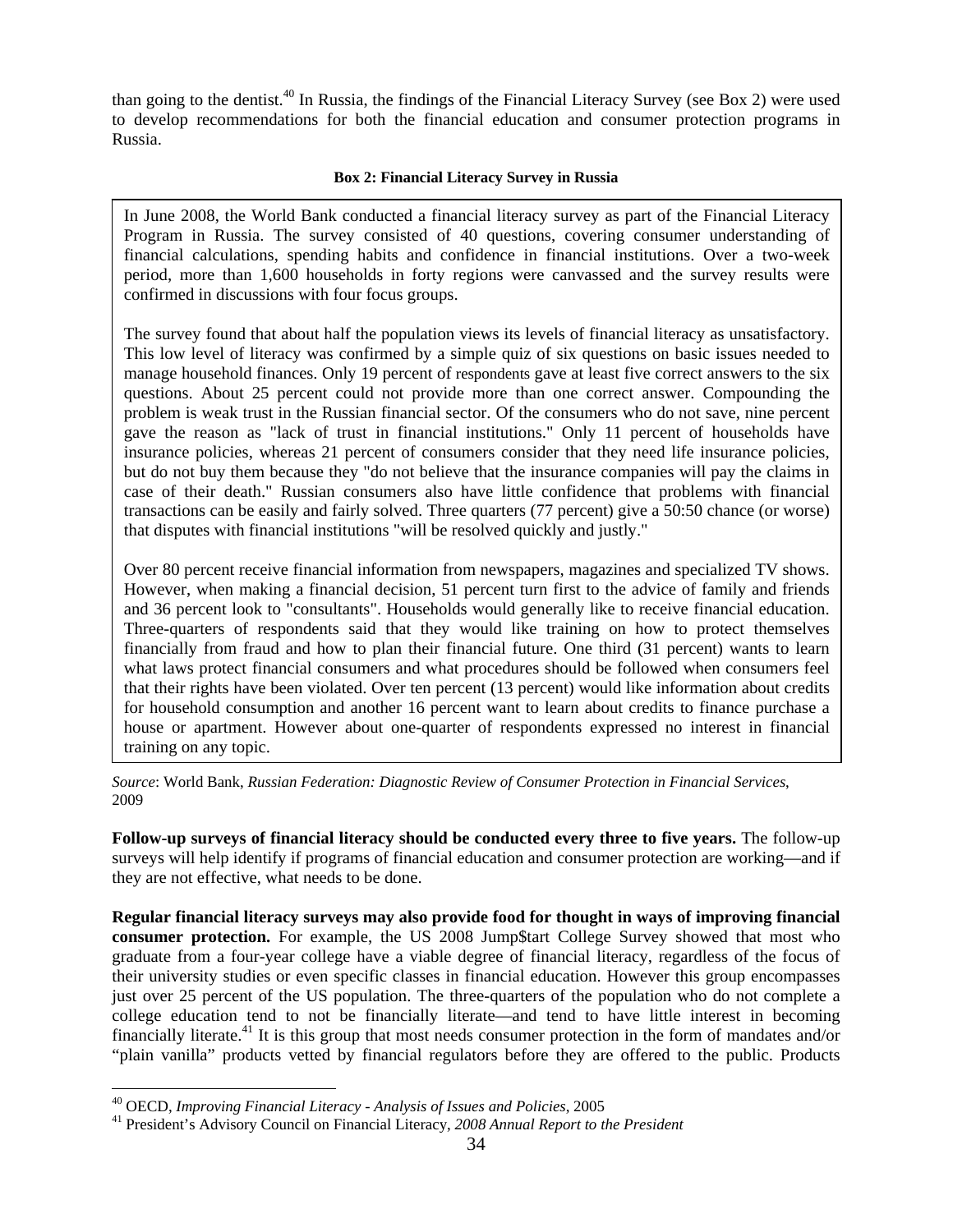under development include possible government-sponsored financial products that guarantee the safety of (retirement) savings while still providing some possible capital gains from stock market appreciation.

**Qualitative monitoring of financial literacy and consumer protection should also be conducted.** The use of "mystery shoppers" can help regulators and other policy-makers understand what information is provided to consumers as they shop for financial services and products. It will also highlight areas where regulators should intervene (or encourage the professional associations) to take actions to improve the accuracy and ease of understanding of information provided to financial consumers.

**The national financial education strategy should include a role for both the public sector and civil**  society. The country studies found that the professional associations for the financial sector, and particularly the banking associations, were very committed to providing financial education and training for consumers. This should be encouraged as part of a national strategy on financial education. However in the country studies—in every country except Russia— the consumer organizations lacked sufficient institutional strength to play an important role in improving consumer protection or financial literacy. Consideration should be given to ways of strengthening consumer organizations and ensuring that they have a long-term stable funding source that will allow them to play a vital role in strengthening protection and education of financial consumers.

**For financial education, countries may wish to take a graduated approach, depending on the level of financial sector development.** As noted in Table 11, at a minimum, the authorities could conduct a radio and television campaign to make consumers aware of the risks involved in financial products. At a medium level of development, more could be done. "Mystery shoppers" could be hired to test the experience of a typical consumer of financial services and products. Training from financial institutions would also be useful. Consideration should also be given to conducting a national financial literacy survey. For countries at high levels of financial sector development, formal training could be provided through the professional associations. Web-based financial tools are helpful as are internet-based stock market simulation games. A national financial literacy survey would provide critical information for the development of a national financial education strategy.

| <b>Level of Development</b> | <b>Measure</b>                                                                                                                                                  |
|-----------------------------|-----------------------------------------------------------------------------------------------------------------------------------------------------------------|
| Low                         | Mass media campaign to highlight risks for financial consumers                                                                                                  |
| Medium                      | Use of mystery shoppers, financial training through financial institutions, national financial<br>literacy survey                                               |
| High                        | Financial training through professional associations, internet stock market games, national<br>financial literacy survey, national financial education strategy |

## **Table 11: Levels of Financial Education**

# **Future Work**

**Global surveys of consumer protection and financial literacy would be useful.** While the Good Practices include useful policy approaches for consideration by regulators and self-regulatory organizations, it would also be helpful to conduct global surveys on consumer protection and financial literacy. In particular, regulators and others would benefit from global surveys of: (1) the legal and regulatory frameworks for financial consumer protection in different countries; and (2) the levels of financial literacy and common patterns of financial consumer behavior (financial capability) in different countries. Additional cross-country empirical data on levels of consumer protection and financial literacy would also be helpful.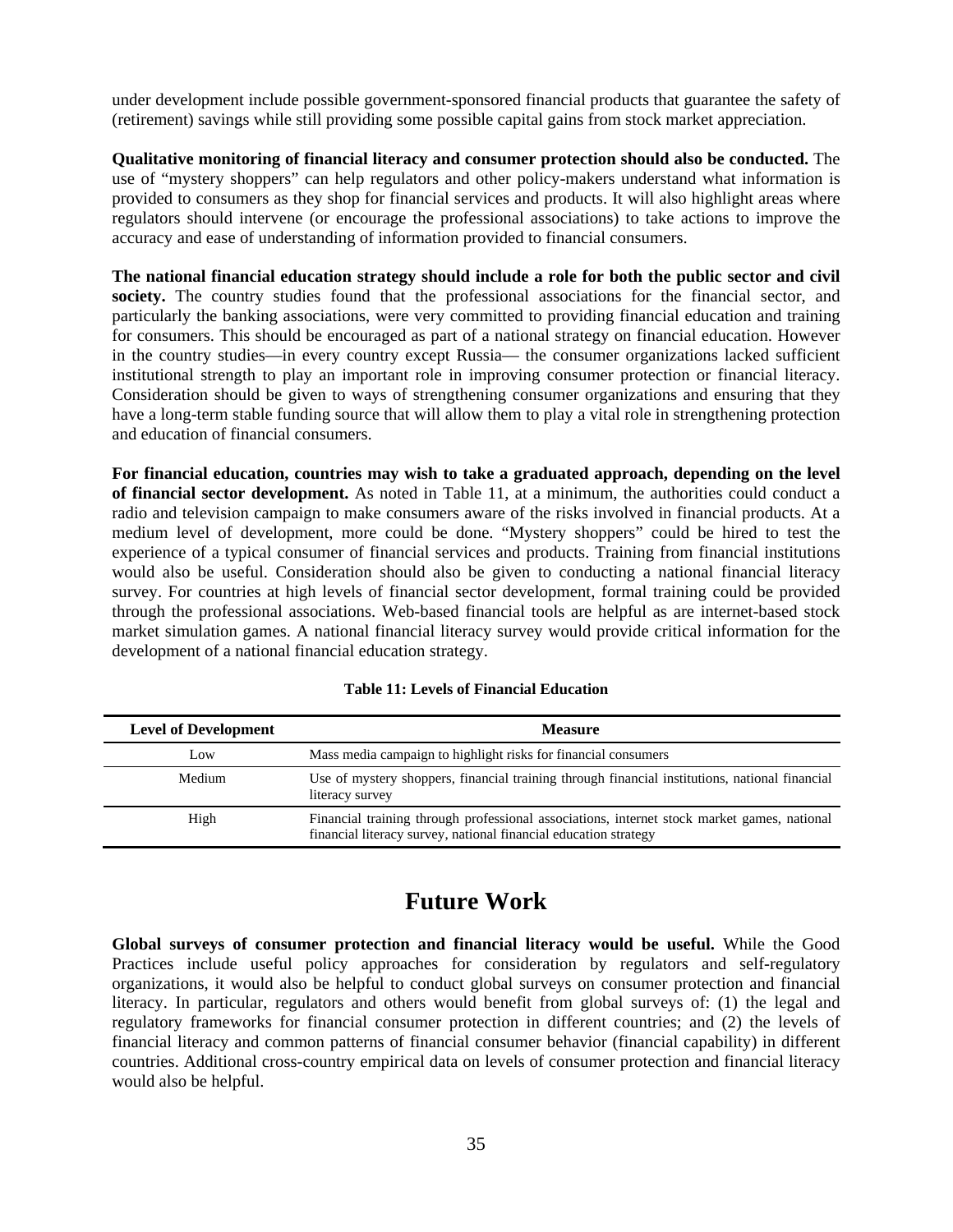**Future country-based reviews might look at additional initiatives.** Particularly in low-income countries, it would be useful to look at measures that increase the depth of services for under-served households. This might include, for example, the approach of giving all consumers the right to a minimum-service bank account. Analysis should, however, be made of the likely impact (and costs and benefits) of such provisions. It also might be helpful to establish some recommendations regarding selfregulatory organizations and their role in consumer protection and financial education. Consideration should also be given to ways of making non-government organizations effective participants in measures to strengthen consumer protection and financial literacy—and ensure that they develop stable sources of funding.

**Future diagnostic reviews should include countries in other regions.** In particular, the countries of Latin America and East Asia provide valuable experience that would assist in the evolution and refinement of the Good Practices. Also useful would be reviews in low-income countries.

**Future work should also include developing tools to help regulators define priorities for choosing among the recommendations.** National governments are often well-equipped to identify weak points and define what changes should, ideally, be made to reach a better consumer environment. Since all governments are faced with limited resources, however, it would be helpful to provide a tool to assist them in selecting the most important issues requiring attention, namely those with the best potential for positive impact. The positive effect of defining standards for consumer protection would be further strengthened by providing tools for risk analysis (in what order the government should deal with known issues to minimize key risks) and for impact assessment (what the expected changes in the financial sector are and when they can be expected to materialize).

**Retrospective analysis should also be given to why the consumer protection regimes in the US and UK missed the mark.** Before the financial crisis of 2007-09, the framework for consumer protection in the US and UK was considered to be among the best worldwide. Yet it failed to prevent millions of consumers from making financial decisions that have resulted in devastating losses. Consideration should be given as to whether the institutions or regulations should have taken a different form—and whether a new financial consumer protection agency, as is proposed in the US, will be able to deal with the complexities of the issues.

**Future work should also include specialized papers in different areas of consumer protection and financial literacy.** For example, additional analysis should be made of consumer protection and financial education programs needed for remittances and alternative delivery mechanisms for payments (such as mobile banking). Further reviews should also be made of consumer protection and financial education issues as they relate to consumers using microfinance and micro-insurance services.

**Regulators might also benefit from the collection of experiences of agencies that have placed consumer protection in the same institution as that responsible for financial supervision**. For example, England, Ireland, Hungary and Malaysia have all chosen to combine consumer protection (i.e. business conduct supervision) with the financial supervisory agency. It would be helpful to look at the benefits gained compared to the expense of handling conflicts of interest and see what lessons can be gained from this experience.

**Financial literacy surveys should be further refined.** The US Jump\$tart surveys have found a near perfect correlation between years of formal education and levels of financial literacy. However recent evidence suggests that even middle and high-income earners are often financially illiterate. Further research is needed to test the extent of such financial illiteracy—and whether stronger consumer protection (such as prior regulatory approval of all new financial products) is needed.

**Consideration should also be given to what support the international financial institutions could provide in emerging markets.** To date, such support has primarily taken the form of country diagnostic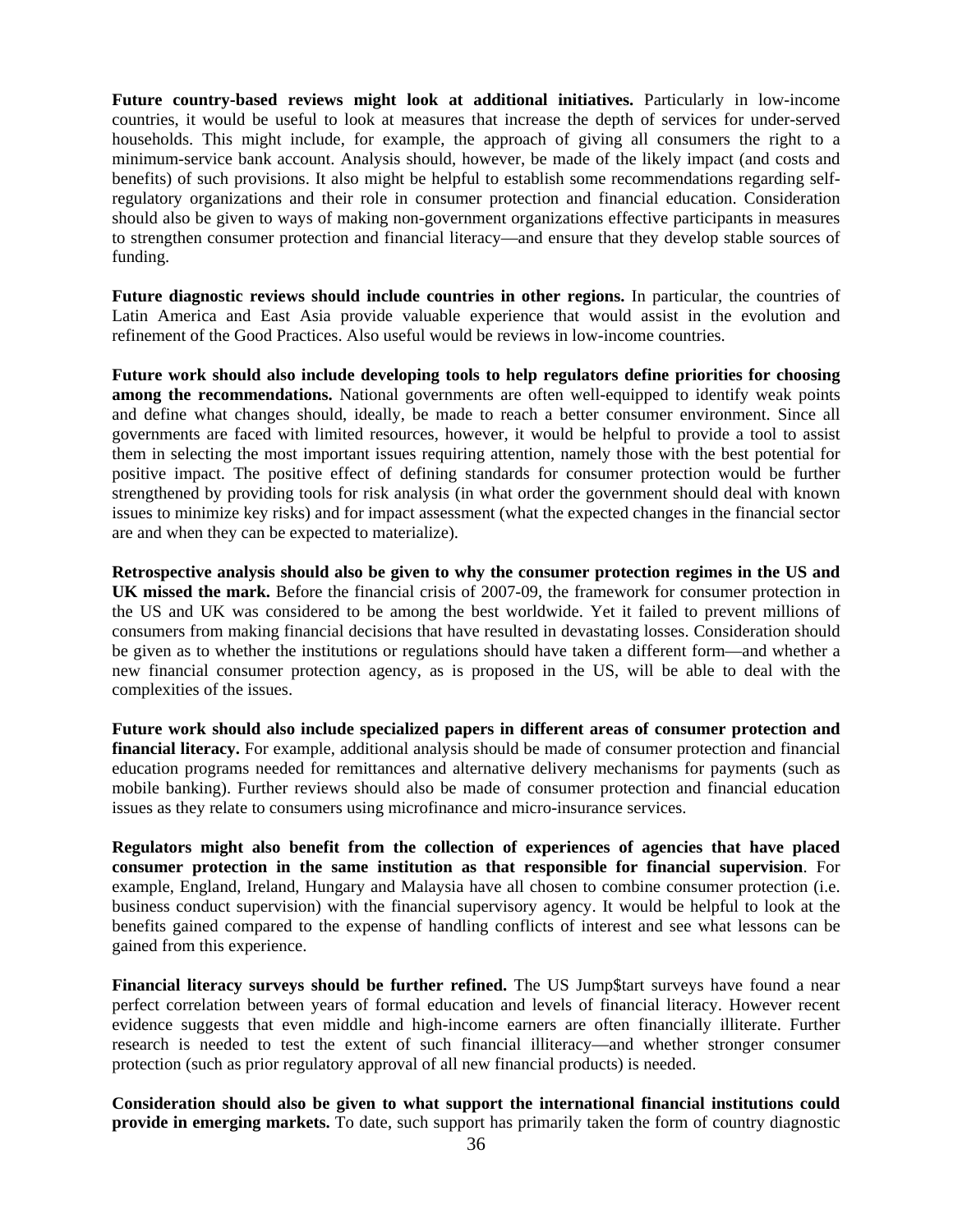reviews and seminars and workshops. However consideration could also be given to providing financing for development—and then implementation—of national action plans for consumer protection and financial education.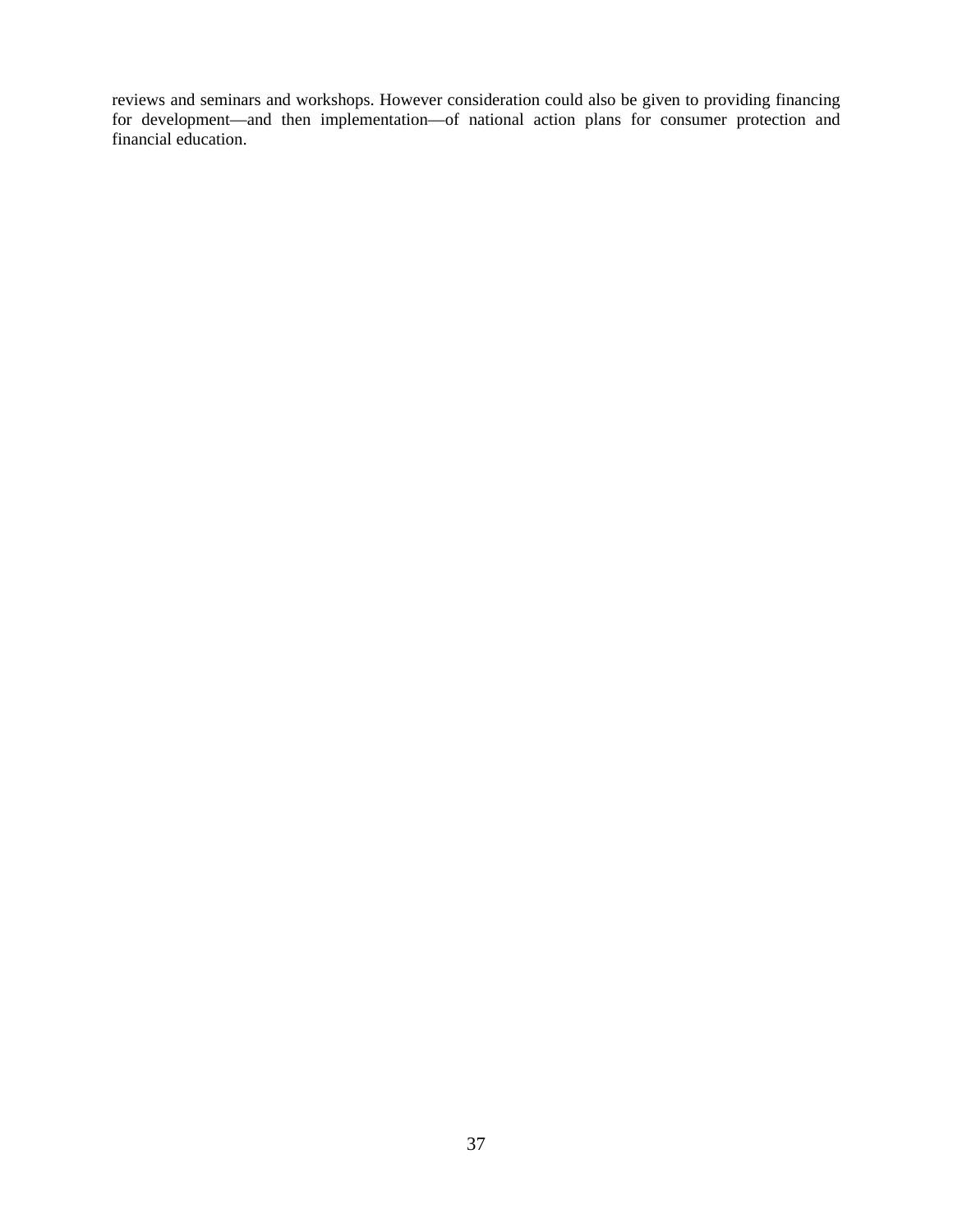# **Annex: Special Issues by Financial Sector Segment**

### **Credit Institutions**

**Banks and credit institutions lie at the base of most financial systems**. This is especially true in the case of many developing countries where banks constitute 70-80 percent of total assets of the financial system. There should be mutual trust and confidence in the relationship between a bank and a customer, but frequently it is lacking for many reasons. In the absence of transparency in pricing, adequate consumer awareness and protection and effective dispute resolution mechanisms, banking systems have less efficiency and consumers less access to finance.

**The recent global financial crisis has proven that it is necessary to take steps to strengthen the protections provided to consumers and ensure that these protections effectively respond to market changes and emerging risks.** While well-informed consumers can make decisions in their own best interests, effective disclosures are the first line of defense against improper lending. Many bank regulators now underscore the importance of clarity of disclosures, especially for mortgages and credit cards. Understanding that best disclosures may not always sufficiently protect consumers from unfair practices, they have ventured to issue written rules to provide strong substantive protections for mortgage borrowers and credit card users. The US Federal Reserve Board for example, has issued rules to strengthen underwriting, restrict prepayment penalties, and require escrow accounts for property taxes and insurance. Serious attention is also being paid to issuing rules to address deceptive mortgage advertisements and unfair practices related to real estate appraisals and mortgage servicing.

**Approaches to the registration, licensing and authorization of credit intermediaries differ considerably among countries.** Non-bank credit institutions may only need to be registered as a company under the general state register to operate in some countries. In other countries, non-bank credit institutions are required to have a license to undertake specific operations and need to fulfill minimum requirements. Requirements may not only include minimum capital, but also minimum professional competence and training requisites or professional indemnity insurance for staff, which would help to ensure a minimum level of professionalism in the sector.

**Consumers should be protected from abusive debt collection practices by credit institutions or third-party debt collectors.** This means that rules are required regarding the type of debt that can be collected, the person who can collect debts and the manner in which any debt can be collected. And these rules must then be indicated to the consumer at the time his or her transaction is entered into. There ought to be laws prohibiting debt collectors from using false statements when collecting a debt, using unfair practices, as well as giving false credit information to others, including a credit bureau.

**Banks should be required to put in place a complaints procedure that provides effective resolution of complaints and disputes.** Not many consumers have the ability to know when their rights have been infringed. Even if they know, they typically have few avenues to pursue their claims. Banks must inform their individual customers of the resolution mechanisms available to them and details of the procedures to enable customers to resolve their complaints and disputes. Since not all complaints and disputes get resolved at the bank level, providing an independent, affordable and accessible avenue for dispute resolution such as small claims court, mediation or financial services ombudsman's office is critical in order to provide credibility to the implementation and enforcement of legal rules.

**Special issues arise for housing finance.** In signing a mortgage contract, a consumer takes on a sizeable financial exposure over an extended period of time—and one in which the consumer risks losing his or her primary residence, which has been placed as collateral for the loan. In addition, residential housing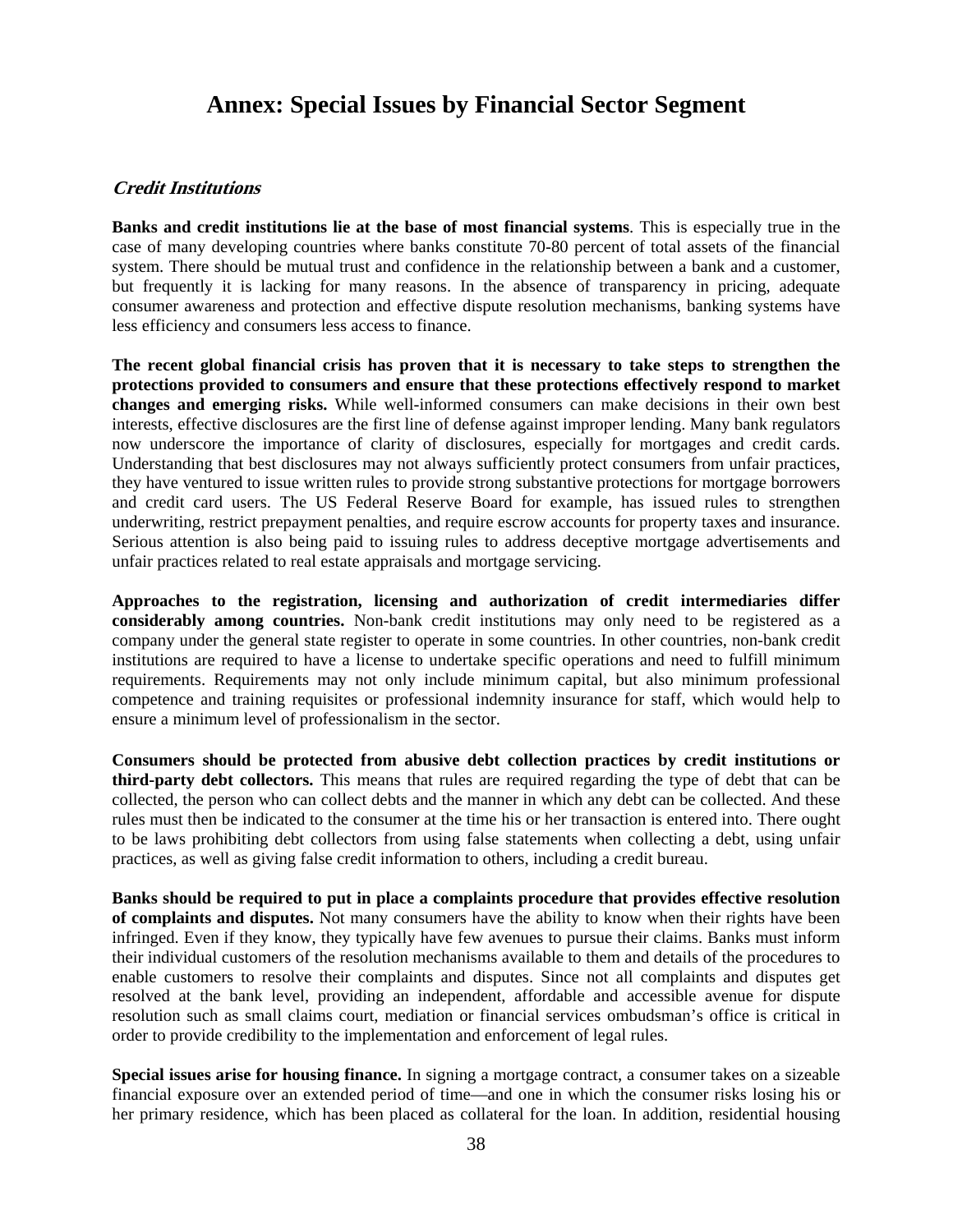contracts include various financial options for the consumer (such as early repayment) and the lender (such as interest rate adjustments). The various options are highly sensitive to the changing financial markets and the outcomes may pose additional risk for the borrower. The mortgage market is also a textbook case for market failure cause by information imbalance. One party is in the market continuously while the other party engages infrequently—often only once or twice in the consumer's lifetime. The special issues emphasize the importance of consumer disclosure, standard mortgage contracts and financial education for borrowers. An out-of-court recourse mechanism, such as an ombudsman, should also be part of the consumer protection framework.

# **Insurance**

**Insurance is the most intangible of all financial services.** It involves a promise to mitigate losses, either through cash or physical replacement. Losses may or may not occur at some undefined time in the future and may be difficult to quantify when they do occur. For this promise the policyholder pays a sum, or series of sums, called premiums. The situation is complicated by the fact that commission-based intermediaries usually stand between the insurer and the insured. These intermediaries often act as agents for both parties at different stages of the transaction.

**The consumer protection challenge is thus to protect insurers against fraudulent claims, and to protect consumers against insurers avoiding legitimate claims and against intermediaries acting in their own rather than their clients' best interests.** Some concrete examples can illustrate the challenges:

- A broker receives full risk information from a client but only passes partial information on to the insurer to make the risk more attractive. The insurer pays commission to the broker. Subsequently the insurer denies a claim on the basis that full information was not forthcoming.
- An individual is browbeaten into buying a long-term life insurance policy (which pays higher commission than a short-term policy) by a family member or acquaintance. The individual soon after realizes that this is not what he or she really wanted or needed.
- A purchaser of a consumer durable good using consumer credit is told by the vendor that he or she will have to purchase credit insurance from a defined insurer. Often most profit for vendors comes from ancillary financial services.

**In addition to such direct issues there is a need to ensure that insurance is not mis-used from a societal point of view**—for example as a means of gambling or to generate man-made claims arising from moral hazard. An extreme example would be being able to insure any property for fire then burning said property down. For this reason insurance law requires that a genuine "insurable interest" exists before a policy can be taken out, and that not more than the loss incurred may be indemnified.

**Relevant law has developed over the last two hundred years, most notably under case law in the Common Law jurisdictions.** However it has become increasingly clear that there is an asymmetry of power and information between insurers and certain classes of policyholder, namely individual households and certain classes of small business. Medium and large businesses with access to professional broking and risk management services are assumed to have the resources to deal with such asymmetries.

**For this reason many jurisdictions have issued specific insurance contracts and intermediary laws and regulations.** These typically require certain minimum levels of qualification of, and disclosure by, intermediaries, specify standard wordings and conditions for derogation there-from, allow for cooling off periods for long-term contracts, minimize the ability of insurers to avoid or reduce legitimate claims on the basis of technicalities, limit the scope for tied selling, and specify contract termination rights for both the insurer and policyholder.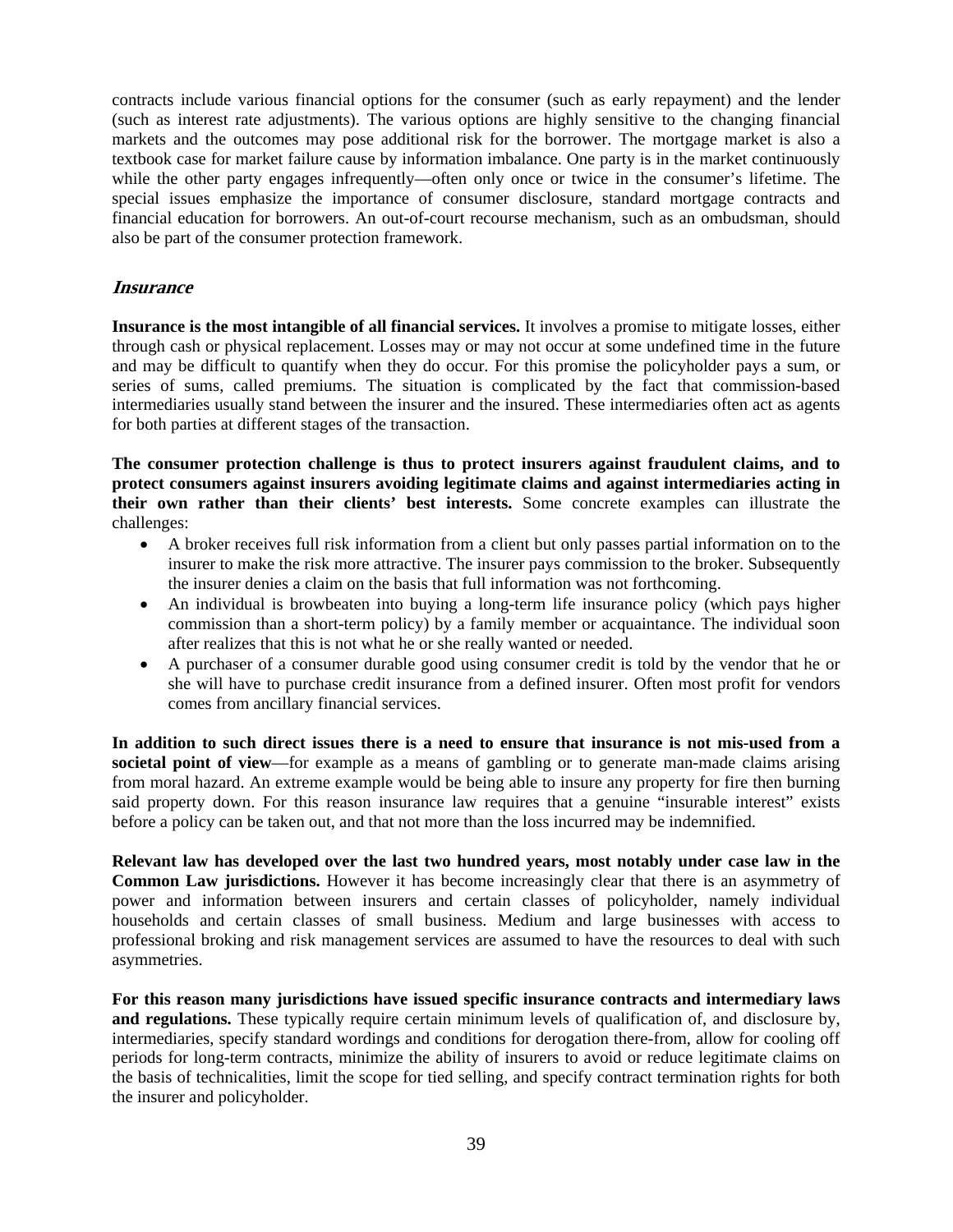**In addition, in response to the substantial information and monetary costs of exercising rights under the law, there is a trend to introduce low-cost complaints resolution mechanisms.** These mechanisms include ombudsmen, small claims courts and industry- or consumer-sponsored specialist self-regulatory organizations. Industry codes of conduct are also increasingly frequent and insurance supervisors are also often mandated to examine insurers' market conduct practices.

# **Securities**

**The lack of adequate consumer protection in the financial sector can impact on the health of individual financial institutions and the stability of the financial system**. For a number of years, consumer finance was not considered to be of systemic importance and financial regulators did not focus their attention on the area. Indeed some regulators ignored warning signs and red flags of the cumulative effect of the improper sale of consumer financial products on the balance sheet of financial institutions.

**Securitization of consumer debt "turbo-charged" the impact of bad consumer loans resulting from weak financial consumer protection**. Weak loans and other retail financial instruments, which were traditionally the risk of one originating bank, were distributed across a wide number of institutions resulting in wide-spread losses when the underlying instruments defaulted or otherwise suffered from lowered credit ratings and loss of market value. These distressed securitized instruments then rebounded back on consumers when the mutual funds (as well as insurance companies and pension funds) where consumers had invested in purchased these securitized debts and suffered the resulting losses.

**The risks for consumers of investing in high-risk securitized instruments and mutual funds which held the instruments were improperly disclosed and poorly understood.** The risks of chasing higher yields in money market funds were not disclosed and the resulting loss of value of some funds below one dollar a share (called "breaking the buck") severely shook the confidence of the investing public in the securities markets.

**The assumption that banks and other financial institutions would be able to accurately evaluate their market risks and provide full consumer protection to investors was incorrect.** Incentive structures and inadequate risk modeling resulted in the sale of unsuitable products to retail consumers. Increased regulation and supervision are necessary to provide the rules and supervisory framework for retail financial consumer protection.

**Large financial conglomerates were able to pick and choose between regulators to sell the financial products which were least regulated and which were frequently not suitable for the consumers' needs.** Such "regulatory arbitrage" harms the interests of financial consumers. Conglomerates neither adequately disclosed the characteristics of the various products available, nor evaluated which were the most suitable for a consumer. The financial products which were sold to the consumers were generally the products that were most beneficial to the conglomerate.

**The unregulated sectors of the financial system provide the least protection for financial consumers**. Most of unregulated areas should be regulated, such as derivatives, credit rating agencies and hedge funds. Derivatives transactions were complex and subject to uncertain valuation. Credit rating agencies failed to properly rate the risk of securities and derivatives. Hedge funds had very high influence on the market, but very low transparency, which allowed many firms to engage in market manipulation and insider trading. These unregulated entities and instruments, among others, resulted in sever losses in financial investments by consumers, such as mutual funds. The unregulated activity of these entities resulted in considerable risk and losses to consumers without their understanding of the risks these entities posed.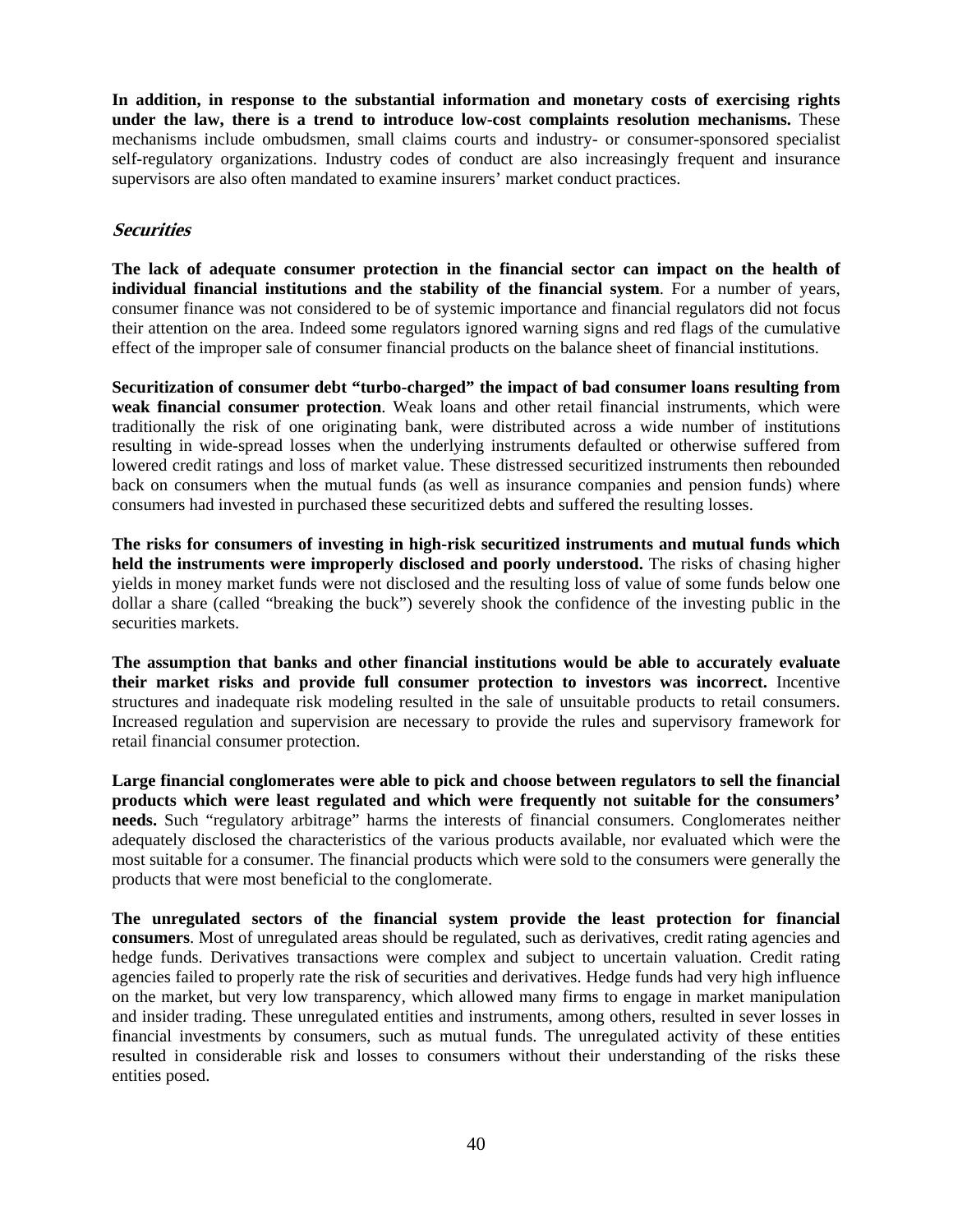#### **Private Pensions**

**The long-term nature of pension benefits, consumer choices and asymmetries of information between contributors and professionals in the pension industry are compelling reasons for an adequate framework for consumer protection and financial literacy**. In most countries, people contribute to a pension scheme from the time that they enter into the workforce or at the age of eighteen. In normal circumstances, a person is entitled to his or her benefit on retirement, generally at the age of sixty or beyond. On occasion, a person may be entitled to receive his or her benefit before the retirement age if a disability prevents him or her from employment.

**Effectively, consumers are asked to forego current expenditure for the promise of some benefit**  which may be forty years or more into the future. On its own, this may be a difficult decision for consumers, but the difficulty is exacerbated by the fact that they are asked to make the decision at a time when current consumption needs are normally high, for example through their desire to buy and establish a home and start a family.

**Behavioral economics posits the hyperbolic discounting phenomenon**. Consumers tend to prefer smaller payoffs in terms of satisfaction now over larger payoffs in the future and will largely disregard the future when sacrifices are required in the present. The consequences of hyperbolic discounting in the pension context is that many consumers reach their late forties and fifties and the need for adequate income in retirement becomes sharply focused, just at the time when it is too late to do much about it.

**The design of pension systems varies throughout the world.** At one end of the spectrum, some countries offer only one mandatory fund with no investment choices. Some countries offer a number of lifecycle funds through which consumers move according to their age so that as they approach retirement, their entitlements are subject to minimal investment risk. At the other end of the spectrum, there are many countries where pension funds offer consumers a vast array of investment choices from which to choose, some with complex instruments that are difficult to understand. Often consumers are permitted to switch between investment choices and funds at will. In making choices, even more sophisticated contributors have to rely on pension fund management and other financial advisors to guide them.

**Some countries that permit contributors to switch between funds have spawned an industry segment of pension fund agents.** The income of pension fund agents is derived from commissions, so they are motivated to ensure that consumers do, in fact, regularly switch between funds, even if this is at a significant cost to the consumer through exit and entry fees.

**Ongoing disclosure by pension funds can also be problematic**. Most funds disclose information on current earnings and current crediting rates, at least annually. Pension benefits are long-term in nature and disclosing earnings measured over short periods such as one year are essentially meaningless. In fact, disclosing short–term indicators may be counterproductive if they induce contributors to reduce the level of their contributions or switch funds or investment options against their long-term interests.

**These issues indicate the need for consumer protection at three levels** – ongoing financial literacy initiatives, robust legislation and meaningful disclosure. Even in countries that do not have mandatory contributory pension schemes, the need to save should be one of the building blocks of financial education.

**Even the most sophisticated countries tend to offer financial education at the start of the consumer's accumulation and the start of his or her payout**. At the start of accumulation, education is directed at the need to provide for one's retirement and the designs of the pension plans that are available; at the start of the payout phase, the focus is more on living in retirement on the amount that the consumer has accumulated. Generally, there is little or no education in the intervening period to reinforce the need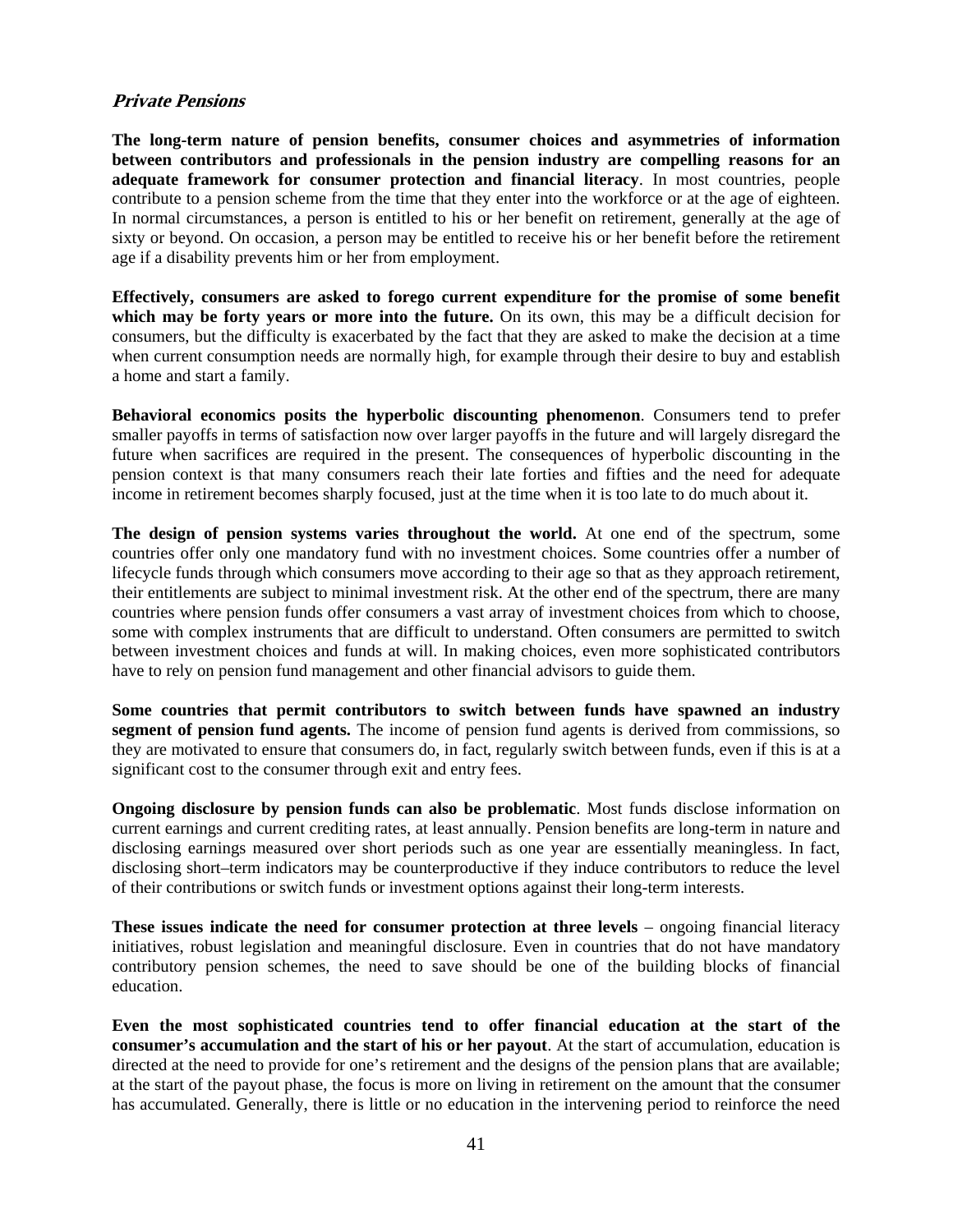to accumulate, especially when the effects of hyperbolic discounting and temporal myopia are the most acute. Education and reinforcement need to be ongoing throughout the consumer's working life.

**Robust legislation should regulate all the parties who are in a position to affect consumers' choices**– pension fund management, financial advisors and pension fund agents. The focus of the legislation needs to be on these parties acting in the best interest of consumers. They have to be able to understand the consumer's needs and objectives and his or her level of understanding of financial products. They have to know the pension products in the market and, based on that knowledge, match the products with the individual consumer's needs and objectives. These parties should be liable to the consumer for any advice which is given that does not match the disclosed needs and objectives, and where these parties have acted in their own interest at the expense of the consumer. The consumer should have access to a simple and cost-effective mechanism when seeking recourse against these parties.

**Disclosure for private pensions needs to be considered at two levels**. Those parties who benefit financially from the relationship with consumers, such as agents and financial advisors, need to disclose the financial benefits they will derive from the relationship. The management of pension funds must provide information that is meaningful and easily understandable by potential contributors. Disclosure must be tailored to the needs of consumers having regard to the level of financial literacy and not be so complex that consumers need professional advice in order to understand it. Disclosure of fees to be paid to pension fund management companies and administrators is a particularly important and troublesome issue and requires significant attention. Some countries allow fees to be charged to contributors and additional amounts to be deducted from the earnings of the fund. This method is considerably less transparent than charging fees directly to contributors. Any disclosure should provide real information about the basis on which fees are charged and the effective fees charged, to enable consumers to compare among different offers. On an ongoing basis, for existing consumers, pension fund management companies should be obliged to provide information about the risks and the current performance of funds that is meaningful and comprehensible and emphasizes the long term, not the short term, performance of the funds. Ongoing disclosure is subject to the same caveat—contributors should not need to seek professional advice to understand it.

# **Protection of Credit Data**

**Data protection legislation directly impacts data processing by private sector institutions such as banks, non-bank credit institutions and credit registers.** The various national approaches to data processing reflect different historically used approaches and different legal origins. The basic rules of data protection refer to legitimacy of data processing, purpose of collection, limitations on data collection, and necessity and principle of proportional data processing. These are at the same time the main regulations of data processing by credit registers. Regulators have to ensure that: (1) the balance is maintained between the legitimate interest of the data controller and the rights of the data subject; (2) the relevant, adequate, and non-excessive nature of the data processed is proportionate to the determined, explicit and legitimate purpose for which it is collected and/or processed; and (3) the fact that data should be kept only as long as it is necessary. Even at the level of the EU where data protection is regulated by the European Data Protection Directive, implementation differs among member states. The difference relate not only to the different emphasis placed on the principles stated above but also the authorized purposes and authorized actors for exchanging credit data.

**The main objective for creditors accessing credit data is to obtain reliable and up-to-date information that enables them to assess the credit risk of potential borrowers and facilitates the monitoring of existing credits.** In some countries, additional authorized purposes may also include fraud prevention, other related credit risk and affordability uses, such as preventing over-indebtedness by consumers.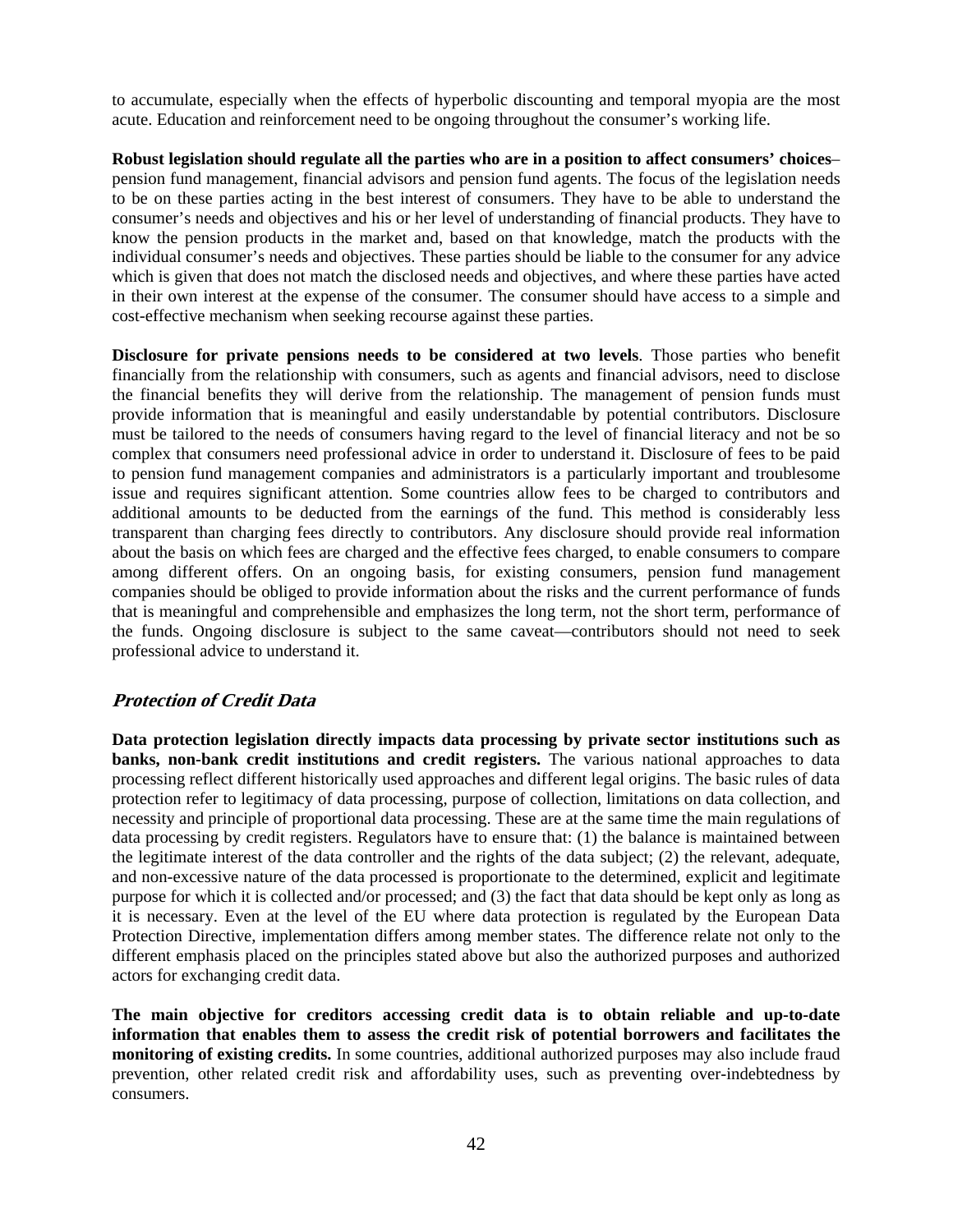**Since the most common purpose of processing credit data is credit risk management, the institutions authorized to access credit registers generally come from the credit sector.** This includes banks, credit cooperatives, credit card issuers, factoring companies, debt collection agencies. In a minority of countries in the European Union, access to the credit registers is wider than just creditors. In these cases, the credit register is open to entities such as insurance companies, telecommunication providers, retailers and mail order companies.<sup>42</sup>

**Since consumers' lives are affected by the data collected in the credit registers, transparency of the information stored and procedures to access data should be clearly regulated and enforced.**  Consumers need to be informed about data processing, such as the exact purpose for which their data is processed, so that they can estimate which economic decisions are affected by the data recorded in the database. It is also important for consumers to be aware of how the decisions they take affect the content of their personal data in the future.

**Dispute settlement procedures should be known to consumers and data should be protected from theft.** Consumers should have the right to contest erroneous data or provide explanations on causes of arrears. Credit bureaus should be legally obliged to provide consumers with their credit report upon request and free of charge within a certain deadline. Furthermore it is recommended that procedures be in place to reduce the risk of identity theft and ensure that the technical security of the databases prevents unauthorized access. In addition, consumers should be educated on the use of their data. Additionally verification mechanisms to enable credit bureaus to match their records against national ID data-bases would contribute to effective verification of borrowers.

<sup>42</sup> European Commission, DG Internal Market and Services, *Report of the Expert Group on Credit Histories*, June 2009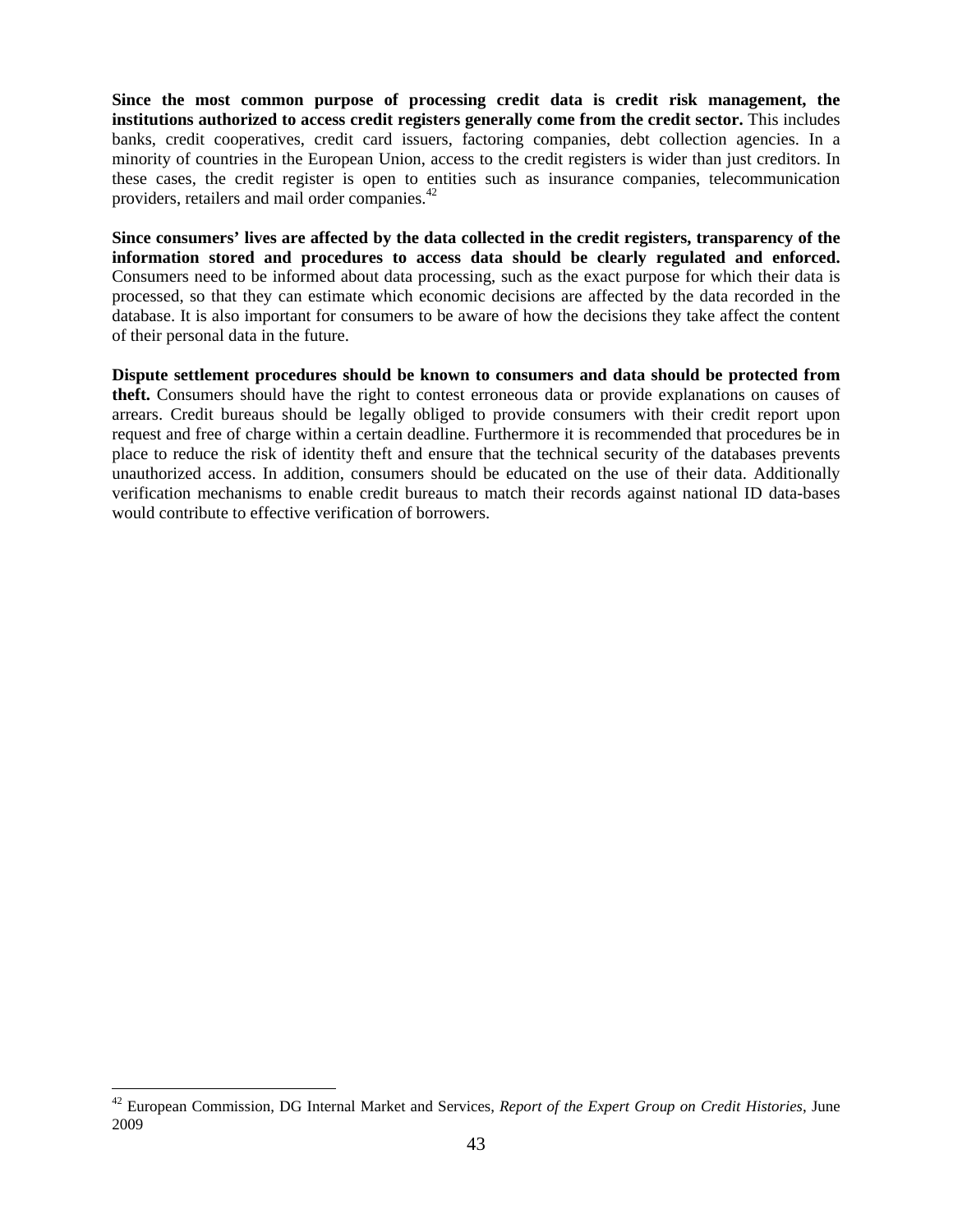# **Bibliography**

Akerlof, George A., "'The Market for Lemons': Quality Uncertainty and the Market Mechanism", *Quarterly Journal of Economics*, 1970

ANZ Banking Group, *ANZ Survey of Adult Financial Literacy in Australia*, Melbourne, 2003

Armstrong, Mark, "Interactions between Competition and Consumer Policy," *Competition Policy International*, Volume 4, Number 1, Spring 2008

Australian Government Publishing Service, *The Financial System Inquiry Final Report* ("Wallis Report"), March 1997

Bank for International Settlements, Basel Committee on Banking Supervision, *Core Principles for Effective Banking Supervision*, September 1997, revised October 2006

Bank for International Settlements, Committee on Payment and Settlement Systems, and World Bank, *General Principles for International Remittance Services*, January 2007

Benston, George, *Regulating Financial Markets: A Critique and Some Proposals*, American Enterprise Institute for Public Policy and Research, 1999

Brown, S., G. Garino, K. Taylor and S.W. Price, *Debt and financial expectations: An individual and household level analysis*, Working Paper, University of Leicester, 2003

California Budget Report, *Locked Out 2008: The Housing Boom and Beyond,* February 2008

Canada, *Report of the Task Force on the Future of the Canadian Financial Services Sector*, September 1998

CGAP, *Financial Access 2009: Measuring Access to Financial Services around the World*, 2009

Cole, Shawn and Gauri Kartini Shastry, *If You Are So Smart, Why Aren't You Rich? The Effects of Education, Financial Literacy, and Cognitive Ability on Financial Market Participation,* October 2007

European Commission, *Public consultation on Responsible Lending and Borrowing in the EU*, June 15, 2009

---------, *Second meeting of the Expert Group on Financial Education: The financial crisis and financial education Report*, April 28, 2009

---------, DG Internal Market and Services, *Report of the Expert Group on Credit Histories*, June 2009 ---------, DG Internal Market and Services, *Study on Credit Intermediaries in the Internal Market* (MARKT/2007/14H), Final Report by Europe Economics, January 15, 2009

European Parliament, *Report on protecting the consumer: improving consumer education and awareness on credit and finance* (2007/2288 (INI)), October 14, 2008

International Association of Insurance Supervisors, *Insurance Core Principles and Methodology*, October 2003

International Organization of Securities Commissions, *Objectives and Principles of Securities Regulation*, February 2002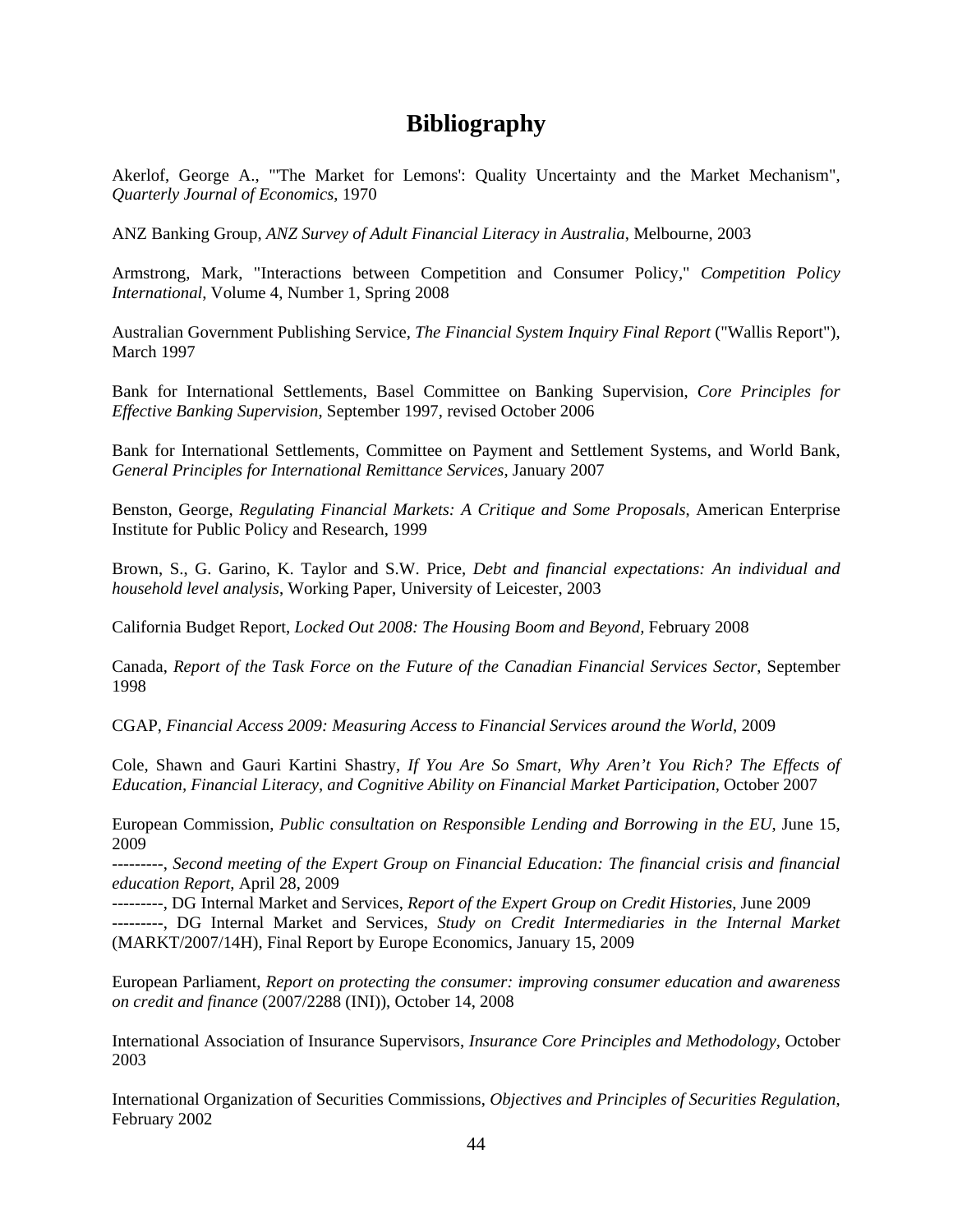Joint Forum of Basel Committee on Banking Supervision, International Organization of Securities Commission and International Association of Insurance Supervisors, *Customer suitability in the retail sale of financial products and services,* April 2008

Loewenstein, G., T. O'Donoghue and M. Rabin, "Projection Bias in Predicting Future Utility," *Quarterly Journal of Economics* 118 (4): 1209-1248, 2003

Mandell, Lewis, *Personal Finance Survey of High School Seniors*, The Jumpstart Coalition for Personal Financial Literacy, Washington, DC, 2004

Mundy, Shaun, *Financial Education in Schools: Analysis of Selected Current Programmes and Literature – Draft Recommendations for Good Practices*, published in proceedings of OECD-US Treasury International Conference on Financial Education, Washington DC, 7-8 May 2008, Volume II

Organisation for Economic Co-operation and Development, *Financial Literacy and Consumer Protection: Overlooked Aspects of the Crisis, OECD Recommendation on Good Practices on Financial Education and Awareness relating to Credit,* 2009

---------, *Improving Financial Education and Awareness on Insurance and Private Pensions, 2008* 

---------, *Improving Financial Literacy: Analysis of Issues and Policies*, November 2005

---------, *Recommendation on Principles and Good Practices for Financial Education and Awareness*, Recommendation of the OECD Council, July 2005

---------, Global Forum on Competition, *The Economics of Competition and Consumer Policies*, Contribution by Ms. Louise Sylvan, February 18, 2008

President's Advisory Council on Financial Literacy, *2008 Annual Report to the President* 

Weinstein, N., "Unrealistic Optimism About Future Life Events", *Journal of Personality and Social Psychology* 39(5): 806-820, 1980

Willis, Lauren E., "Against Financial-Literacy Education," *Iowa Law Review*, Issue 94(1): 197-285*,* November 2008

World Bank, *Finance for All? Policies and Pitfalls in Expanding Access,* 2008 ---------, *The Crisis Hits Home: Stress-Testing Households in Europe and Central Asia*, 2010

World Bank, Finance and Private Sector Department of the Europe and Central Asia Region, *Azerbaijan: Technical Note on Consumer Protection and Financial Literacy*, Updated June 2009

---------, *Bulgaria: Diagnostic Review of Consumer Protection and Financial Capability*, May 2009

---------, *Croatia: Diagnostic Review of Consumer Protection and Financial Literacy,* forthcoming

---------, *Czech Republic: Technical Note on Consumer Protection in Financial Services,* June 2007

---------, *Good Practices for Consumer Protection and Financial Literacy in Europe and Central Asia: A Diagnostic Tool*, December 2009

---------, *Latvia: Diagnostic Review of Consumer Protection and Financial Capability*, forthcoming

---------, *Lithuania: Diagnostic Review of Consumer Protection and Financial Literacy*, November 2009 ---------, *Romania: Diagnostic Review of Consumer Protection and Financial Literacy*, Revised Draft, July 2009

---------, *Russian Federation: Diagnostic Review of Consumer Protection in Financial Services*, Revised Draft, July 2009

---------, *Slovakia: Technical Note on Consumer Protection in Financial Services*, July 2007